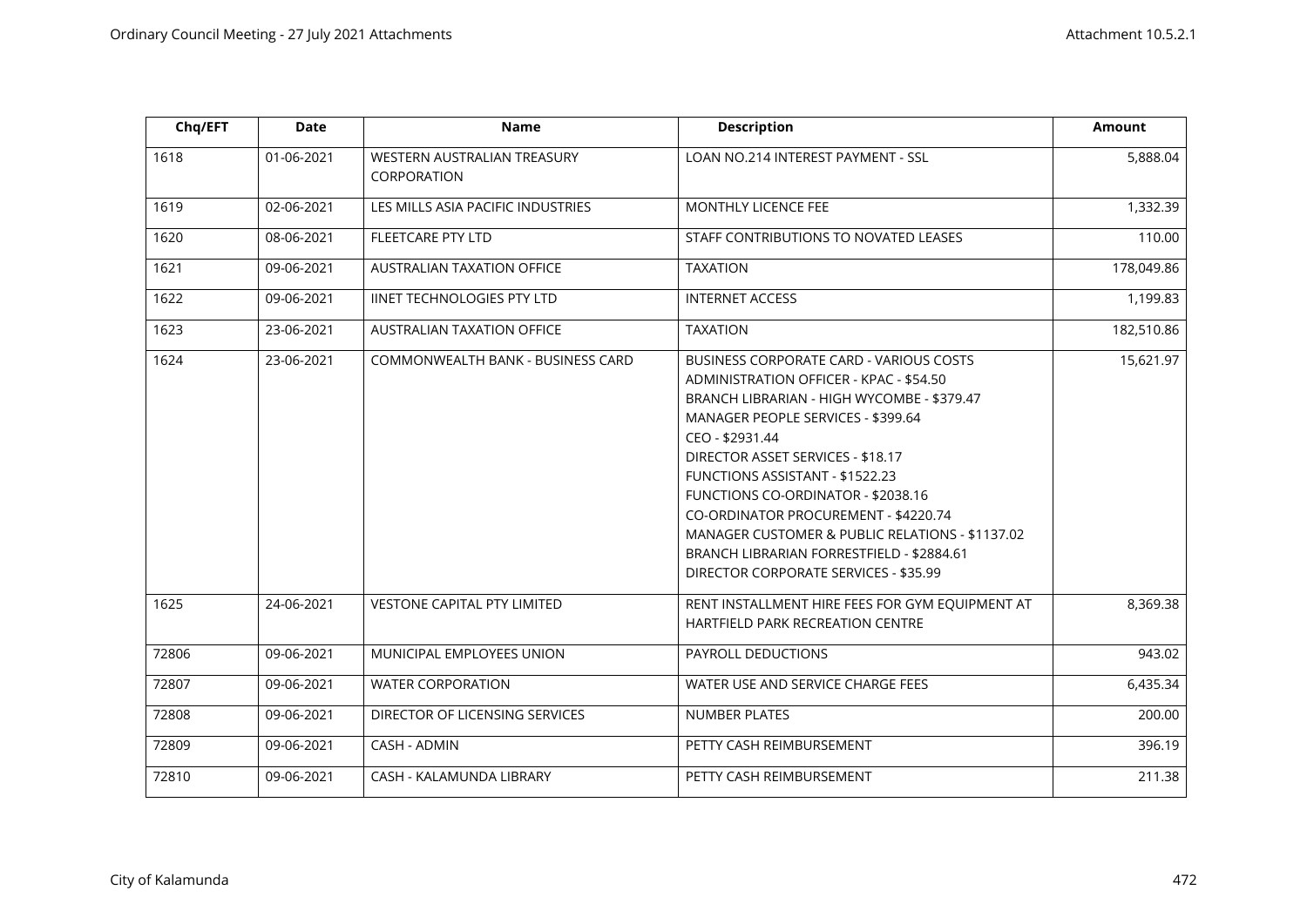| Chq/EFT  | <b>Date</b> | <b>Name</b>                                                        | <b>Description</b>                                                      | <b>Amount</b> |
|----------|-------------|--------------------------------------------------------------------|-------------------------------------------------------------------------|---------------|
| 72811    | 09-06-2021  | <b>CASH - LESMURDIE LIBRARY</b>                                    | PETTY CASH REIMBURSEMENT                                                | 89.62         |
| 72812    | 23-06-2021  | MUNICIPAL EMPLOYEES' UNION                                         | PAYROLL DEDUCTIONS                                                      | 963.52        |
| 72813    | 23-06-2021  | <b>WATER CORPORATION</b>                                           | WATER USE AND SERVICE CHARGE FEES                                       | 485.22        |
| 72814    | 23-06-2021  | DIRECTOR OF LICENSING SERVICES                                     | <b>NUMBER PLATES</b>                                                    | 400.00        |
| 72815    | 23-06-2021  | CASH - ADMIN                                                       | PETTY CASH REIMBURSEMENT                                                | 374.82        |
| 72816    | 23-06-2021  | CASH - LESMURDIE LIBRARY                                           | PETTY CASH REIMBURSEMENT                                                | 97.00         |
| 72817    | 30-06-2021  | DEPARTMENT OF TRANSPORT                                            | FLEET VEHICLE REGISTRATIONS                                             | 37,853.40     |
| EFT81226 | 10-06-2021  | <b>CHRISTINE   OXBERRY</b>                                         | CONSIGNMENT SUPPLIER - ZIG ZAG CULTURAL CENTRE -<br>01/05/21 - 31/05/21 | 16.80         |
| EFT81227 | 10-06-2021  | WEX AUSTRALIA PTY LTD - WRIGHT EXPRESS<br>FUEL CARDS AUSTRALIA LTD | FUEL - PERIOD ENDING 07/06/21                                           | 457.16        |
| EFT81228 | 10-06-2021  | PFD FOOD SERVICES - HOLLIER DICKSONS                               | KIOSK SUPPLIES FOR HARTFIELD PARK RECREATION<br><b>CENTRE</b>           | 249.55        |
| EFT81229 | 10-06-2021  | <b>JOHN HUGHES GROUP</b>                                           | SUPPLY & DELIVER 1 X NEW FORD RANGER UTE FOR<br>RANGERS DEPARTMENT      | 63,390.25     |
| EFT81230 | 10-06-2021  | NEVERFAIL SPRINGWATERLTD (FORRESTFIELD<br>LIB                      | BOTTLED WATER SUPPLIES / MAINTENANCE FOR<br>FORRESTFIELD LIBRARY        | 31.68         |
| EFT81231 | 10-06-2021  | ELEMENT ADVISORY PTY LTD                                           | PROFESSIONAL PLANNING SERVICES FOR FORRESTFIELD<br>NORTH STRUCTURE PLAN | 9,381.33      |
| EFT81232 | 10-06-2021  | VIP CARPET AND UPHOLSTERY CLEANING<br><b>SERVICE</b>               | CARPET CLEANING AT HIGH WYCOMBE RECREATION<br><b>CENTRE</b>             | 120.00        |
| EFT81233 | 10-06-2021  | <b>ANTHONY VINCENTI</b>                                            | PARTIAL REFUND OF BUILDING APPLICATION FEE                              | 135.30        |
| EFT81234 | 10-06-2021  | <b>WENDY ANNE PEARCE</b>                                           | CONSIGNMENT SUPPLIER - ZIG ZAG CULTURAL CENTRE -<br>01/05/21 - 31/05/21 | 35.00         |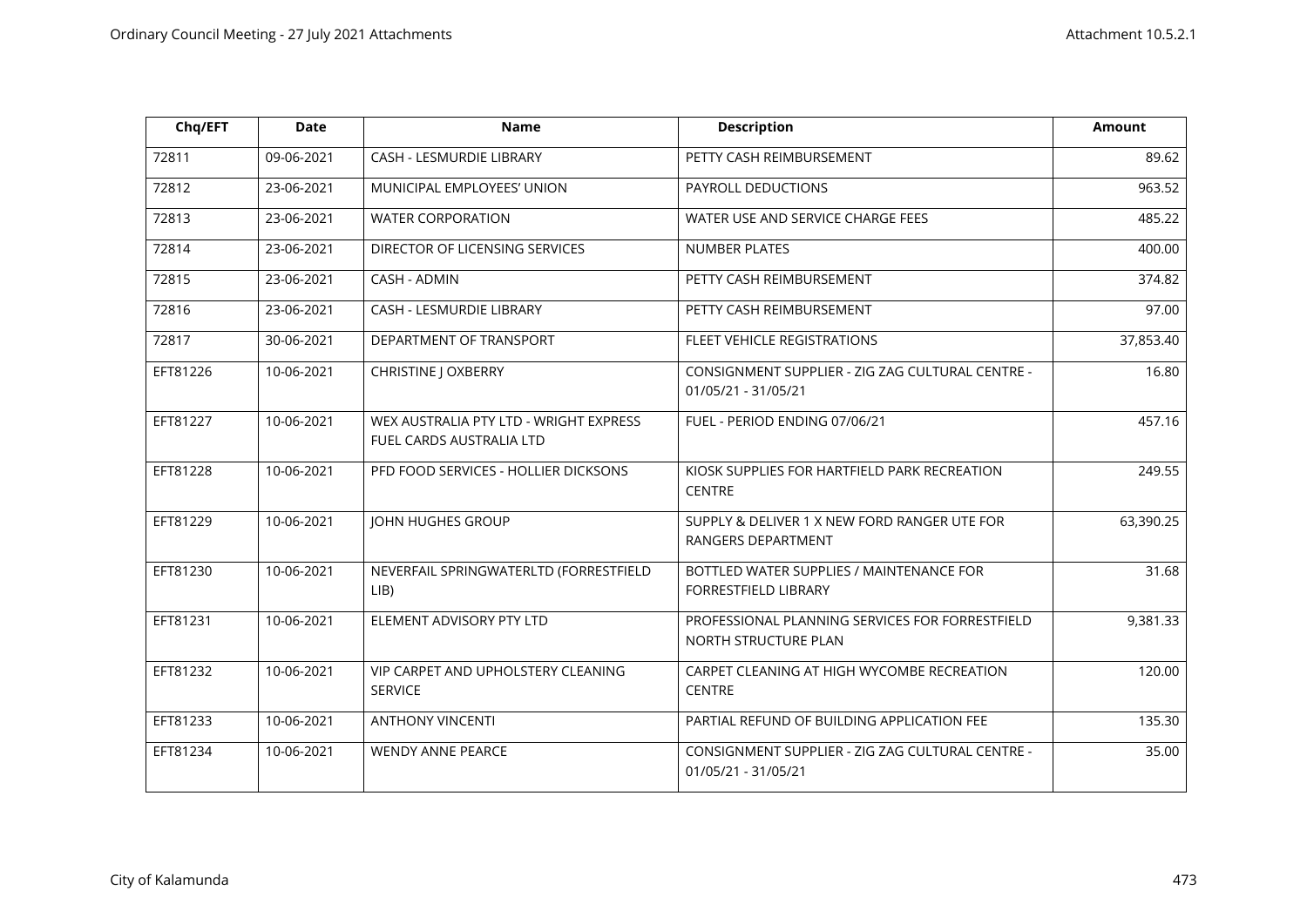| Chq/EFT  | <b>Date</b> | <b>Name</b>                                        | <b>Description</b>                                                      | <b>Amount</b> |
|----------|-------------|----------------------------------------------------|-------------------------------------------------------------------------|---------------|
| EFT81235 | 10-06-2021  | ROBYN BEARDSELL                                    | CONSIGNMENT SUPPLIER - ZIG ZAG CULTURAL CENTRE -<br>01/05/21 - 31/05/21 | 31.50         |
| EFT81236 | 10-06-2021  | DAVID & CAROLE A KENNEDY                           | <b>RATES REFUND</b>                                                     | 1,387.46      |
| EFT81237 | 10-06-2021  | <b>MARY DICKINSON</b>                              | FOOTHILLS COOKING CLASS REFUND                                          | 158.50        |
| EFT81238 | 10-06-2021  | AVERIL ANNE BAKER                                  | CONSIGNMENT SUPPLIER - ZIG ZAG CULTURAL CENTRE -<br>01/05/21 - 31/05/21 | 35.00         |
| EFT81239 | 10-06-2021  | <b>BEVERLEY C MORRIS</b>                           | CONSIGNMENT SUPPLIER - ZIG ZAG CULTURAL CENTRE -<br>01/05/21 - 31/05/21 | 52.50         |
| EFT81240 | 10-06-2021  | <b>GILL BAXTER</b>                                 | CONSIGNMENT SUPPLIER - ZIG ZAG CULTURAL CENTRE -<br>01/05/21 - 31/05/21 | 93.10         |
| EFT81241 | 10-06-2021  | AMY SAI CHOO & PAUL DONALD BOURKE                  | <b>RATES REFUND</b>                                                     | 1,245.46      |
| EFT81242 | 10-06-2021  | AUSTRALIAN SERVICES UNION                          | PAYROLL DEDUCTIONS                                                      | 71.70         |
| EFT81243 | 10-06-2021  | CITY OF KALAMUNDA STAFF SOCIAL CLUB                | PAYROLL DEDUCTIONS                                                      | 156.00        |
| EFT81244 | 10-06-2021  | <b>BUNNINGS BUILDING SUPPLIES</b>                  | HARDWARE SUPPLIES FOR VARIOUS LOCATIONS                                 | 1,008.91      |
| EFT81245 | 10-06-2021  | NAPA - A DIVISION OF GPC ASIA PACIFIC PTY LTD      | PLANT / VEHICLE PARTS                                                   | 292.72        |
| EFT81246 | 10-06-2021  | LANDGATE                                           | LAND ENQUIRIES FOR VARIOUS LOCATIONS                                    | 53.40         |
| EFT81247 | 10-06-2021  | KALAMUNDA VETERINARY CLINIC                        | <b>VARIOUS VETERINARY FEES</b>                                          | 1,279.00      |
| EFT81248 | 10-06-2021  | KALAMUNDA AUTO ELECTRICS                           | PLANT / VEHICLE PARTS                                                   | 2,630.10      |
| EFT81249 | 10-06-2021  | KOSTERA'S TYRE SERVICE                             | PLANT / VEHICLE PARTS                                                   | 100.15        |
| EFT81250 | 10-06-2021  | MAXWELL ROBINSON & PHELPS PEST<br>MANAGEMENT (MRP) | PEST CONTROL SERVICES                                                   | 6,459.40      |
| EFT81251 | 10-06-2021  | CLEANAWAY                                          | WASTE / RECYCLING & BULK BIN DISPOSAL SERVICES FEES                     | 275,919.78    |
| EFT81252 | 10-06-2021  | <b>TELSTRA CORPORATION</b>                         | TELEPHONE / INTERNET EXPENSES                                           | 9,172.75      |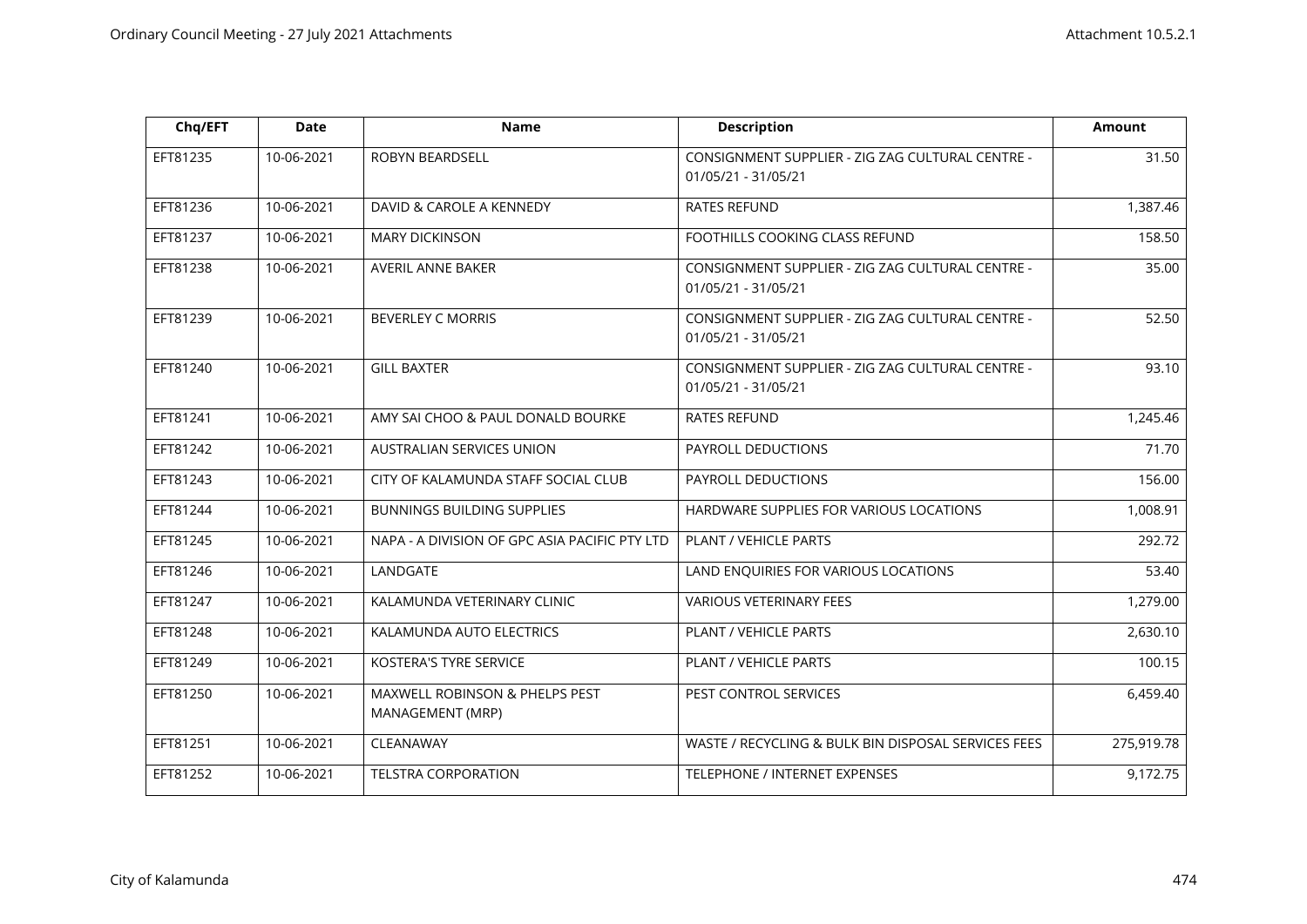| Chq/EFT  | <b>Date</b> | <b>Name</b>                                           | <b>Description</b>                                                                             | Amount    |
|----------|-------------|-------------------------------------------------------|------------------------------------------------------------------------------------------------|-----------|
| EFT81253 | 10-06-2021  | LANDGATE - VALUATIONS                                 | <b>GROSS RENTAL VALUATION FEES FOR VARIOUS</b><br><b>LOCATIONS</b>                             | 5,142.78  |
| EFT81254 | 10-06-2021  | WALKERS HARDWARE (MITRE 10)                           | <b>HARDWARE SUPPLIES</b>                                                                       | 358.94    |
| EFT81255 | 10-06-2021  | MCKAY EARTHMOVING PTY LTD                             | PLANT EQUIPMENT AND OPERATOR HIRE FOR VARIOUS<br>LOCATIONS INCLUDING WORKS AT CARMEL RD CARMEL | 52,285.31 |
| EFT81256 | 10-06-2021  | BORAL CONSTRUCTION MATERIALS GROUP                    | ROAD MATERIALS FOR VARIOUS LOCATIONS                                                           | 767.26    |
| EFT81257 | 10-06-2021  | KEEP AUSTRALIA BEAUTIFUL COUNCIL                      | SUPPLY OF ROADSIDE LITTER BAGS                                                                 | 400.00    |
| EFT81258 | 10-06-2021  | <b>DOMUS NURSERY</b>                                  | <b>GARDEN SUPPLIES FOR VARIOUS LOCATIONS</b>                                                   | 995.44    |
| EFT81259 | 10-06-2021  | <b>FASTA COURIERS</b>                                 | <b>COURIER FEES</b>                                                                            | 92.16     |
| EFT81260 | 10-06-2021  | THE WATERSHED WATER SYSTEMS                           | RETICULATION PARTS FOR VARIOUS RESERVES                                                        | 153.88    |
| EFT81261 | 10-06-2021  | LESMURDIE SAND, SOIL & BOBCAT HIRE                    | <b>GARDEN / RESERVE SUPPLIES</b>                                                               | 150.00    |
| EFT81262 | 10-06-2021  | MAJOR MOTORS PTY LTD                                  | PLANT / VEHICLE PARTS                                                                          | 187.75    |
| EFT81263 | 10-06-2021  | <b>ALSCO LINEN SERVICE</b>                            | LINEN HIRE / LAUNDRY SERVICES / CLEANING SUPPLIES                                              | 885.47    |
| EFT81264 | 10-06-2021  | <b>BRADOCK PODIATRY SERVICES PTY LTD</b>              | PODIATRY SERVICES AT JACK HEALEY CENTRE                                                        | 1,016.16  |
| EFT81265 | 10-06-2021  | SYNERGY                                               | POWER CHARGES                                                                                  | 26,829.69 |
| EFT81266 | 10-06-2021  | DEPARTMENT OF PREMIER & CABINET                       | GOVERNMENT GAZETTE ADVERTISING                                                                 | 411.60    |
| EFT81267 | 10-06-2021  | <b>GRONBEK SECURITY</b>                               | SECURITY KEY SERVICES TO VARIOUS LOCATIONS                                                     | 4,866.86  |
| EFT81268 | 10-06-2021  | <b>GRIMES CONTRACTING PTY LTD</b>                     | CONTRACTOR BUILDING MAINTENANCE FOR VARIOUS<br><b>BUILDINGS</b>                                | 3,119.40  |
| EFT81269 | 10-06-2021  | <b>WESTSIDE FIRE SERVICES</b>                         | TESTING AND INSPECTION OF FIRE EQUIPMENT /<br><b>SUPPLIES</b>                                  | 442.01    |
| EFT81270 | 10-06-2021  | MILPRO WA (INCORPORATING HILL TOP<br><b>TROPHIES)</b> | SUPPLY OF NAME BADGES FOR VARIOUS STAFF                                                        | 19.25     |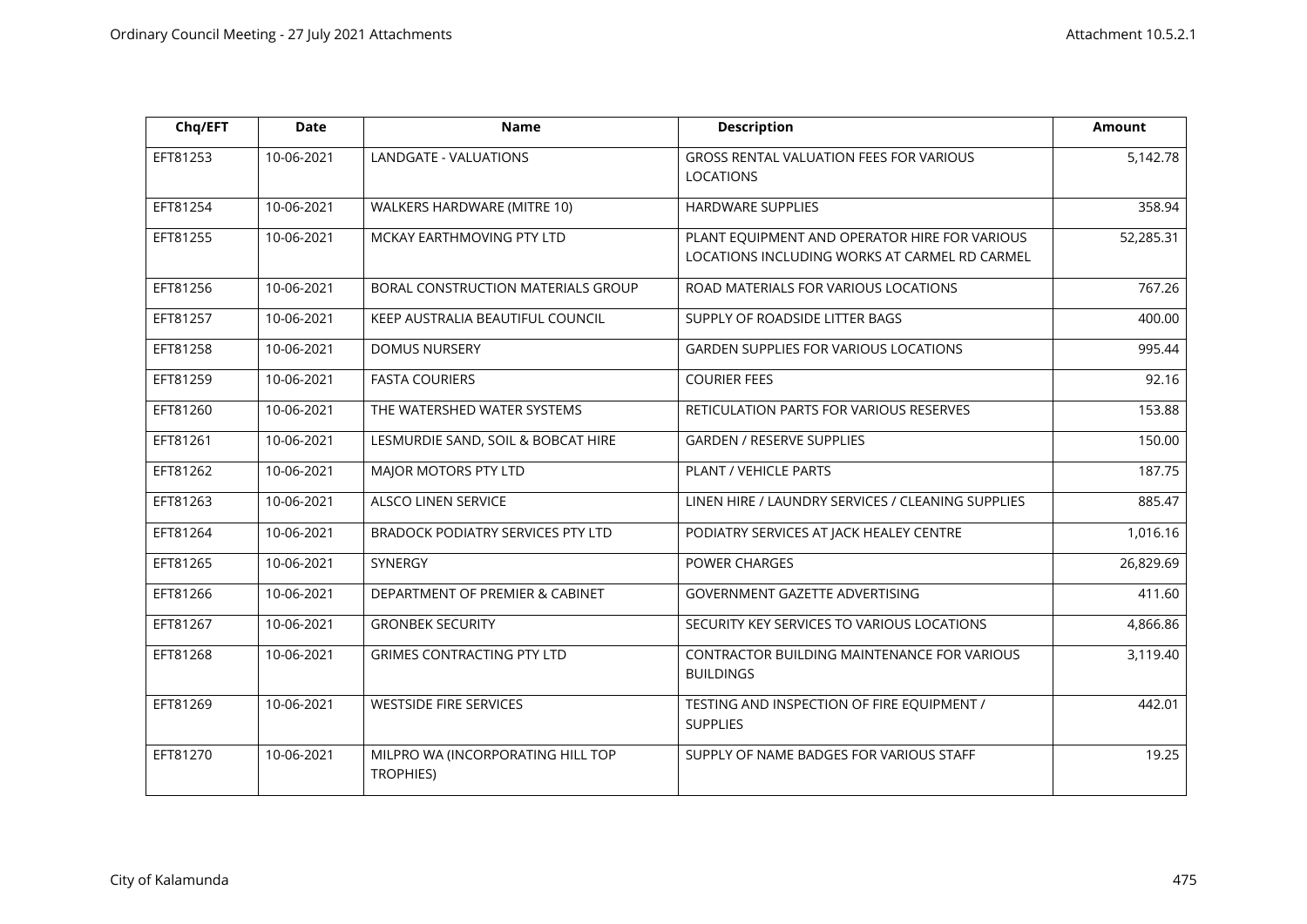| Chq/EFT  | <b>Date</b> | <b>Name</b>                                               | <b>Description</b>                                                                                                                                                                                    | <b>Amount</b> |
|----------|-------------|-----------------------------------------------------------|-------------------------------------------------------------------------------------------------------------------------------------------------------------------------------------------------------|---------------|
| EFT81271 | 10-06-2021  | <b>BRICK CONCEPTS</b>                                     | BRICK PAVING REPAIRS AT CENTRAL MALL KALAMUNDA                                                                                                                                                        | 770.00        |
| EFT81272 | 10-06-2021  | <b>MARKETFORCE PTY LTD</b>                                | ADVERTISING FOR VARIOUS JOBS / EVENTS                                                                                                                                                                 | 1,194.75      |
| EFT81273 | 10-06-2021  | <b>LO-GO APPOINTMENTS</b>                                 | HIRE OF TEMPORARY STAFF FOR DEPOT / ADMIN                                                                                                                                                             | 10,751.59     |
| EFT81274 | 10-06-2021  | <b>VINCENT EYNAUD</b>                                     | HALL BOND REFUND                                                                                                                                                                                      | 400.00        |
| EFT81275 | 10-06-2021  | AIR LIQUIDE WA PTY LTD                                    | SUPPLY OF GAS CYLINDER REFILLS AND RENTAL FEES                                                                                                                                                        | 282.34        |
| EFT81276 | 10-06-2021  | KALAMUNDA & DISTRICTS HISTORICAL SOCIETY                  | CONSIGNMENT SUPPLIER - ZIG ZAG CULTURAL CENTRE -<br>01/05/21 - 31/05/21                                                                                                                               | 63.00         |
| EFT81277 | 10-06-2021  | KALAMUNDA VOLUNTEER BUSHFIRE BRIGADE                      | HAZARD REDUCTION BURNS AT VARIOUS LOCATIONS                                                                                                                                                           | 5,055.60      |
| EFT81278 | 10-06-2021  | SATTERLEY FORRESTFIELD PTY LTD                            | <b>RATES REFUND</b>                                                                                                                                                                                   | 1,373.48      |
| EFT81279 | 10-06-2021  | OCE CORPORATE PTY LTD - OFFICE CLEANING<br><b>EXPERTS</b> | <b>CLEANING SERVICES / CONSUMABLES FOR VARIOUS</b><br><b>LOCATIONS</b>                                                                                                                                | 32,343.29     |
| EFT81280 | 10-06-2021  | RAC BUSINESS WISE                                         | NEW VEHICLES NOMINATION FEES                                                                                                                                                                          | 11.40         |
| EFT81281 | 10-06-2021  | TOTAL EDEN PTY LTD                                        | SUPPLY RETICULATION PARTS AND EQUIPMENT AS<br>REQUIRED FOR VARIOUS LOCATIONS                                                                                                                          | 11,147.61     |
| EFT81282 | 10-06-2021  | <b>HAWLEY'S BOBCAT SERVICE</b>                            | PLANT EQUIPMENT AND OPERATOR HIRE FOR VARIOUS<br><b>LOCATIONS</b>                                                                                                                                     | 6,045.71      |
| EFT81283 | 10-06-2021  | TECHNOLOGY ONE LTD                                        | SUBSCRIPTION FOR INTRAMAPS 30/06/21 - 29/06/22                                                                                                                                                        | 40,443.57     |
| EFT81284 | 10-06-2021  | AMEREX FIRE (WA) (E FIRE AND SAFETY)                      | FIRE EQUIPMENT MAINTENANCE FOR VARIOUS<br><b>LOCATIONS</b>                                                                                                                                            | 900.90        |
| EFT81285 | 10-06-2021  | BARBARA BERTINA                                           | <b>KEY BOND REFUND</b>                                                                                                                                                                                | 50.00         |
| EFT81286 | 10-06-2021  | <b>HILL TOP GROUP PTY</b>                                 | CONTRACTOR BUILDING MAINTENANCE FOR VARIOUS<br>BUILDINGS, REPAIRS TO BENCHES AT LESMURDIE FALLS,<br>REMOVAL OF OLD & INSTALLATION OF NEW KITCHEN AT<br>SANDERSON RD CENTRE, RELOCATION OF BIN STORAGE | 29,459.57     |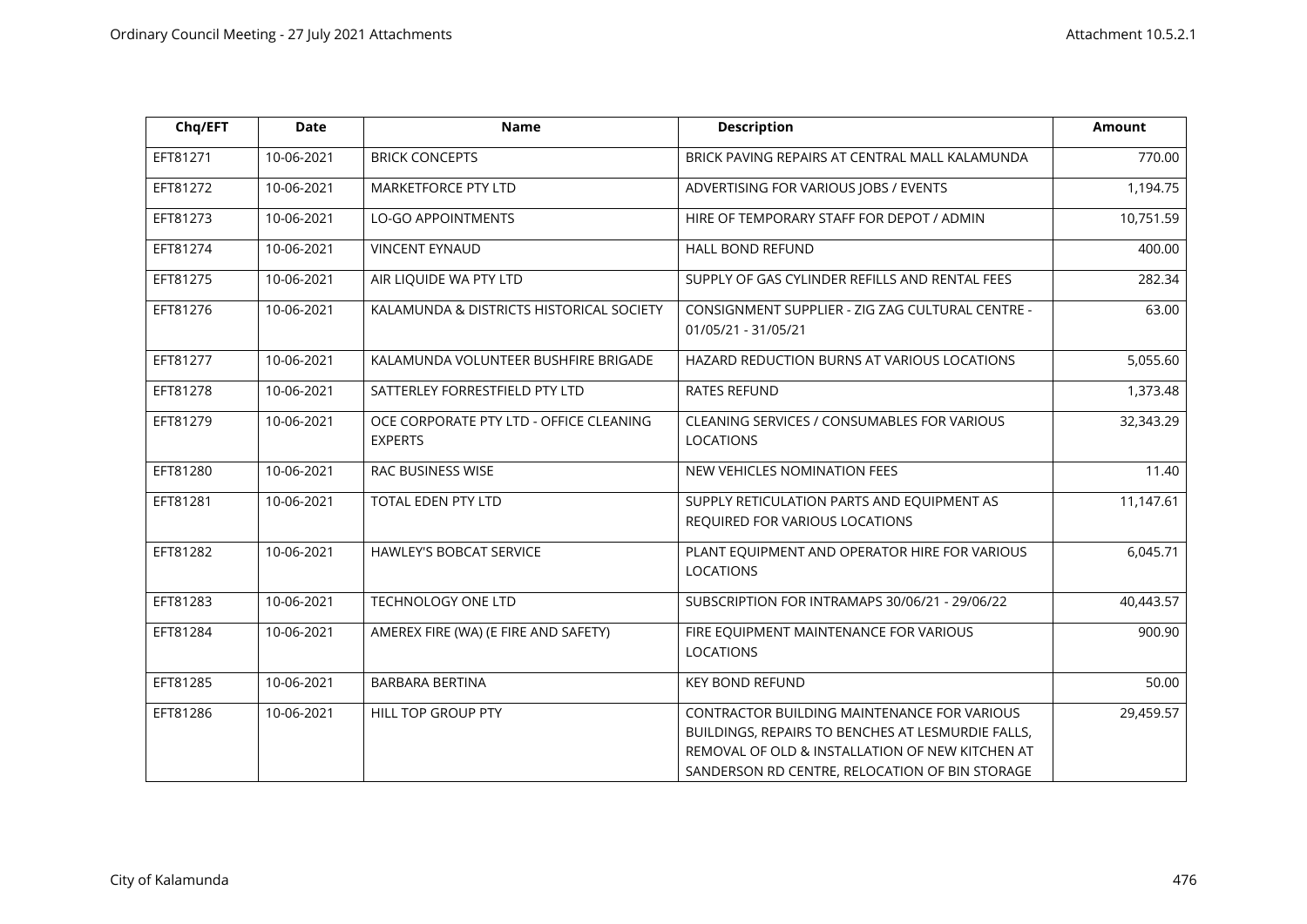| Chq/EFT  | <b>Date</b> | <b>Name</b>                                                                | <b>Description</b>                                                               | <b>Amount</b> |
|----------|-------------|----------------------------------------------------------------------------|----------------------------------------------------------------------------------|---------------|
|          |             |                                                                            | SHED AT KOSTERA & WATER BLASTING AT DECKING                                      |               |
|          |             |                                                                            | BOARDS & OILING AT ZIG ZAG CULTURAL CENTRE                                       |               |
| EFT81287 | 10-06-2021  | BUILDING COMMISSION - DEPARTMENT OF<br>MINES, INDUSTRY REGULATION & SAFETY | <b>BUILDING LEVY - MAY 2021</b>                                                  | 56,408.10     |
| EFT81288 | 10-06-2021  | HAYS SPECIALIST RECRUITMENT (AUSTRALIA)<br>PTY LTD                         | HIRE OF TEMPORARY STAFF FOR ADMIN / DEPOT                                        | 5,653.46      |
| EFT81289 | 10-06-2021  | ENGIE MECHANICAL SERVICES AUSTRALIA PTY<br><b>LTD</b>                      | AIRCONDITIONING MAINTENANCE / REPAIRS AT FIRE<br><b>BRIGADE BUILDING</b>         | 820.88        |
| EFT81290 | 10-06-2021  | WEST AUSTRALIAN NEWSPAPERS HOLDINGS LTD                                    | ZIG ZAG GALLERY EXHIBITION PROMOTION                                             | 375.81        |
| EFT81291 | 10-06-2021  | KANYANA WILDLIFE REHABILITION CENTRE INC                                   | CONSIGNMENT SUPPLIER - ZIG ZAG CULTURAL CENTRE -<br>01/05/21 - 31/05/21          | 202.40        |
| EFT81292 | 10-06-2021  | <b>DALLAS LYNCH</b>                                                        | REFUND FOR MATERIALS REQUIRED FOR REVEGETATION                                   | 110.60        |
| EFT81293 | 10-06-2021  | BIG W (AR W1.C3.U.07)                                                      | LEGO SETS AND OTHER LIBRARY ITEMS                                                | 396.00        |
| EFT81294 | 10-06-2021  | DEPARTMENT OF TRANSPORT                                                    | RECOUP OF EXPENSES FROM OTHER GOVERNMENT<br><b>RELATED ENTITIES - NON SALARY</b> | 10,709.60     |
| EFT81295 | 10-06-2021  | PICKERING BROOK HERITAGE GROUP                                             | CONSIGNMENT SUPPLIER - ZIG ZAG CULTURAL CENTRE -<br>01/05/21 - 31/05/21          | 14.00         |
| EFT81296 | 10-06-2021  | LES MILLS ASIA PACIFIC INDUSTRIES                                          | SUPPLY & DELIVERY OF VARIOUS GOODS FOR HARTFIELD<br>PARK RECREATION CENTRE       | 304.04        |
| EFT81297 | 10-06-2021  | <b>TRANEN PTY LTD</b>                                                      | SEED COLLECTION SERVICES AND PROCESSING                                          | 5,376.58      |
| EFT81298 | 10-06-2021  | STRATAGREEN                                                                | <b>GARDEN / RESERVE SUPPLIES</b>                                                 | 2,000.68      |
| EFT81299 | 10-06-2021  | OFFICEWORKS SUPERSTORES PTY LTD                                            | OFFICE SUPPLIES / STATIONERY FOR VARIOUS LOCATIONS                               | 3,289.92      |
| EFT81300 | 10-06-2021  | JOHN J & MARIE E COONEY                                                    | <b>RATES REFUND</b>                                                              | 732.38        |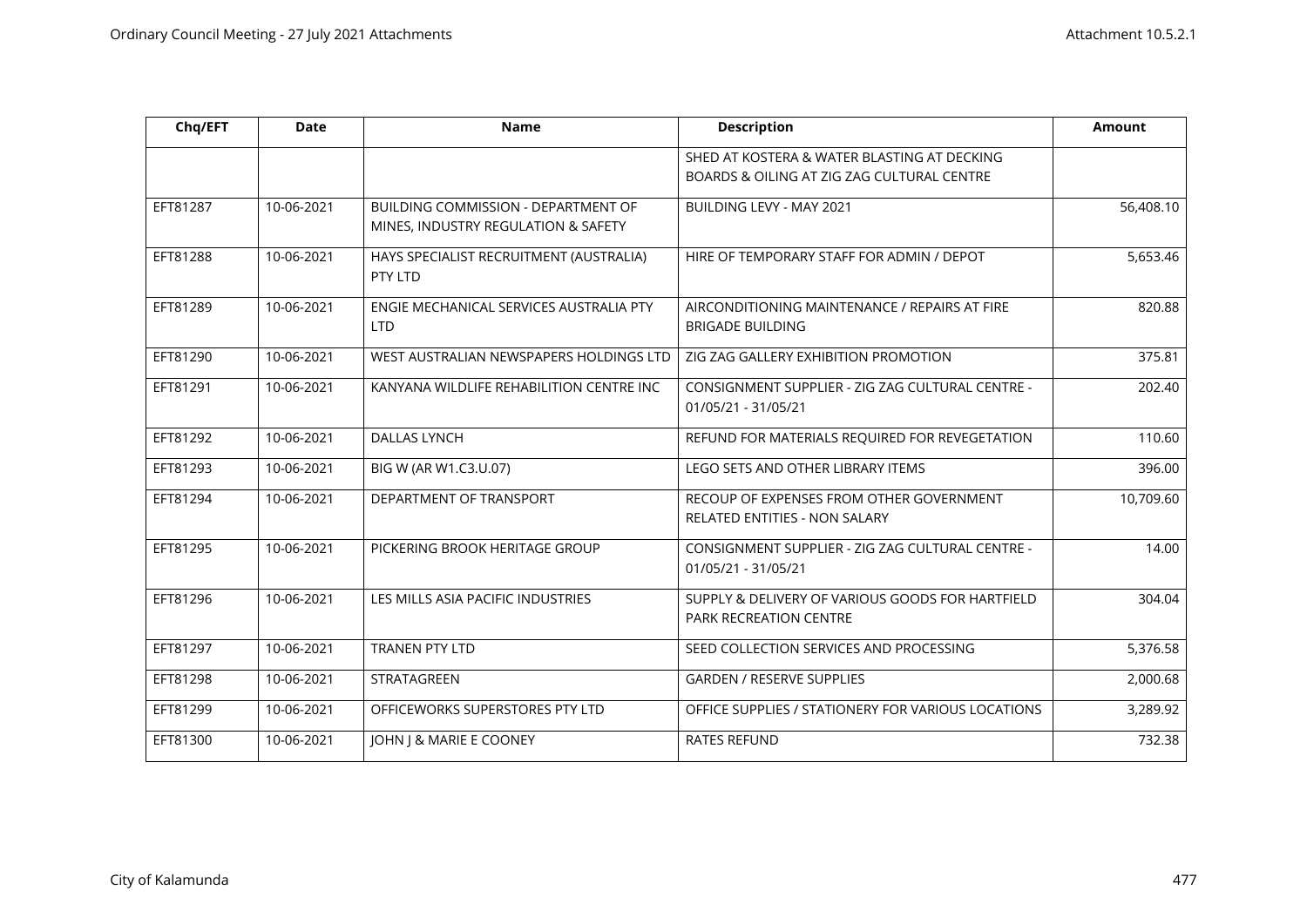| Chq/EFT  | <b>Date</b> | <b>Name</b>                                          | <b>Description</b>                                                                                                          | <b>Amount</b> |
|----------|-------------|------------------------------------------------------|-----------------------------------------------------------------------------------------------------------------------------|---------------|
| EFT81301 | 10-06-2021  | PORTER CONSULTING ENGINEERS                          | COLDWELL RD/WELSHPOOL RD EAST WATTLE GROVE -<br>INTERSECTION UPGRADE (MADDINGTON KENWICK<br>STRATEGIC EMPLOYMENT AREA)      | 5,500.00      |
| EFT81302 | 10-06-2021  | WOOLWORTHS GROUP LIMITED                             | <b>GROCERY SUPPLIES</b>                                                                                                     | 735.64        |
| EFT81303 | 10-06-2021  | FORRESTFIELD TENNIS CLUB (INC)                       | FORRESTFIELD TENNIS CLUB HIRE FEES FROM HARTFIELD<br>PARK RECREATION CENTRE - 01/05/21 - 31/05/21                           | 24.00         |
| EFT81304 | 10-06-2021  | HILLS GAS SUPPLY                                     | SUPPLY OF BOTTLED GAS FOR RAY OWEN BASKETBALL<br><b>COURTS</b>                                                              | 100.00        |
| EFT81305 | 10-06-2021  | <b>EASTERN REGION SECURITY</b>                       | SECURITY SERVICES TO VARIOUS LOCATIONS                                                                                      | 6,221.06      |
| EFT81306 | 10-06-2021  | <b>GLENDA DAWN CHARLTON (PODIATRY)</b>               | PODIATRY SERVICES AT JACK HEALEY CENTRE                                                                                     | 704.99        |
| EFT81307 | 10-06-2021  | EASIFLEET MANAGEMENT                                 | STAFF CONTRIBUTIONS TO NOVATED LEASES                                                                                       | 6,420.01      |
| EFT81308 | 10-06-2021  | ALLAN DAVIES & TREVOR CHUDLEIGH<br><b>ARCHITECTS</b> | ARCHITECTURAL CONSULTANCY SERVICES - ADDITIONAL<br>FEMALE CHANGEROOMS AT RAY OWEN PAVILION                                  | 18,370.00     |
| EFT81309 | 10-06-2021  | <b>HW &amp; ASSOCIATES</b>                           | COST MANAGEMENT SERVICES FOR THE DESIGN,<br>DOCUMENTATION AND CONTRACT ADMINISTRATION FOR<br>THE KALAMUNDA COMMUNITY CENTRE | 1,980.00      |
| EFT81310 | 10-06-2021  | <b>TOM CAIRNS</b>                                    | CONSIGNMENT SUPPLIER - ZIG ZAG CULTURAL CENTRE -<br>01/05/21 - 31/05/21                                                     | 11.20         |
| EFT81311 | 10-06-2021  | SHIRLEY SPENCER                                      | CONSIGNMENT SUPPLIER - ZIG ZAG CULTURAL CENTRE -<br>01/05/21 - 31/05/21                                                     | 121.80        |
| EFT81312 | 10-06-2021  | <b>ROSE SMART</b>                                    | MAINTAIN ROSE BEDS AT VARIOUS LOCATIONS                                                                                     | 1,800.00      |
| EFT81313 | 10-06-2021  | LESMURDIE ARTS & CRAFT GROUP INC                     | <b>KEY &amp; HALL BOND REFUND</b>                                                                                           | 455.00        |
| EFT81314 | 10-06-2021  | MOHD FIRDARIDZUAN BIN MOHAMMAD                       | HALL BOND REFUND                                                                                                            | 400.00        |
| EFT81315 | 10-06-2021  | DRAINFLOW SERVICES PTY LTD                           | CLEANING / MAINTAINING STORM WATER DRAINS AT<br><b>VARIOUS LOCATIONS</b>                                                    | 3,836.25      |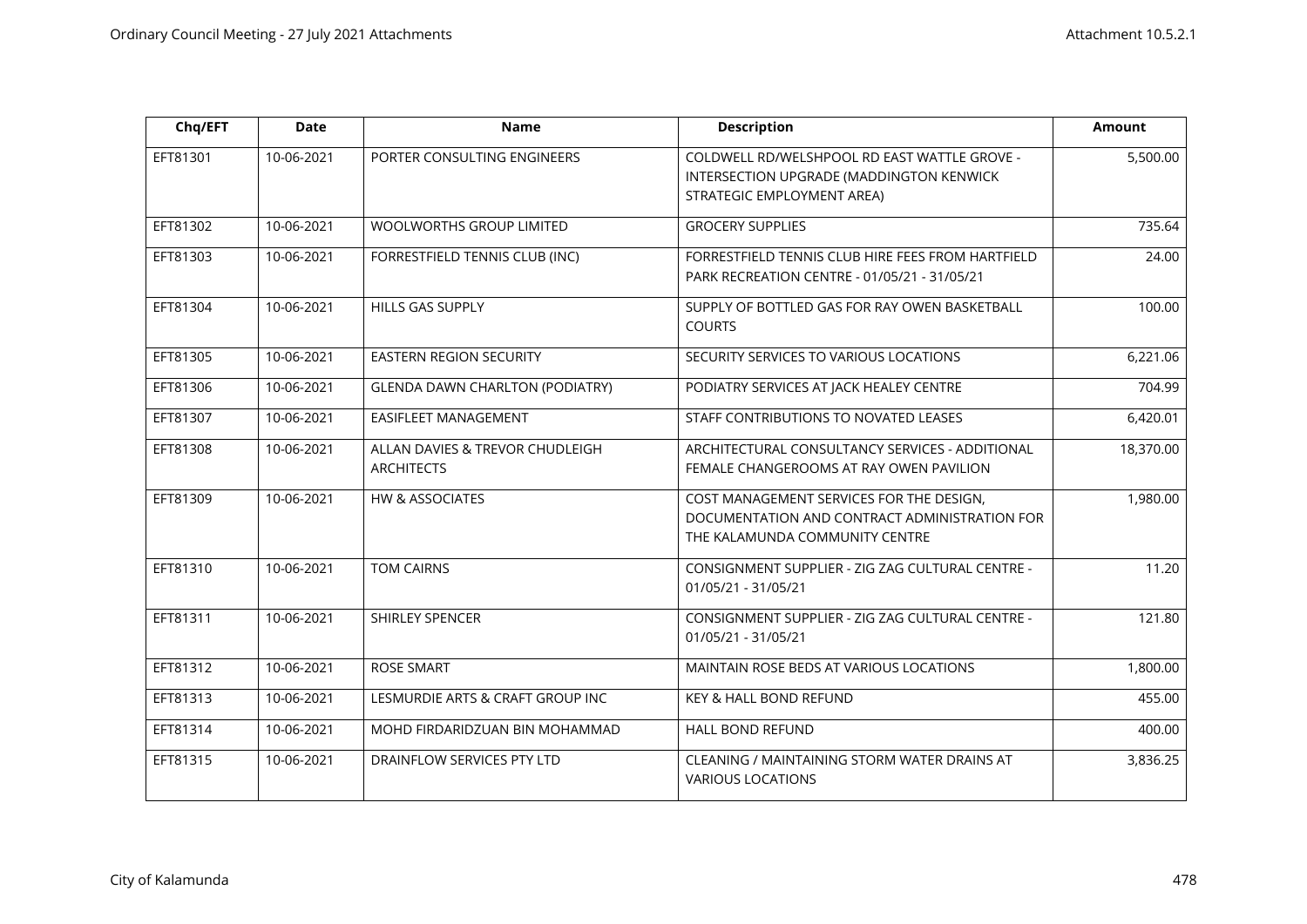| Chq/EFT  | <b>Date</b> | <b>Name</b>                          | <b>Description</b>                                                                                                 | <b>Amount</b> |
|----------|-------------|--------------------------------------|--------------------------------------------------------------------------------------------------------------------|---------------|
| EFT81316 | 10-06-2021  | <b>ANNE O'LEARY</b>                  | CONSIGNMENT SUPPLIER - ZIG ZAG CULTURAL CENTRE -<br>01/05/21 - 31/05/21                                            | 15.40         |
| EFT81317 | 10-06-2021  | <b>JOHANNA LARKIN ART</b>            | CONSIGNMENT SUPPLIER - ZIG ZAG CULTURAL CENTRE -<br>01/05/21 - 31/05/21                                            | 75.60         |
| EFT81318 | 10-06-2021  | <b>GUNDRY'S CARPET CHOICE</b>        | REMOVE, SUPPLY AND INSTALL REPLACEMENT CARPET<br>TILES TO 7 SANDERSON ROAD LESMURDIE & OPERATIONS<br><b>CENTRE</b> | 5,922.00      |
| EFT81319 | 10-06-2021  | <b>CHRISTINE VITLER</b>              | CONSIGNMENT SUPPLIER - ZIG ZAG CULTURAL CENTRE -<br>01/05/21 - 31/05/21                                            | 9.45          |
| EFT81320 | 10-06-2021  | NANCY GILLESPIE                      | CONSIGNMENT SUPPLIER - ZIG ZAG CULTURAL CENTRE -<br>01/05/21 - 31/05/21                                            | 7.00          |
| EFT81321 | 10-06-2021  | WEST-SURE GROUP PTY LTD              | CASH IN TRANSIT - MAY 2021                                                                                         | 1,377.97      |
| EFT81322 | 10-06-2021  | KARIN HOTCHKIN                       | CONSIGNMENT SUPPLIER - ZIG ZAG CULTURAL CENTRE -<br>01/05/21 - 31/05/21                                            | 85.75         |
| EFT81323 | 10-06-2021  | ALISON MULCAHY                       | CONSIGNMENT SUPPLIER - ZIG ZAG CULTURAL CENTRE -<br>01/05/21 - 31/05/21                                            | 81.90         |
| EFT81324 | 10-06-2021  | SONJA SPEIGHT                        | CONSIGNMENT SUPPLIER - ZIG ZAG CULTURAL CENTRE -<br>01/05/21 - 31/05/21                                            | 12.60         |
| EFT81325 | 10-06-2021  | THE PETAL PRESS                      | CONSIGNMENT SUPPLIER - ZIG ZAG CULTURAL CENTRE -<br>01/05/21 - 31/05/21                                            | 2.94          |
| EFT81326 | 10-06-2021  | SARAH KEIRLE                         | CONSIGNMENT SUPPLIER - ZIG ZAG CULTURAL CENTRE -<br>01/05/21 - 31/05/21                                            | 150.50        |
| EFT81327 | 10-06-2021  | CLAIRE O'NEILL - CLAIRE'S EMBROIDERY | CONSIGNMENT SUPPLIER - ZIG ZAG CULTURAL CENTRE -<br>01/05/21 - 31/05/21                                            | 79.80         |
| EFT81328 | 10-06-2021  | <b>STEPHEN ELLIS</b>                 | REIMBURSEMENT FOR PRESCRIPTION SAFETY GLASSES                                                                      | 400.00        |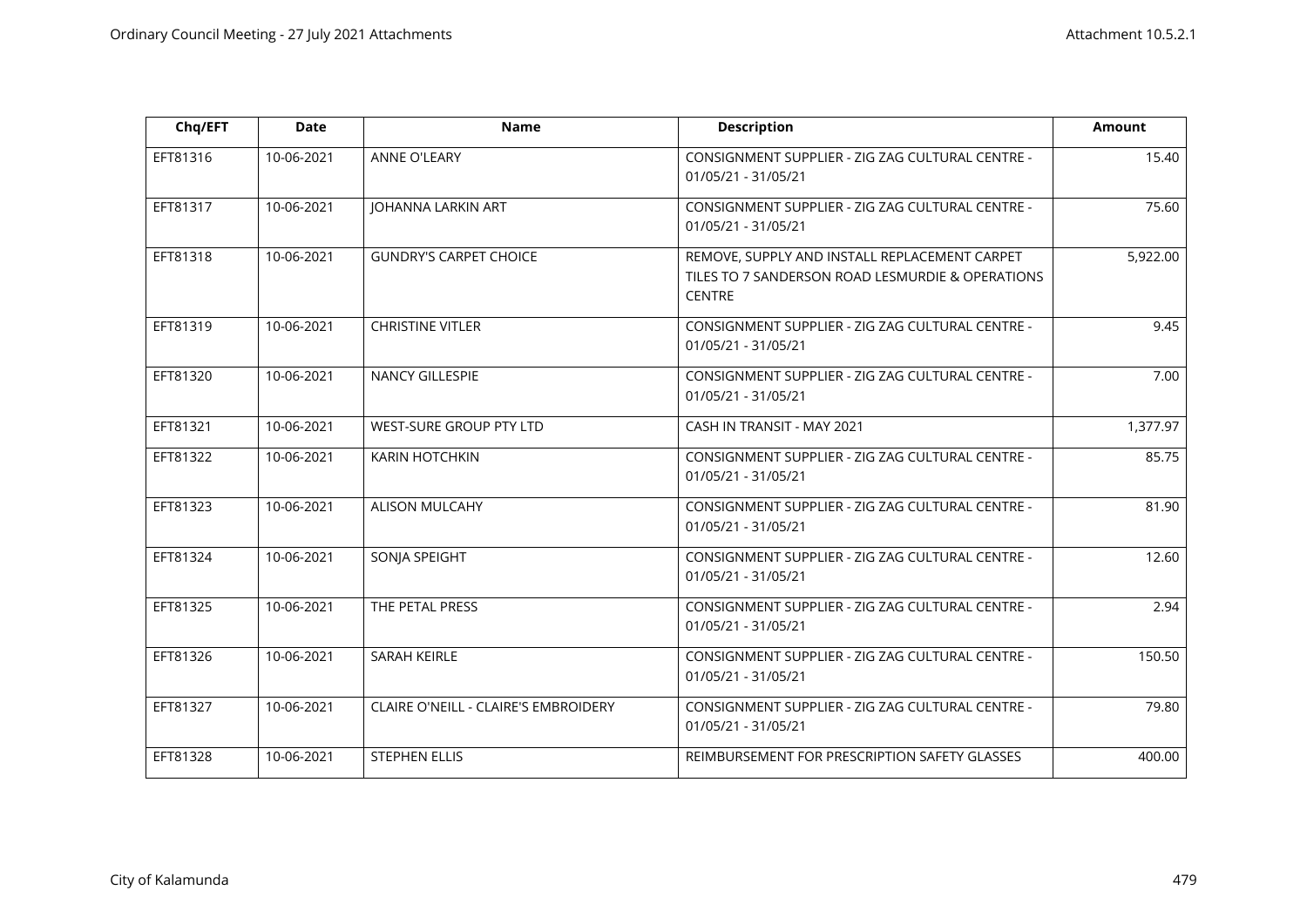| Chq/EFT  | <b>Date</b> | <b>Name</b>                     | <b>Description</b>                                                                                                                                                                                                                                                                                                                                                                                                                                                           | Amount    |
|----------|-------------|---------------------------------|------------------------------------------------------------------------------------------------------------------------------------------------------------------------------------------------------------------------------------------------------------------------------------------------------------------------------------------------------------------------------------------------------------------------------------------------------------------------------|-----------|
| EFT81329 | 10-06-2021  | RACHELLE MARIE GULLAND          | KEY & HALL BOND REFUND                                                                                                                                                                                                                                                                                                                                                                                                                                                       | 450.00    |
| EFT81330 | 10-06-2021  | PETER FALCONER                  | CONSIGNMENT SUPPLIER - ZIG ZAG CULTURAL CENTRE -<br>01/05/21 - 31/05/21                                                                                                                                                                                                                                                                                                                                                                                                      | 40.60     |
| EFT81331 | 10-06-2021  | <b>JANICE PITTMAN</b>           | CONSIGNMENT SUPPLIER - ZIG ZAG CULTURAL CENTRE -<br>01/05/21 - 31/05/21                                                                                                                                                                                                                                                                                                                                                                                                      | 19.25     |
| EFT81332 | 10-06-2021  | SAFE T CARD AUSTRALIA PTY LTD   | MONTHLY MONITORING CHARGES FOR VARIOUS<br><b>LOCATIONS</b>                                                                                                                                                                                                                                                                                                                                                                                                                   | 155.10    |
| EFT81333 | 10-06-2021  | <b>MARY FORWARD</b>             | CONSIGNMENT SUPPLIER - ZIG ZAG CULTURAL CENTRE -<br>01/05/21 - 31/05/21                                                                                                                                                                                                                                                                                                                                                                                                      | 78.05     |
| EFT81334 | 10-06-2021  | HANDS-ON INFECTION CONTROL      | HEPATITIS VACCINATION SUPPLIES FOR STAFF MEMBERS                                                                                                                                                                                                                                                                                                                                                                                                                             | 648.12    |
| EFT81335 | 10-06-2021  | KALAMUNDA ELECTRICS             | 1. ELECTRICAL REPAIRS / MAINTENANCE FOR VARIOUS<br><b>LOCATIONS</b><br>2. CALLOUT TO INSPECT & REPAIR NON FUNCTIONAL<br>LIGHTS AT MAIDA VALE RESERVE<br>3. CALLOUT TO INSPECT & REPAIR EXTRACTION FAN AT<br>THE CRECHE AT HARTFIELD PARK RECREATION CENTRE<br>4. SUPPLY & INSTALLATION OF NEW ELECTRICAL<br>ENGINEERED DRAWINGS AT JACARANDA SPRINGS<br>5. CALLOUT TO INSTALL NEW SUBMAINS AT TEMPORARY<br>TRANSPORTABLE CHANGEROOMS AT SCOTT RESERVE<br><b>HIGH WYCOMBE</b> | 23,119.05 |
| EFT81336 | 10-06-2021  | THE ARTFUL FLOWE - FELICIA LOWE | CONSIGNMENT SUPPLIER - ZIG ZAG CULTURAL CENTRE -<br>01/05/21 - 31/05/21                                                                                                                                                                                                                                                                                                                                                                                                      | 25.55     |
| EFT81337 | 10-06-2021  | AAAC TOWING PTY LTD             | TOWING SERVICES FEES                                                                                                                                                                                                                                                                                                                                                                                                                                                         | 132.00    |
| EFT81338 | 10-06-2021  | <b>DAVID GREEN</b>              | CONSIGNMENT SUPPLIER - ZIG ZAG CULTURAL CENTRE -<br>01/05/21 - 31/05/21                                                                                                                                                                                                                                                                                                                                                                                                      | 52.50     |
| EFT81339 | 10-06-2021  | PRIME LAW PTY LTD               | <b>RATES REFUND</b>                                                                                                                                                                                                                                                                                                                                                                                                                                                          | 618.53    |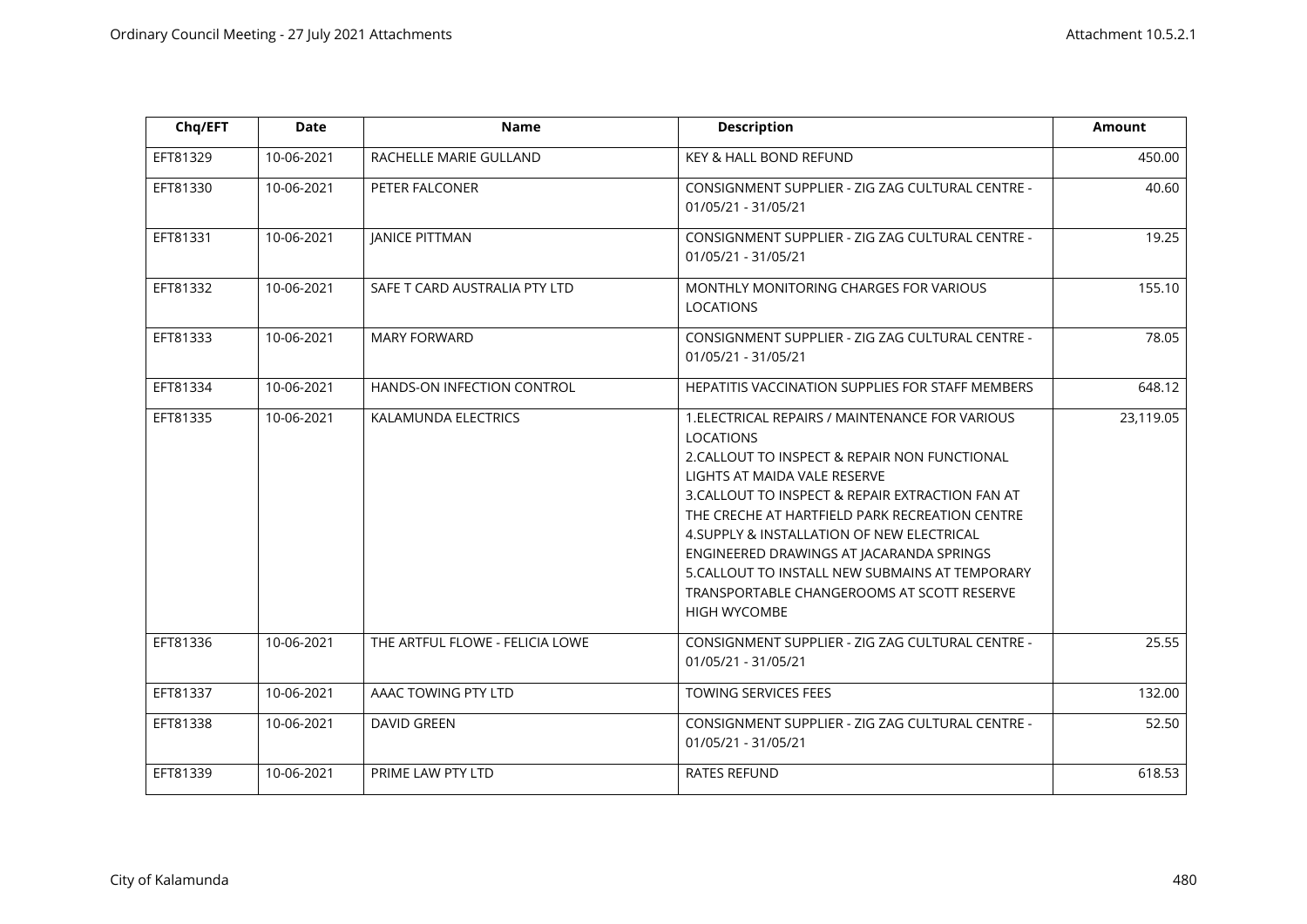| Chq/EFT  | <b>Date</b> | <b>Name</b>                                              | <b>Description</b>                                                                                                             | <b>Amount</b> |
|----------|-------------|----------------------------------------------------------|--------------------------------------------------------------------------------------------------------------------------------|---------------|
| EFT81340 | 10-06-2021  | ASHJAD PTY LTD T/A CUROST MILK SUPPLY                    | MILK SUPPLY FOR OPERATIONS CENTRE                                                                                              | 187.56        |
| EFT81341 | 10-06-2021  | <b>MAVIS PASKULICH</b>                                   | CONSIGNMENT SUPPLIER - ZIG ZAG CULTURAL CENTRE -<br>01/05/21 - 31/05/21                                                        | 28.00         |
| EFT81342 | 10-06-2021  | TALIS CONSULTANTS PTY LTD ATF TALIS UNIT<br><b>TRUST</b> | CONSULTANCY SERVICES - BI-ANNUAL GROUNDWATER<br><b>MONITORING</b>                                                              | 23,529.00     |
| EFT81343 | 10-06-2021  | OFF PEN PUBLISHING - BETH BAKER                          | CONSIGNMENT SUPPLIER - ZIG ZAG CULTURAL CENTRE -<br>01/05/21 - 31/05/21                                                        | 7.14          |
| EFT81344 | 10-06-2021  | STAN THE TYRE MAN ( STAN'S TYRE SERVICE WA )             | PLANT / VEHICLE PARTS                                                                                                          | 3,316.50      |
| EFT81345 | 10-06-2021  | MAIA FINANCIAL PTY LIMITED                               | LEASE AGREEMENT - STRENGTH EQUIPMENT FOR PERIOD<br>1 JULY TO 30 SEPTEMBER 2021 - AT HARTFIELD PARK<br><b>RECREATION CENTRE</b> | 3,803.17      |
| EFT81346 | 10-06-2021  | <b>BALLIGART - HELEN LOCK</b>                            | CONSIGNMENT SUPPLIER - ZIG ZAG CULTURAL CENTRE -<br>01/05/21 - 31/05/21                                                        | 844.40        |
| EFT81347 | 10-06-2021  | FLEETCARE PTY LTD                                        | STAFF CONTRIBUTIONS TO NOVATED LEASES                                                                                          | 7,831.06      |
| EFT81348 | 10-06-2021  | PETER WEBB                                               | CONSIGNMENT SUPPLIER - ZIG ZAG CULTURAL CENTRE -<br>01/05/21 - 31/05/21                                                        | 35.00         |
| EFT81349 | 10-06-2021  | <b>IRENE YOUNG</b>                                       | CONSIGNMENT SUPPLIER - ZIG ZAG CULTURAL CENTRE -<br>01/05/21 - 31/05/21                                                        | 16.80         |
| EFT81350 | 10-06-2021  | AMAZING CLEAN BLINDS LESMURDIE                           | WINDOW BLIND CLEANING REPAIRS AND REPLACEMENT<br>SERVICES AT WOODLUPINE COMMUNITY CENTRE - CHILD<br><b>HEALTH CENTRE</b>       | 110.00        |
| EFT81351 | 10-06-2021  | STOCK PHOTOGRAPHY PTY LTD (PHOTO<br>MANAGER)             | SUPPLY OF IMAGES FROM PHOTO MANAGER SAAS ON<br>EXTERNAL DRIVE / USB DEVICE                                                     | 550.00        |
| EFT81352 | 10-06-2021  | NICKY WINTER - KASZAZZ IN KALAMUNDA                      | CONSIGNMENT SUPPLIER - ZIG ZAG CULTURAL CENTRE -<br>01/05/21 - 31/05/21                                                        | 20.65         |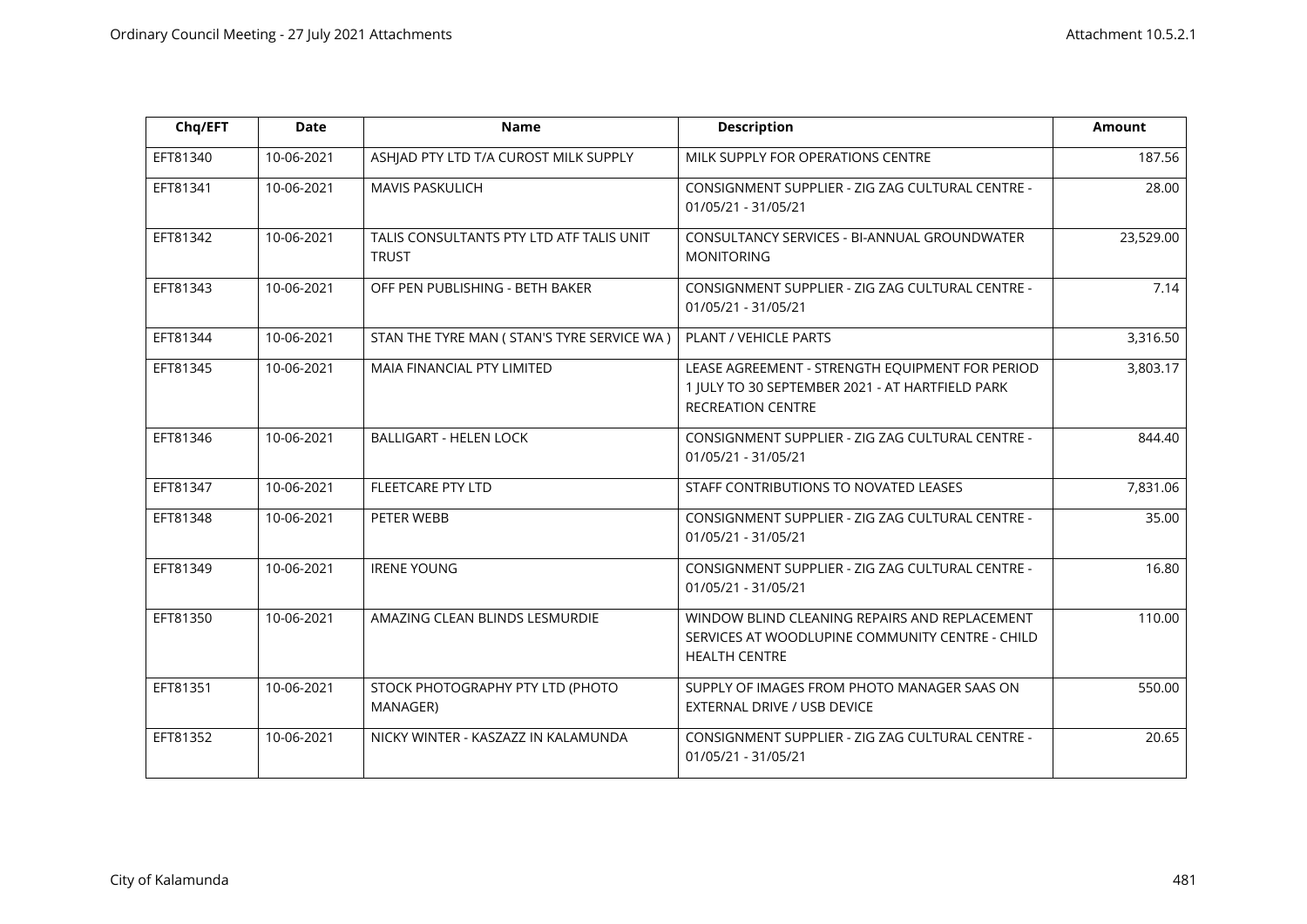| Chq/EFT  | <b>Date</b> | <b>Name</b>                                      | <b>Description</b>                                                             | <b>Amount</b> |
|----------|-------------|--------------------------------------------------|--------------------------------------------------------------------------------|---------------|
| EFT81353 | 10-06-2021  | <b>HERB &amp; ESSENCE</b>                        | CONSIGNMENT SUPPLIER - ZIG ZAG CULTURAL CENTRE -<br>01/05/21 - 31/05/21        | 23.80         |
| EFT81354 | 10-06-2021  | FRAMES OF THE FOREST                             | CONSIGNMENT SUPPLIER - ZIG ZAG CULTURAL CENTRE -<br>01/05/21 - 31/05/21        | 54.60         |
| EFT81355 | 10-06-2021  | SG FLEET AUSTRALIA PTY LTD                       | STAFF CONTRIBUTIONS TO NOVATED LEASES                                          | 511.07        |
| EFT81356 | 10-06-2021  | RACHELLE ALMEDA                                  | KEY & HALL BOND REFUND                                                         | 1,050.00      |
| EFT81357 | 10-06-2021  | <b>LINDA STANLEY</b>                             | CONSIGNMENT SUPPLIER - ZIG ZAG CULTURAL CENTRE -<br>01/05/21 - 31/05/21        | 36.75         |
| EFT81358 | 10-06-2021  | ROSEMARY (ROSE) HANCOCK                          | CONSIGNMENT SUPPLIER - ZIG ZAG CULTURAL CENTRE -<br>01/05/21 - 31/05/21        | 3.43          |
| EFT81359 | 10-06-2021  | A-LIST ENTERTAINMENT                             | HALL HIRE & BOND FEE REFUND                                                    | 2,081.50      |
| EFT81360 | 10-06-2021  | <b>MARKET CREATIONS</b>                          | MARKETING & TECHNOLOGY SERVICE FEES & MONTHLY<br><b>CLOUD HOSTING SERVICES</b> | 861.15        |
| EFT81361 | 10-06-2021  | FAIRVIEW PLUMBING & GAS PTY LTD                  | PLUMBING REPAIRS / MAINTENANCE AT OPERATIONS<br><b>CENTRE</b>                  | 495.00        |
| EFT81362 | 10-06-2021  | <b>MICHALIE RUOSS</b>                            | KEY & HALL BOND REFUND                                                         | 250.00        |
| EFT81363 | 10-06-2021  | LOCAL GOVERNMENT PROFESSIONALS<br>AUSTRALIA, NSW | PWC LOCAL GOVERNMENT PERFORMANCE EXCELLENCE<br>PROGRAM 2020-2021               | 14,003.00     |
| EFT81364 | 10-06-2021  | ENTIRE FIRE MANAGEMENT                           | FIREBREAK MAINTENANCE AT VARIOUS LOCATIONS                                     | 54,780.00     |
| EFT81365 | 10-06-2021  | SALLY EDMONDS ART                                | CONSIGNMENT SUPPLIER - ZIG ZAG CULTURAL CENTRE -<br>01/05/21 - 31/05/21        | 33.60         |
| EFT81366 | 10-06-2021  | TERRI HILL T/A ABLAZE GLASS STUDIO               | CONSIGNMENT SUPPLIER - ZIG ZAG CULTURAL CENTRE -<br>01/05/21 - 31/05/21        | 49.00         |
| EFT81367 | 10-06-2021  | UNITED SCANNING SERVICES PTY LTD                 | TO UNDERTAKE SERVICE LOCATIONS AT VARIOUS<br><b>LOCATIONS</b>                  | 4,295.50      |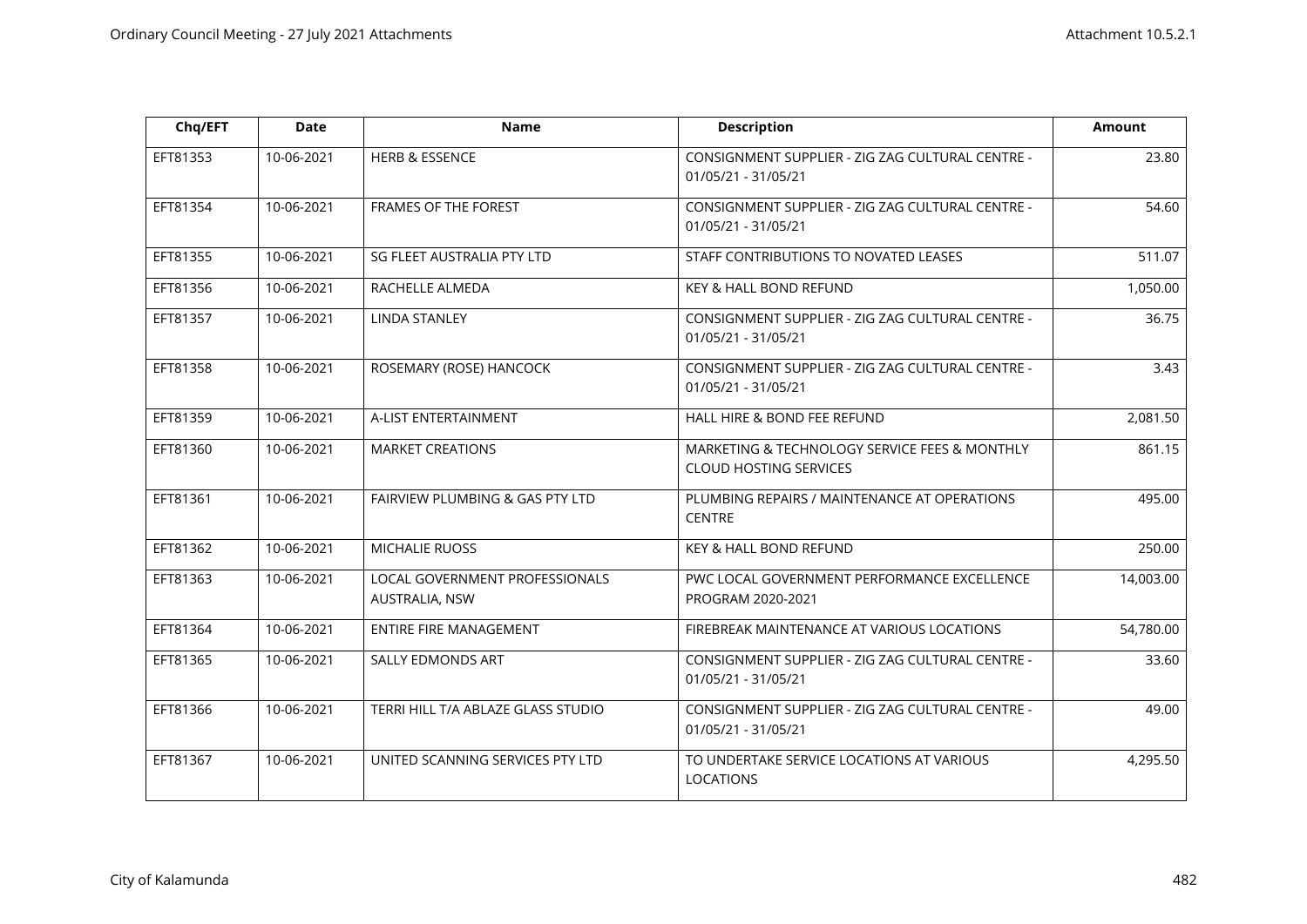| Chq/EFT  | <b>Date</b> | <b>Name</b>                                                                      | <b>Description</b>                                                                                                      | <b>Amount</b> |
|----------|-------------|----------------------------------------------------------------------------------|-------------------------------------------------------------------------------------------------------------------------|---------------|
| EFT81368 | 10-06-2021  | NINTEX PTY LTD                                                                   | PROMAPP ANNUAL SUBSCRIPTION - 2021/2022                                                                                 | 52,852.80     |
| EFT81369 | 10-06-2021  | <b>ALASTAIR TAYLOR</b>                                                           | CONSIGNMENT SUPPLIER - ZIG ZAG CULTURAL CENTRE -<br>01/05/21 - 31/05/21                                                 | 8.12          |
| EFT81370 | 10-06-2021  | SYLVANA DOUGLAS                                                                  | CONSIGNMENT SUPPLIER - ZIG ZAG CULTURAL CENTRE -<br>01/05/21 - 31/05/21                                                 | 14.00         |
| EFT81371 | 10-06-2021  | NYUNGAR.COM (NEVILLE COLLARD)                                                    | FALLS ROAD PRIMARY SCHOOL (25 MAY 2021) - WELCOME<br>TO COUNTRY, SMOKING CEREMONY AND NOONGAR<br><b>CULTURE STORIES</b> | 400.00        |
| EFT81372 | 10-06-2021  | A PROUD LANDMARK PTY LTD                                                         | LINCOLN RESERVE - SUPPLY AND INSTALL EXTRA FILL AT<br>THE TAKE OFF RAMP OF THE FLYING FOX                               | 5,324.00      |
| EFT81373 | 10-06-2021  | <b>EMPLOYEE CONNECT PTY LTD</b>                                                  | MONTHLY SOFTWARE AND SERVICE FOR PRO - MAY 2021                                                                         | 2,986.41      |
| EFT81374 | 10-06-2021  | ORACLE CUSTOMER MANAGEMENT SOLUTIONS<br>PTY LTD T/AS ORACLE CMS                  | ORACLE AFTER HOURS SERVICE - MAY 2021                                                                                   | 1,935.29      |
| EFT81375 | 10-06-2021  | <b>HAYLEY AVERY</b>                                                              | KEY & HALL BOND REFUND                                                                                                  | 250.00        |
| EFT81376 | 10-06-2021  | FITONIA PTY LTD AS TRUSTEE FOR THE<br>SILVERSPRING TRUST T/A T   DEPIAZZI & SONS | SUPPLY & DELIVERY OF VARIOUS GARDEN /RESERVE<br><b>GOODS</b>                                                            | 6,982.80      |
| EFT81377 | 10-06-2021  | <b>MAHARI</b>                                                                    | CONSIGNMENT SUPPLIER - ZIG ZAG CULTURAL CENTRE -<br>01/05/21 - 31/05/21                                                 | 273.70        |
| EFT81378 | 10-06-2021  | MERGER CONTRACTING P/L T/AS J&M ASPHALT                                          | SUPPLY AND INSTALL ASPHALT AND MINOR ASPHALT<br>RENEWER AT MARRI CLOSE LESMURDIE                                        | 4,390.32      |
| EFT81379 | 10-06-2021  | WALKING TWO BY TWO                                                               | CONSIGNMENT SUPPLIER - ZIG ZAG CULTURAL CENTRE -<br>01/05/21 - 31/05/21                                                 | 41.79         |
| EFT81380 | 10-06-2021  | <b>STUDIO SHEVA</b>                                                              | CONSIGNMENT SUPPLIER - ZIG ZAG CULTURAL CENTRE -<br>01/05/21 - 31/05/21                                                 | 36.40         |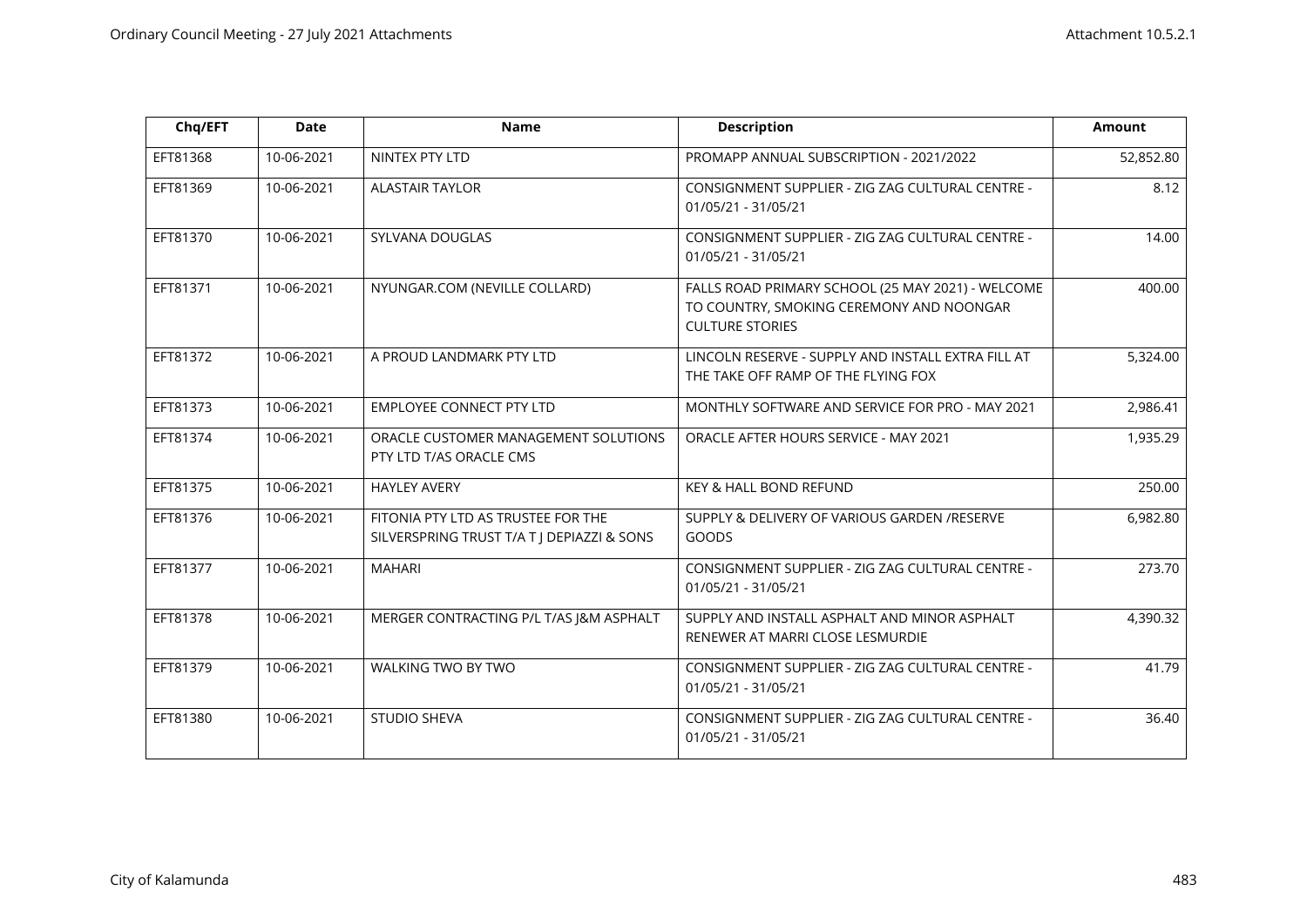| Chq/EFT  | <b>Date</b> | <b>Name</b>                           | <b>Description</b>                                                                             | <b>Amount</b> |
|----------|-------------|---------------------------------------|------------------------------------------------------------------------------------------------|---------------|
| EFT81381 | 10-06-2021  | PAULINE NICE PHOTOGRAPHY              | CONSIGNMENT SUPPLIER - ZIG ZAG CULTURAL CENTRE -<br>01/05/21 - 31/05/21                        | 87.50         |
| EFT81382 | 10-06-2021  | SARAH CARLTON ART                     | CONSIGNMENT SUPPLIER - ZIG ZAG CULTURAL CENTRE -<br>01/05/21 - 31/05/21                        | 16.80         |
| EFT81383 | 10-06-2021  | NATURE PHOTOGRAPHY BY NATHAN          | CONSIGNMENT SUPPLIER - ZIG ZAG CULTURAL CENTRE -<br>01/05/21 - 31/05/21                        | 38.43         |
| EFT81384 | 10-06-2021  | FRIENDS OF THE WESTERN SWAMP TORTOISE | CONSIGNMENT SUPPLIER - ZIG ZAG CULTURAL CENTRE -<br>01/05/21 - 31/05/21                        | 13.65         |
| EFT81385 | 10-06-2021  | <b>ERA HOSTING</b>                    | MONTHLY VOIP FEES FOR EMERGENCY SERVICES                                                       | 491.71        |
| EFT81386 | 10-06-2021  | <b>STACY GARDOLL ART</b>              | CONSIGNMENT SUPPLIER - ZIG ZAG CULTURAL CENTRE -<br>01/05/21 - 31/05/21                        | 4.83          |
| EFT81387 | 10-06-2021  | MONIQUE MULLIGAN                      | AUTHOR TALK FOR EVENT ON JUNE 2ND 2021                                                         | 350.00        |
| EFT81388 | 10-06-2021  | <b>CLARE JOHNSTON</b>                 | CONSIGNMENT SUPPLIER - ZIG ZAG CULTURAL CENTRE -<br>01/05/21 - 31/05/21                        | 165.90        |
| EFT81389 | 10-06-2021  | <b>GLOBAL GUMNUTS &amp; NURSERY</b>   | CONSIGNMENT SUPPLIER - ZIG ZAG CULTURAL CENTRE -<br>01/05/21 - 31/05/21                        | 171.85        |
| EFT81390 | 10-06-2021  | QED ENVIRONMENTAL PTY LTD             | SITE SURVEY, SAMPLE ANALYSIS & ESTABLISHMENT OF<br>SITE ASBESTOS REGISTER AT VARIOUS LOCATIONS | 27,208.17     |
| EFT81391 | 10-06-2021  | PERTH ACCESS CONTROL AND SECURITY     | MAINTENACE / REPAIRS TO CCTV & ACCESS CONTROL<br>SYSTEMS AT VARIOUS LOCATIONS                  | 7,481.74      |
| EFT81392 | 10-06-2021  | MARSHALL'S WESTERN AUSTRALIAN HONEY   | CONSIGNMENT SUPPLIER - ZIG ZAG CULTURAL CENTRE -<br>01/05/21 - 31/05/21                        | 217.00        |
| EFT81393 | 10-06-2021  | THE OLD MARKET GARDEN                 | CONSIGNMENT SUPPLIER - ZIG ZAG CULTURAL CENTRE -<br>01/05/21 - 31/05/21                        | 22.40         |
| EFT81394 | 10-06-2021  | <b>413 MUNCHIES</b>                   | <b>HALL BOND REFUND</b>                                                                        | 200.00        |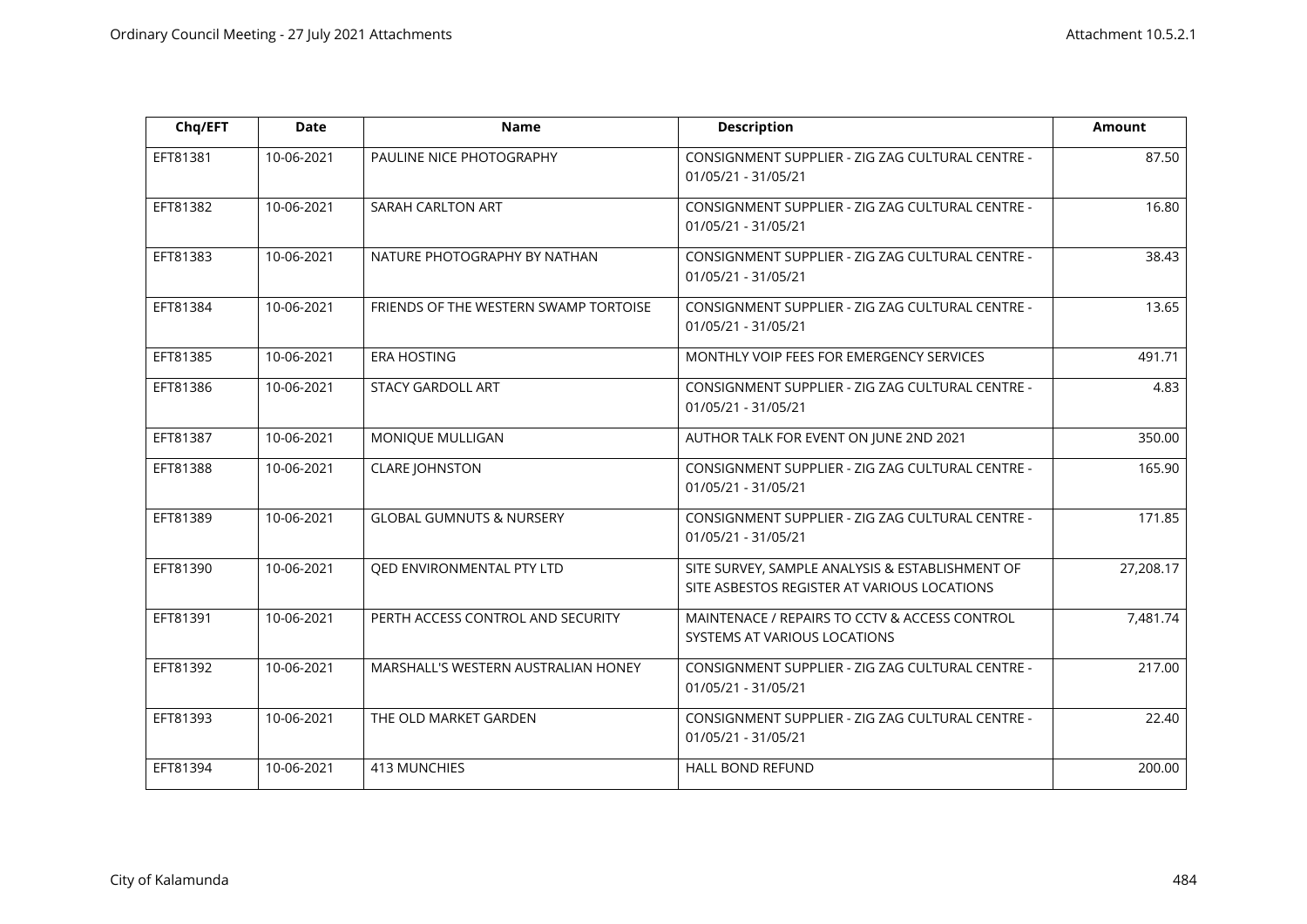| Chq/EFT  | <b>Date</b> | <b>Name</b>                                                | <b>Description</b>                                                                                                        | <b>Amount</b> |
|----------|-------------|------------------------------------------------------------|---------------------------------------------------------------------------------------------------------------------------|---------------|
| EFT81395 | 10-06-2021  | <b>HILLS BOTANIC</b>                                       | BOUQUET OF FLOWERS IN BOX & CARD FOR 1 STAFF<br><b>MEMBER</b>                                                             | 80.00         |
| EFT81396 | 10-06-2021  | <b>BEGONIA PETS &amp; PRODUCE</b>                          | SUPPLY OF VARIOUS PET FOODS                                                                                               | 235.90        |
| EFT81397 | 10-06-2021  | <b>LOOSE THREADS COLLECTIVE</b>                            | CONSIGNMENT SUPPLIER - ZIG ZAG CULTURAL CENTRE -<br>01/05/21 - 31/05/21                                                   | 25.90         |
| EFT81398 | 10-06-2021  | CHARON OLSEN T/A GARDEN STYLE LANDSCAPE<br><b>SERVICES</b> | PROVIDE PROJECT SUPPORT TO PARKS AND<br>ENVIRONMENTAL SERVICES TEAM - 17/05/21 - 31/05/21 -<br>55.45hrs & 1-4 JUNE 27 HRS | 5,555.06      |
| EFT81399 | 10-06-2021  | DAVID CASTELANELLI PTY LTD                                 | DELIVERY OF 1X MENTORSHIP/NETWORKING<br>WORKSHOPS FOR THE STUDENT LEADERSHIP DAY                                          | 650.00        |
| EFT81400 | 10-06-2021  | <b>MARK TURNER</b>                                         | HALL BOND REFUND                                                                                                          | 400.00        |
| EFT81401 | 10-06-2021  | <b>JUSTIN STEVENS</b>                                      | KEY & HALL BOND REFUND                                                                                                    | 1,050.00      |
| EFT81402 | 10-06-2021  | SHENLY UDTOHAN                                             | KEY & HALL BOND REFUND                                                                                                    | 450.00        |
| EFT81403 | 10-06-2021  | <b>LUCY LIONGUE</b>                                        | KEY & HALL BOND REFUND                                                                                                    | 250.00        |
| EFT81404 | 10-06-2021  | <b>COURTNEY TRESIZE</b>                                    | KEY & HALL BOND REFUND                                                                                                    | 250.00        |
| EFT81405 | 10-06-2021  | <b>JOAN KALAW</b>                                          | PARTIAL REFUND OF BUILDING APPLICATION FEES                                                                               | 111.00        |
| EFT81406 | 10-06-2021  | <b>WENDY PORTER</b>                                        | CONSIGNMENT SUPPLIER - ZIG ZAG CULTURAL CENTRE -<br>01/05/21 - 31/05/21                                                   | 14.00         |
| EFT81407 | 10-06-2021  | <b>MADDISON DYER</b>                                       | <b>HALL BOND REFUND</b>                                                                                                   | 300.00        |
| EFT81408 | 17-06-2021  | <b>LESLEY BOYD</b>                                         | COUNCILLOR ALLOWANCE - 01/06/21 - 30/06/21                                                                                | 2,131.67      |
| EFT81409 | 17-06-2021  | KATHLEEN (KATHY) RITCHIE                                   | COUNCILLOR ALLOWANCE - 01/06/21 - 30/06/21                                                                                | 2,131.67      |
| EFT81410 | 17-06-2021  | LISA COOPER                                                | COUNCILLOR ALLOWANCE - 01/06/21 - 30/06/21                                                                                | 2,131.67      |
| EFT81411 | 17-06-2021  | <b>JOHN GIARDINA</b>                                       | COUNCILLOR ALLOWANCE - 01/06/21 - 30/06/21                                                                                | 2,131.67      |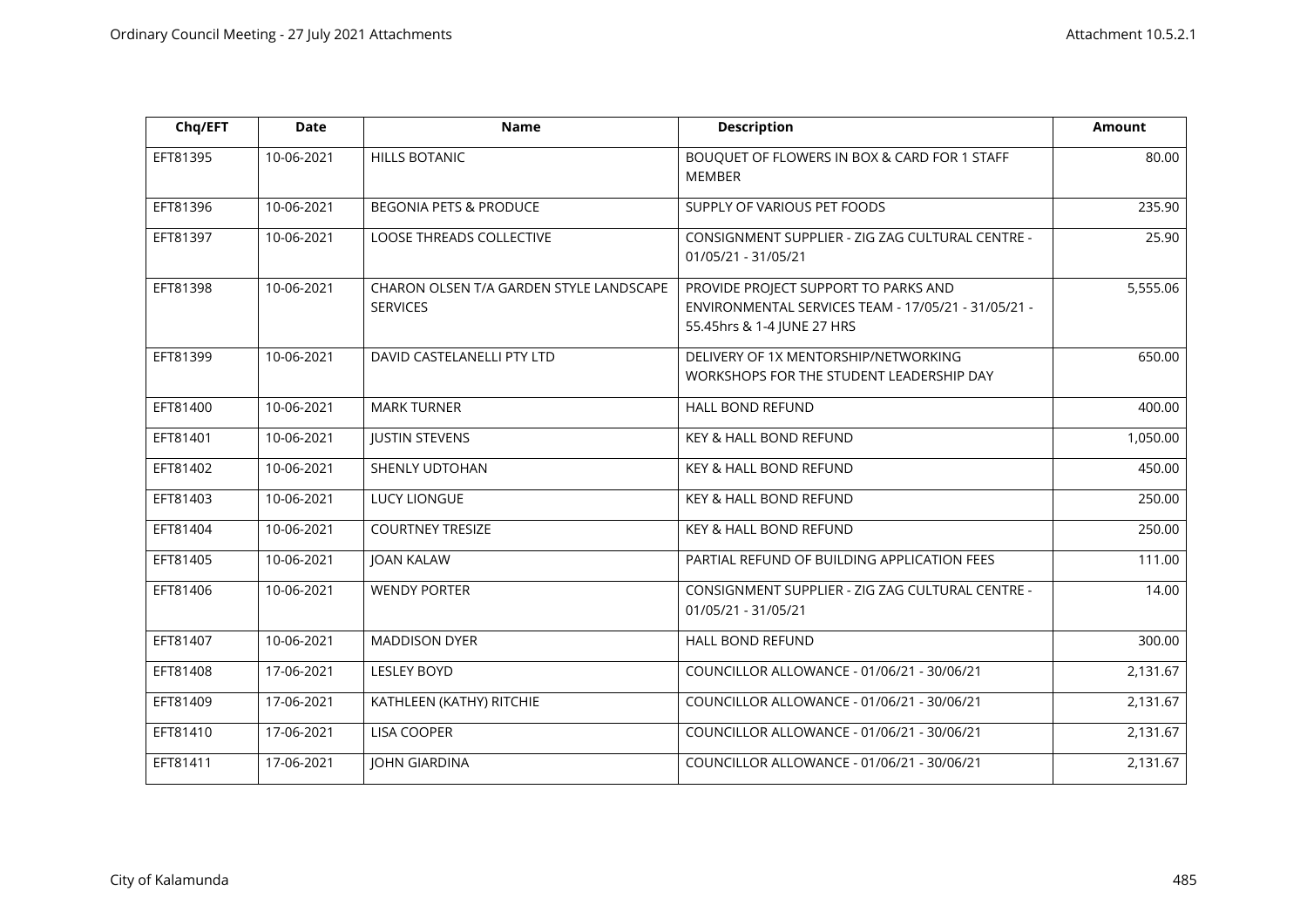| Chq/EFT  | <b>Date</b> | <b>Name</b>                                                        | <b>Description</b>                                                                                                             | <b>Amount</b> |
|----------|-------------|--------------------------------------------------------------------|--------------------------------------------------------------------------------------------------------------------------------|---------------|
| EFT81412 | 17-06-2021  | <b>GEOFF STALLARD</b>                                              | COUNCILLOR ALLOWANCE - 01/06/21 - 30/06/21                                                                                     | 2,131.67      |
| EFT81413 | 17-06-2021  | DEPARTMENT OF FIRE AND EMERGENCY<br>SERVICES (DFES)                | 2020/21 EMERGENCY SERVICES LEVY - QUARTER 4                                                                                    | 556,765.98    |
| EFT81414 | 17-06-2021  | SUSAN (SUE) BILICH                                                 | COUNCILLOR ALLOWANCE - 01/06/21 - 30/06/21                                                                                     | 2,131.67      |
| EFT81415 | 17-06-2021  | <b>BROOKE O'DONNELL</b>                                            | COUNCILLOR ALLOWANCE - 01/06/21 - 30/06/21                                                                                     | 2,131.67      |
| EFT81416 | 17-06-2021  | <b>MARGARET THOMAS</b>                                             | COUNCILLOR ALLOWANCE - 01/06/21 - 30/06/21                                                                                     | 8,071.09      |
| EFT81417 | 17-06-2021  | <b>DYLAN O'CONNOR</b>                                              | COUNCILLOR ALLOWANCE - 01/06/21 - 30/06/21                                                                                     | 3,438.50      |
| EFT81418 | 17-06-2021  | <b>JANELLE SEWELL</b>                                              | COUNCILLOR ALLOWANCE - 01/06/21 - 30/06/21                                                                                     | 2,131.67      |
| EFT81419 | 17-06-2021  | <b>MARY CANNON</b>                                                 | COUNCILLOR ALLOWANCE - 01/06/21 - 30/06/21                                                                                     | 2,131.67      |
| EFT81420 | 17-06-2021  | <b>CAMERON BLAIR</b>                                               | COUNCILLOR ALLOWANCE - 01/06/21 - 30/06/21                                                                                     | 2,131.67      |
| EFT81421 | 24-06-2021  | <b>CAPITAL RECYCLING</b>                                           | SCHEDULE 3 - SUPPLY OF VARIOUS ROAD BASE<br><b>CONSTRUCTION MATERIALS FOR THE WALLISTON</b><br><b>TRANSFER STATION UPGRADE</b> | 21,755.32     |
| EFT81422 | 24-06-2021  | KALAMUNDA ACCIDENT REPAIR CENTRE                                   | INSURANCE EXCESS FOR REPAIRS TO VEHICLE                                                                                        | 500.00        |
| EFT81423 | 24-06-2021  | <b>HART SPORT</b>                                                  | GYM EQUIPMENT SUPPLIES FOR HARTFIELD PARK<br>RECREATION CENTRE                                                                 | 1,407.80      |
| EFT81424 | 24-06-2021  | WEX AUSTRALIA PTY LTD - WRIGHT EXPRESS<br>FUEL CARDS AUSTRALIA LTD | FUEL - PERIOD ENDING 21/06/21                                                                                                  | 606.66        |
| EFT81425 | 24-06-2021  | NEVERFAIL SPRINGWATER LTD (KALA LIB)                               | BOTTLED WATER SUPPLIES / MAINTENANCE FOR<br>KALAMUNDA LIBRARY                                                                  | 15.84         |
| EFT81426 | 24-06-2021  | APPLE PTY LTD                                                      | SUPPLY & DELIVERY OF VARIOUS GOODS FOR IT<br>DEPARTMENT                                                                        | 3,268.00      |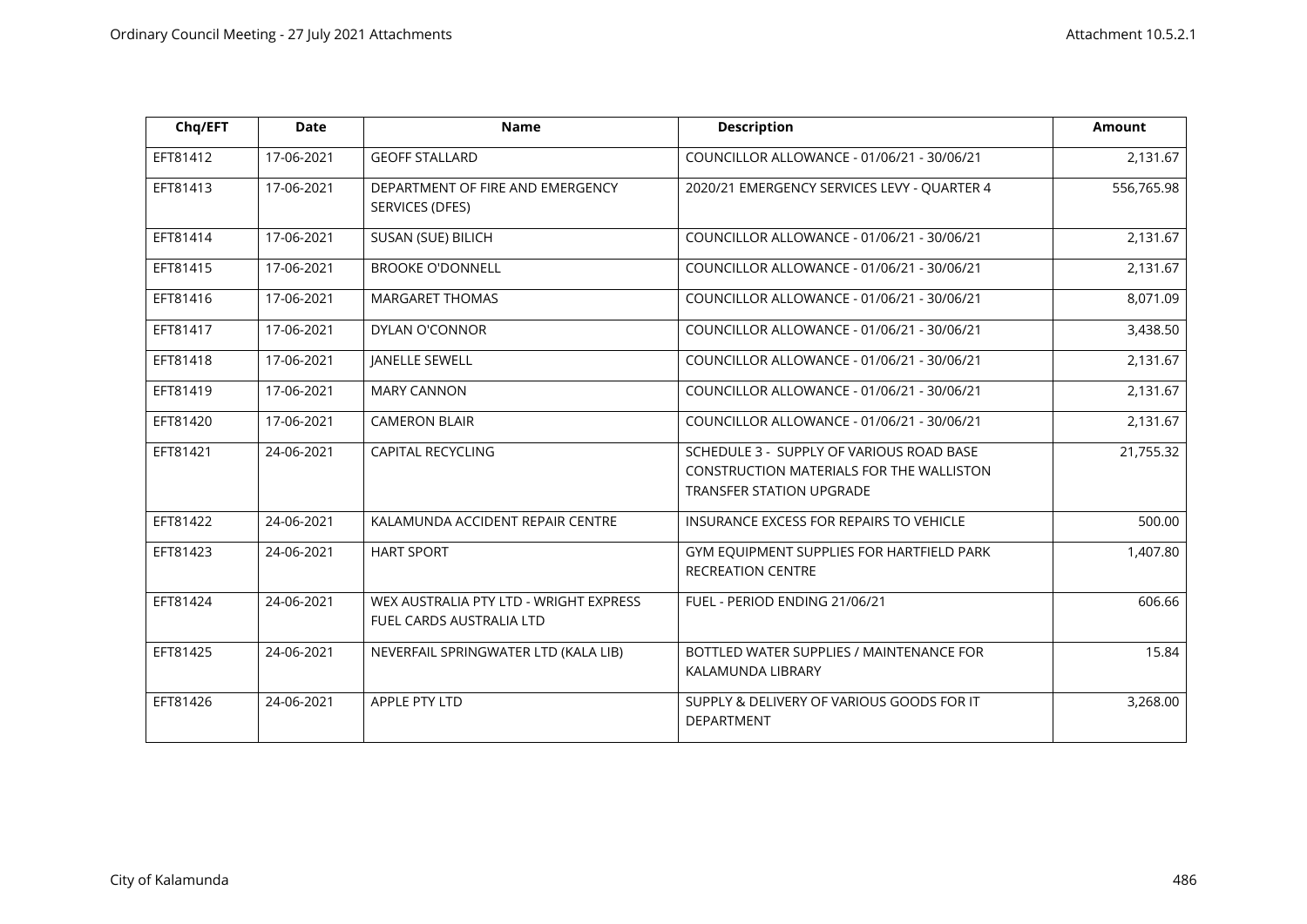| Chq/EFT  | <b>Date</b> | <b>Name</b>                                                     | <b>Description</b>                                                                                                                        | <b>Amount</b> |
|----------|-------------|-----------------------------------------------------------------|-------------------------------------------------------------------------------------------------------------------------------------------|---------------|
| EFT81427 | 24-06-2021  | PLANT FORCE INVESTMENTS PTY LTD T/AS<br><b>PLANTRITE</b>        | SUPPLY OF SEEDLINGS FOR LEDGER ROAD & SUPPLY OF<br>PLANTS FOR REVEGETATION AT WOODLUPINE BROOK &<br><b>COMMUNITY REVEGETATION PROGRAM</b> | 11,100.98     |
| EFT81428 | 24-06-2021  | FREMANSHED INC T/A FREMANTLE MEN'S<br><b>COMMUNITY SHED INC</b> | SUPPLY OF 1 X RECYCLING HUB AS SPECIFIED INCLUDING<br><b>MATERIALS AND LABOUR</b>                                                         | 770.00        |
| EFT81429 | 24-06-2021  | <b>IMAGE EMBROIDERY</b>                                         | SUPPLY OF UNIFORM FOR VARIOUS STAFF MEMBERS                                                                                               | 88.00         |
| EFT81430 | 24-06-2021  | ELEMENT ADVISORY PTY LTD                                        | PROFESSIONAL PLANNING SERVICES FOR FORRESTFIELD<br>NORTH STRUCTURE PLAN & RESIDENTIAL PRECINCT<br>LOCAL PLANNING SCHEME AMENDMENT         | 26,709.87     |
| EFT81431 | 24-06-2021  | <b>CHILD EDUCATION SERVICES</b>                                 | SUPPLY & DELIVERY OF VARIOUS GOODS FOR LESMURDIE<br>LIBRARY                                                                               | 901.08        |
| EFT81432 | 24-06-2021  | VIP CARPET AND UPHOLSTERY CLEANING<br><b>SERVICE</b>            | CARPET CLEANING AT ADMIN BUILDING                                                                                                         | 479.00        |
| EFT81433 | 24-06-2021  | <b>CLEVERPATCH PTY LTD</b>                                      | SUPPLY & DELIVERY OF VARIOUS GOODS FOR HIGH<br><b>WYCOMBE LIBRARY</b>                                                                     | 637.35        |
| EFT81434 | 24-06-2021  | <b>TOTALLY WORKWEAR</b>                                         | SUPPLY OF PROTECTIVE CLOTHING FOR OPERATIONS<br><b>CENTRE</b>                                                                             | 1,099.49      |
| EFT81435 | 24-06-2021  | WIGMAN HOLDINGS PTY LTD                                         | <b>RATES REFUND</b>                                                                                                                       | 3,930.46      |
| EFT81436 | 24-06-2021  | <b>CLARE C CORVAIA</b>                                          | <b>KEY &amp; HALL BOND REFUND</b>                                                                                                         | 1,050.00      |
| EFT81437 | 24-06-2021  | STEPHEN CHARLES HAZELTON                                        | <b>RATES REFUND</b>                                                                                                                       | 528.33        |
| EFT81438 | 24-06-2021  | <b>GILLIAN RUTH KIN-MAUNG</b>                                   | <b>RATES REFUND</b>                                                                                                                       | 1,047.09      |
| EFT81439 | 24-06-2021  | PETER P & GWENDA L ROGERS                                       | <b>HALL BOND REFUND</b>                                                                                                                   | 300.00        |
| EFT81440 | 24-06-2021  | TESSA PAULEY C/O PUBLIC TRUSTEES                                | <b>RATES REFUND</b>                                                                                                                       | 911.30        |
| EFT81441 | 24-06-2021  | IAN & LYNETTE PHIPPARD                                          | <b>RATES REFUND</b>                                                                                                                       | 1,439.45      |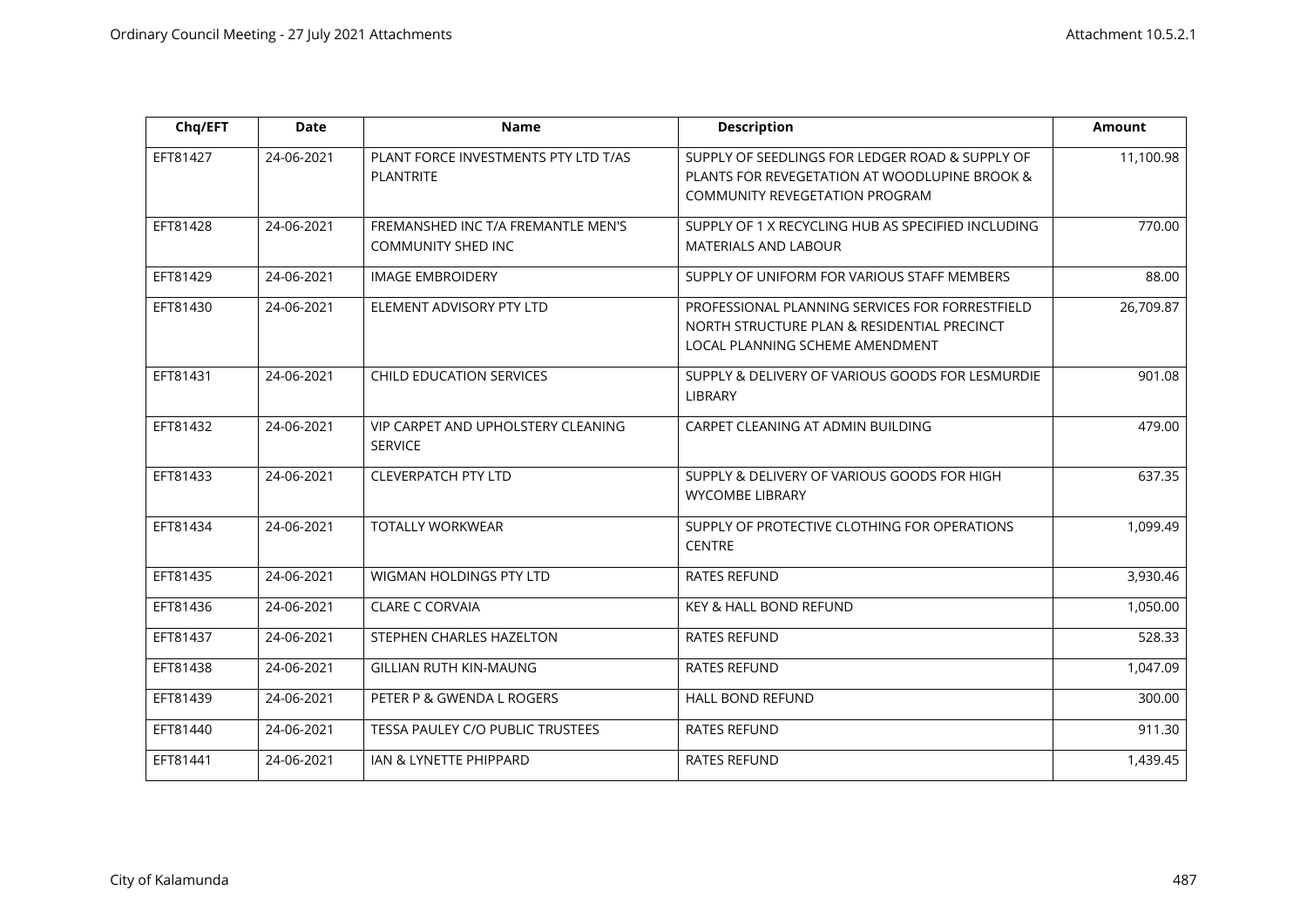| Chq/EFT  | <b>Date</b> | <b>Name</b>                                        | <b>Description</b>                                                                                                                                 | <b>Amount</b> |
|----------|-------------|----------------------------------------------------|----------------------------------------------------------------------------------------------------------------------------------------------------|---------------|
| EFT81442 | 24-06-2021  | AUSTRALIAN SERVICES UNION                          | PAYROLL DEDUCTIONS                                                                                                                                 | 71.70         |
| EFT81443 | 24-06-2021  | CITY OF KALAMUNDA STAFF SOCIAL CLUB                | PAYROLL DEDUCTIONS                                                                                                                                 | 156.00        |
| EFT81444 | 24-06-2021  | <b>AUSTRALIA POST</b>                              | POSTAL EXPENSES / COUNTER BILLPAY TRANSACTION<br><b>FEES</b>                                                                                       | 3,015.21      |
| EFT81445 | 24-06-2021  | <b>BUNNINGS BUILDING SUPPLIES</b>                  | HARDWARE SUPPLIES FOR VARIOUS LOCATIONS                                                                                                            | 1,671.12      |
| EFT81446 | 24-06-2021  | <b>COATES HIRE OPERATIONS PTY LTD</b>              | PLANT / EQUIPMENT HIRE                                                                                                                             | 575.45        |
| EFT81447 | 24-06-2021  | NAPA - A DIVISION OF GPC ASIA PACIFIC PTY LTD      | PLANT / VEHICLE PARTS                                                                                                                              | 182.16        |
| EFT81448 | 24-06-2021  | KALAMUNDA TOYOTA                                   | PLANT / VEHICLE PARTS                                                                                                                              | 317.87        |
| EFT81449 | 24-06-2021  | WA LOCAL GOVERNMENT ASSOCIATION                    | REGISTRATION FOR 1 STAFF TO ATTEND 'TRANSPORT &<br><b>ROADS FORUM'</b>                                                                             | 70.00         |
| EFT81450 | 24-06-2021  | MAXWELL ROBINSON & PHELPS PEST<br>MANAGEMENT (MRP) | PEST CONTROL SERVICES AT VARIOUS LOCATIONS                                                                                                         | 717.20        |
| EFT81451 | 24-06-2021  | MCLEODS BARRISTERS & SOLICITORS                    | <b>LEGAL EXPENSES</b>                                                                                                                              | 18,089.11     |
| EFT81452 | 24-06-2021  | CLEANAWAY                                          | WASTE / RECYCLING & BULK BIN DISPOSAL SERVICES FEES                                                                                                | 350,396.09    |
| EFT81453 | 24-06-2021  | <b>TELSTRA CORPORATION</b>                         | TELEPHONE / INTERNET EXPENSES                                                                                                                      | 36,156.93     |
| EFT81454 | 24-06-2021  | <b>LANDGATE - VALUATIONS</b>                       | GROSS RENTAL VALUATION FEES FOR VARIOUS<br>LOCATIONS                                                                                               | 148.97        |
| EFT81455 | 24-06-2021  | WA LIBRARY SUPPLIES PTY LTD                        | SUPPLY & DELIVERY OF VARIOUS GOODS FOR HIGH<br>WYCOMBE & FORRESTFIELD LIBRARIES                                                                    | 455.80        |
| EFT81456 | 24-06-2021  | ECHO NEWSPAPER                                     | ADVERTISING FOR VARIOUS JOBS / EVENTS                                                                                                              | 2,915.00      |
| EFT81457 | 24-06-2021  | MCKAY EARTHMOVING PTY LTD                          | PLANT EQUIPMENT AND OPERATOR HIRE FOR WALLISTON<br>TRANSFER STATION, OPEN DRAINS & ROAD WIDENING OF<br>CANNING RD/MASONMILL RD INTERSECTION CARMEL | 102,394.50    |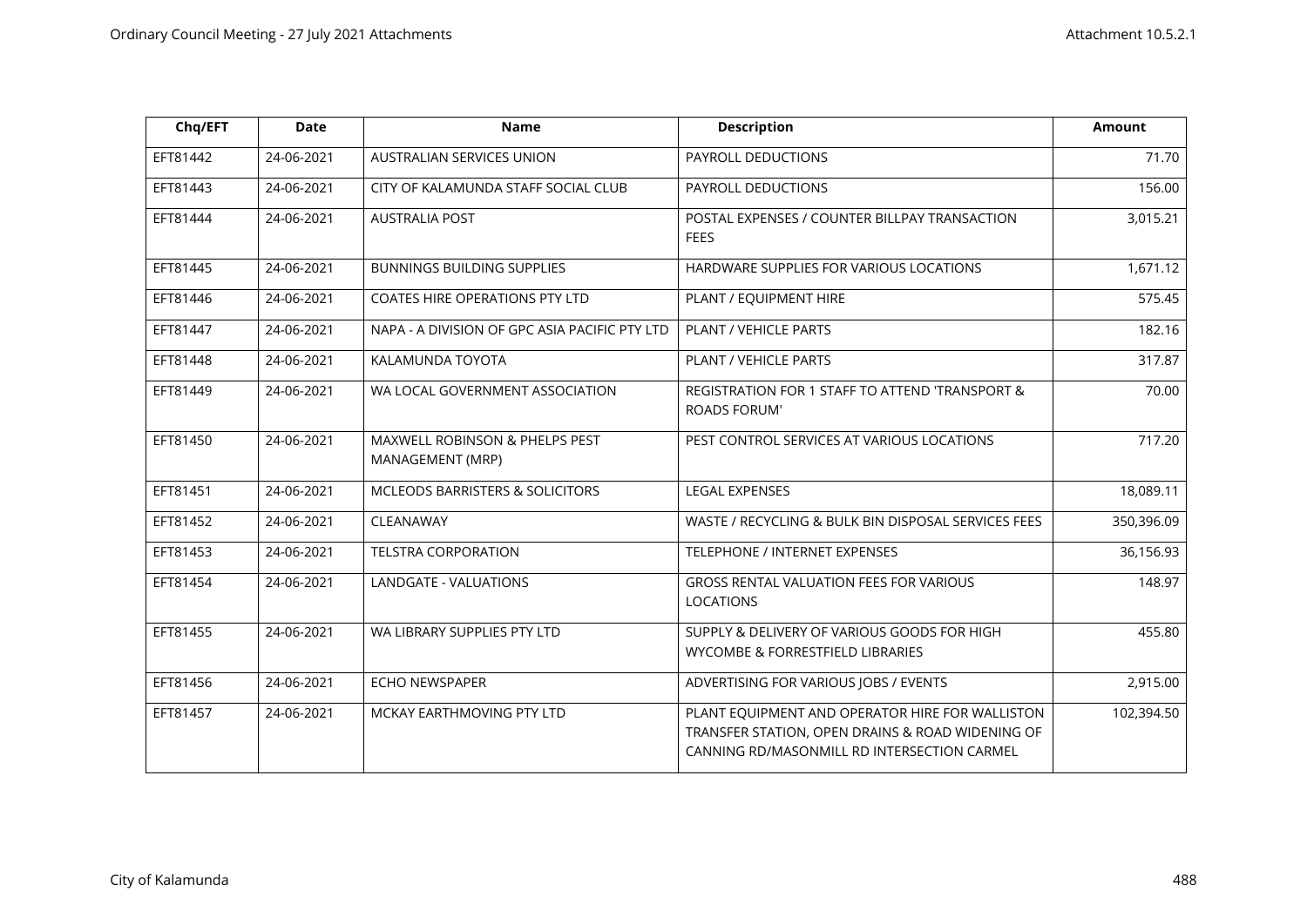| Chq/EFT  | <b>Date</b> | <b>Name</b>                                     | <b>Description</b>                                                          | <b>Amount</b> |
|----------|-------------|-------------------------------------------------|-----------------------------------------------------------------------------|---------------|
| EFT81458 | 24-06-2021  | EASTERN METROPOLITAN REGIONAL COUNCIL<br>(EMRC) | DOMESTIC / WASTE CHARGES - RED HILL TIP, MATTRESS &<br>TIMBER DISPOSAL FEES | 346,634.93    |
| EFT81459 | 24-06-2021  | BORAL CONSTRUCTION MATERIALS GROUP              | ROAD MATERIALS FOR VARIOUS LOCATIONS                                        | 997.44        |
| EFT81460 | 24-06-2021  | <b>DOMUS NURSERY</b>                            | <b>GARDEN SUPPLIES FOR VARIOUS LOCATIONS</b>                                | 2,493.14      |
| EFT81461 | 24-06-2021  | <b>JASON SIGNMAKERS</b>                         | SIGNAGE SUPPLIES FOR RANGER VEHICLE & KALAMUNDA<br>RAILWAY HERITAGE TRAIL   | 3,120.36      |
| EFT81462 | 24-06-2021  | VODAFONE HUTCHISON AUSTRALIA PTY LTD            | COMMUNICATION EXPENSES FOR FIRE PREVENTION<br>SERVICES - JUNE 2021          | 16.60         |
| EFT81463 | 24-06-2021  | <b>BCITF</b>                                    | LEVY FEE - MAY 2021                                                         | 4,037.49      |
| EFT81464 | 24-06-2021  | THE WATERSHED WATER SYSTEMS                     | <b>RETICULATION PARTS FOR VARIOUS RESERVES</b>                              | 238.03        |
| EFT81465 | 24-06-2021  | SONIC HEALTHPLUS (KINETIC HEALTH GROUP<br>LTD)  | PREPLACEMENT MEDICALS / BASELINE HEARING TESTS                              | 993.30        |
| EFT81466 | 24-06-2021  | <b>BRADOCK PODIATRY SERVICES PTY LTD</b>        | PODIATRY SERVICES AT JACK HEALEY CENTRE                                     | 1,189.97      |
| EFT81467 | 24-06-2021  | KALA BOB KATS PTY LTD                           | PLANT EQUIPMENT AND OPERATOR HIRE FOR VARIOUS<br><b>LOCATIONS</b>           | 10,186.00     |
| EFT81468 | 24-06-2021  | <b>SYNERGY</b>                                  | <b>POWER CHARGES</b>                                                        | 132,334.46    |
| EFT81469 | 24-06-2021  | <b>GRONBEK SECURITY</b>                         | SECURITY KEY SERVICES TO VARIOUS LOCATIONS                                  | 270.05        |
| EFT81470 | 24-06-2021  | <b>GRIMES CONTRACTING PTY LTD</b>               | CONTRACTOR BUILDING MAINTENANCE FOR VARIOUS<br><b>BUILDINGS</b>             | 9,387.92      |
| EFT81471 | 24-06-2021  | <b>COCKBURN CEMENT</b>                          | ROAD / FOOTPATH MATERIALS                                                   | 1,097.58      |
| EFT81472 | 24-06-2021  | <b>WESTBOOKS</b>                                | SUPPLY & DELIVERY OF VARIOUS GOODS FOR<br>KALAMUNDA LIBRARY                 | 449.01        |
| EFT81473 | 24-06-2021  | WA LIMESTONE COMPANY                            | ROAD MATERIALS FOR VARIOUS LOCATIONS                                        | 3,918.21      |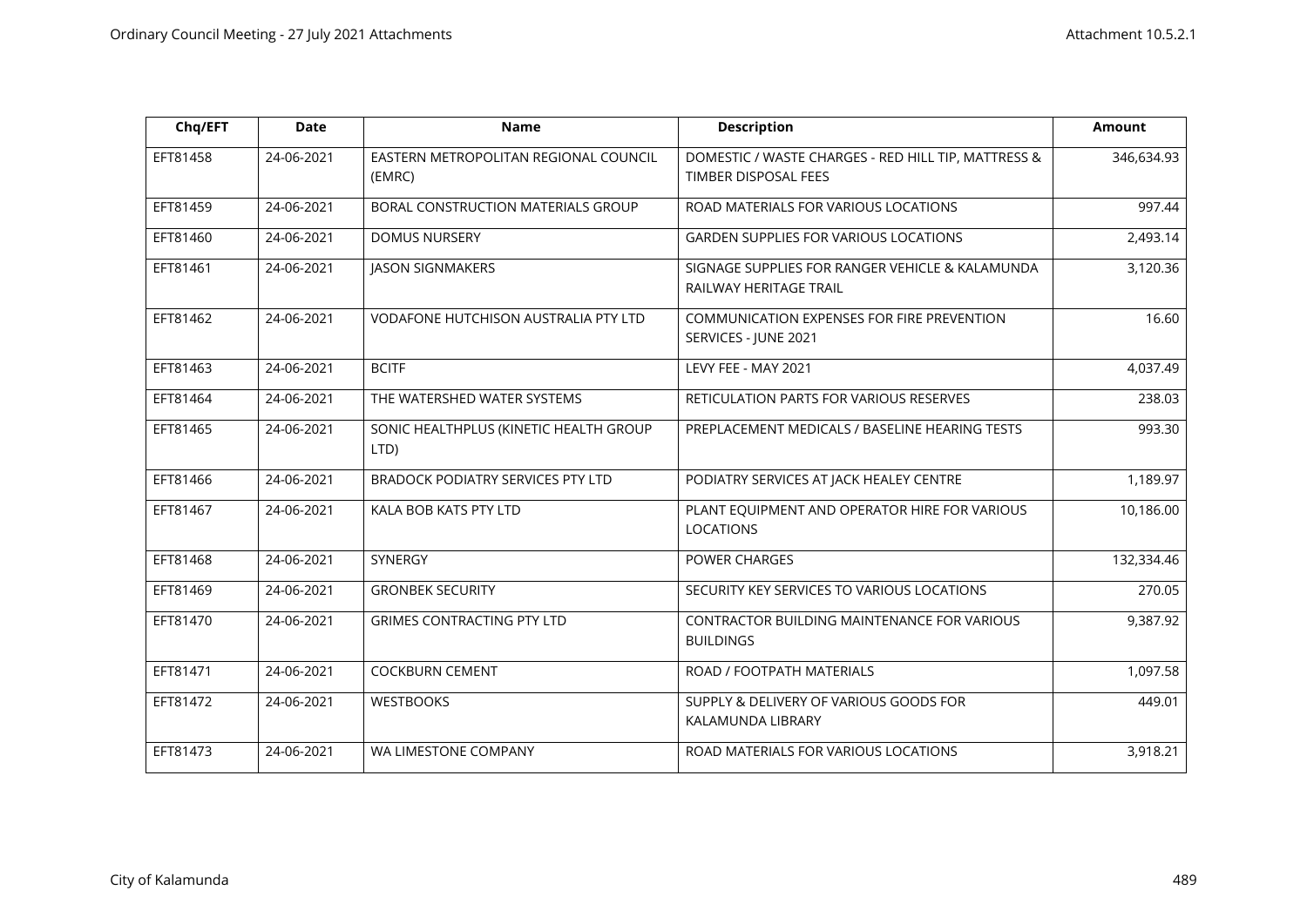| Chq/EFT  | <b>Date</b> | <b>Name</b>                          | <b>Description</b>                                                                                                                                                 | <b>Amount</b> |
|----------|-------------|--------------------------------------|--------------------------------------------------------------------------------------------------------------------------------------------------------------------|---------------|
| EFT81474 | 24-06-2021  | <b>WESTSIDE FIRE SERVICES</b>        | TESTING AND INSPECTION OF FIRE EQUIPMENT /<br><b>SUPPLIES</b>                                                                                                      | 141.16        |
| EFT81475 | 24-06-2021  | WINC AUSTRALIA PTY LTD               | STATIONERY / OFFICE SUPPLIES                                                                                                                                       | 1,340.14      |
| EFT81476 | 24-06-2021  | <b>BRICK CONCEPTS</b>                | CROSSOVER MAINTENANCE / REPAIRS AT 52-54 BOWDEN<br><b>DRIVE HIGH WYCOMBE</b>                                                                                       | 250.00        |
| EFT81477 | 24-06-2021  | BLADON WA PTY LTD                    | <b>MEMORABILIA SUPPLIES</b>                                                                                                                                        | 5,148.00      |
| EFT81478 | 24-06-2021  | FULTON HOGAN INDUSTRIES PTY LTD      | ROAD MATERIALS FOR VARIOUS LOCATIONS                                                                                                                               | 115,317.99    |
| EFT81479 | 24-06-2021  | <b>MARKETFORCE PTY LTD</b>           | ADVERTISING FOR VARIOUS JOBS / EVENTS                                                                                                                              | 2,673.00      |
| EFT81480 | 24-06-2021  | IT VISION AUSTRALIA PTY LTD          | IT VISION - MANUAL OSR CLAIMS ADD ON                                                                                                                               | 275.00        |
| EFT81481 | 24-06-2021  | LESMURDIE SENIOR HIGH SCHOOL         | REIMBURSEMENT FOR PAYMENTS RECEIVED FOR LOST &<br>DAMAGED LESMURDIE HIGH SCHOOL STOCK                                                                              | 80.00         |
| EFT81482 | 24-06-2021  | BUCHER MUNICIPAL PTY LTD             | PLANT / VEHICLE PARTS                                                                                                                                              | 2,629.00      |
| EFT81483 | 24-06-2021  | <b>LO-GO APPOINTMENTS</b>            | HIRE OF TEMPORARY STAFF FOR DEPOT / ADMIN                                                                                                                          | 5,709.57      |
| EFT81484 | 24-06-2021  | <b>BRIDGESTONE AUSTRALIA LTD</b>     | PLANT / VEHICLE PARTS                                                                                                                                              | 1,707.20      |
| EFT81485 | 24-06-2021  | <b>HOSEMASTERS</b>                   | PLANT / VEHICLE PARTS                                                                                                                                              | 471.23        |
| EFT81486 | 24-06-2021  | WORK CLOBBER (MIDLAND)               | PROTECTIVE CLOTHING SUPPLIES                                                                                                                                       | 152.10        |
| EFT81487 | 24-06-2021  | <b>CITY OF SWAN</b>                  | FOOD ORGANICS & GARDEN ORGANICS (FOGO)<br>PROGRAM AGREEMENT - PORTION LEGAL FEES                                                                                   | 7,882.68      |
| EFT81488 | 24-06-2021  | <b>BASKETBALL RINGLEADER</b>         | SUPPLY AND INSTALLATION OF THE MISSING BASKETBALL<br>BACKBOARDS, RINGS AND ASSOCIATED COMPONENTS<br>FOR THE BASKETBALL POLES AT JACARANDA SPRINGS<br><b>ESTATE</b> | 3,663.00      |
| EFT81489 | 24-06-2021  | <b>I BLACKWOOD &amp; SON LIMITED</b> | GENERAL HARDWARE & PROTECTIVE WEAR SUPPLIES                                                                                                                        | 2,416.88      |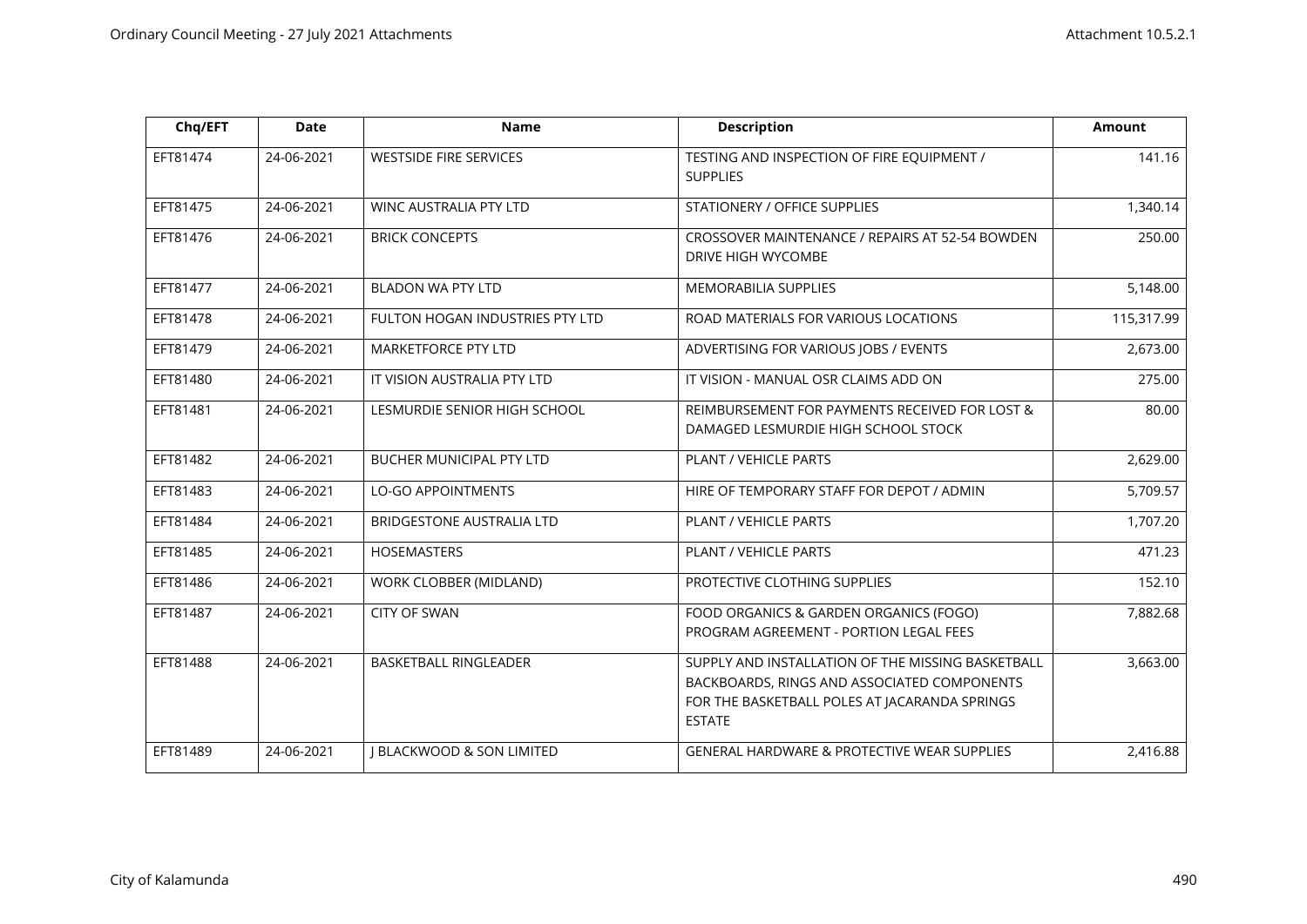| Chq/EFT  | <b>Date</b> | <b>Name</b>                                               | <b>Description</b>                                                                                                        | Amount     |
|----------|-------------|-----------------------------------------------------------|---------------------------------------------------------------------------------------------------------------------------|------------|
| EFT81490 | 24-06-2021  | KALAMUNDA VOLUNTEER BUSHFIRE BRIGADE                      | REIMBURSEMENT COSTS FOR VOLUNTEER BUSHFIRE<br><b>BRIGADE</b>                                                              | 2,862.10   |
| EFT81491 | 24-06-2021  | SATTERLEY FORRESTFIELD PTY LTD                            | PRIVATE WORKS BOND REFUND - WAPC 157975 - THE<br>HALES STAGES 10/3A                                                       | 430,169.28 |
| EFT81492 | 24-06-2021  | OCE CORPORATE PTY LTD - OFFICE CLEANING<br><b>EXPERTS</b> | CLEANING SERVICES / CONSUMABLES FOR VARIOUS<br><b>LOCATIONS</b>                                                           | 5,351.11   |
| EFT81493 | 24-06-2021  | EDUCATIONAL ART SUPPLIES COMPANY                          | SUPPLY & DELIVERY OF VARIOUS GOODS FOR LESMURDIE<br><b>LIBRARY</b>                                                        | 199.85     |
| EFT81494 | 24-06-2021  | CAT WELFARE SOCIETY INC                                   | REHOMING OF UNCLAIMED CATS FROM POUND                                                                                     | 88.00      |
| EFT81495 | 24-06-2021  | DAWSON'S GARDEN WORLD                                     | PLANTS / GARDEN SUPPLIES                                                                                                  | 101.85     |
| EFT81496 | 24-06-2021  | D & E PARKER T/A LAWN DOCTOR                              | LAWN SERVICES FOR VARIOUS LOCATIONS                                                                                       | 23,712.70  |
| EFT81497 | 24-06-2021  | <b>COMMISSIONER OF POLICE</b>                             | VOLUNTEER POLICE CHECKS FOR APRIL & MAY 2021                                                                              | 66.80      |
| EFT81498 | 24-06-2021  | TOTAL EDEN PTY LTD                                        | SUPPLY RETICULATION PARTS AND EQUIPMENT AS<br>REQUIRED TENDER 1910 SUPPLY RETICULATION AND<br><b>ASSOCIATED MATERIALS</b> | 217.58     |
| EFT81499 | 24-06-2021  | <b>HAWLEY'S BOBCAT SERVICE</b>                            | PLANT EQUIPMENT AND OPERATOR HIRE FOR VARIOUS<br><b>LOCATIONS</b>                                                         | 6,029.45   |
| EFT81500 | 24-06-2021  | NOISE & VIBRATION MEASUREMENT SYSTEMS<br>PTY LTD (NVMS)   | NOISE & VIBRATATION MEASUREMENT SUPPLIES                                                                                  | 1,265.00   |
| EFT81501 | 24-06-2021  | <b>CAI FENCES</b>                                         | FENCING SUPPLIES / REPAIRS AT MAIDA VALE RESERVE &<br>HARTFIELD PARK HOCKEY CLUB                                          | 4,576.00   |
| EFT81502 | 24-06-2021  | TOTAL PACKAGING (WA) PTY LTD                              | SUPPLY OF DOG LITTER BAGS                                                                                                 | 907.50     |
| EFT81503 | 24-06-2021  | LPNLC PTY LTD T/A KELYN TRAINING SERVICES                 | REGISTRATION FOR 1 STAFF TO ATTEND BASIC WORKSITE<br>TRAFFIC MANAGEMENT RENEWAL COURSE                                    | 210.00     |
| EFT81504 | 24-06-2021  | WA HINO SALES & SERVICE                                   | PLANT / VEHICLE PARTS                                                                                                     | 4,930.60   |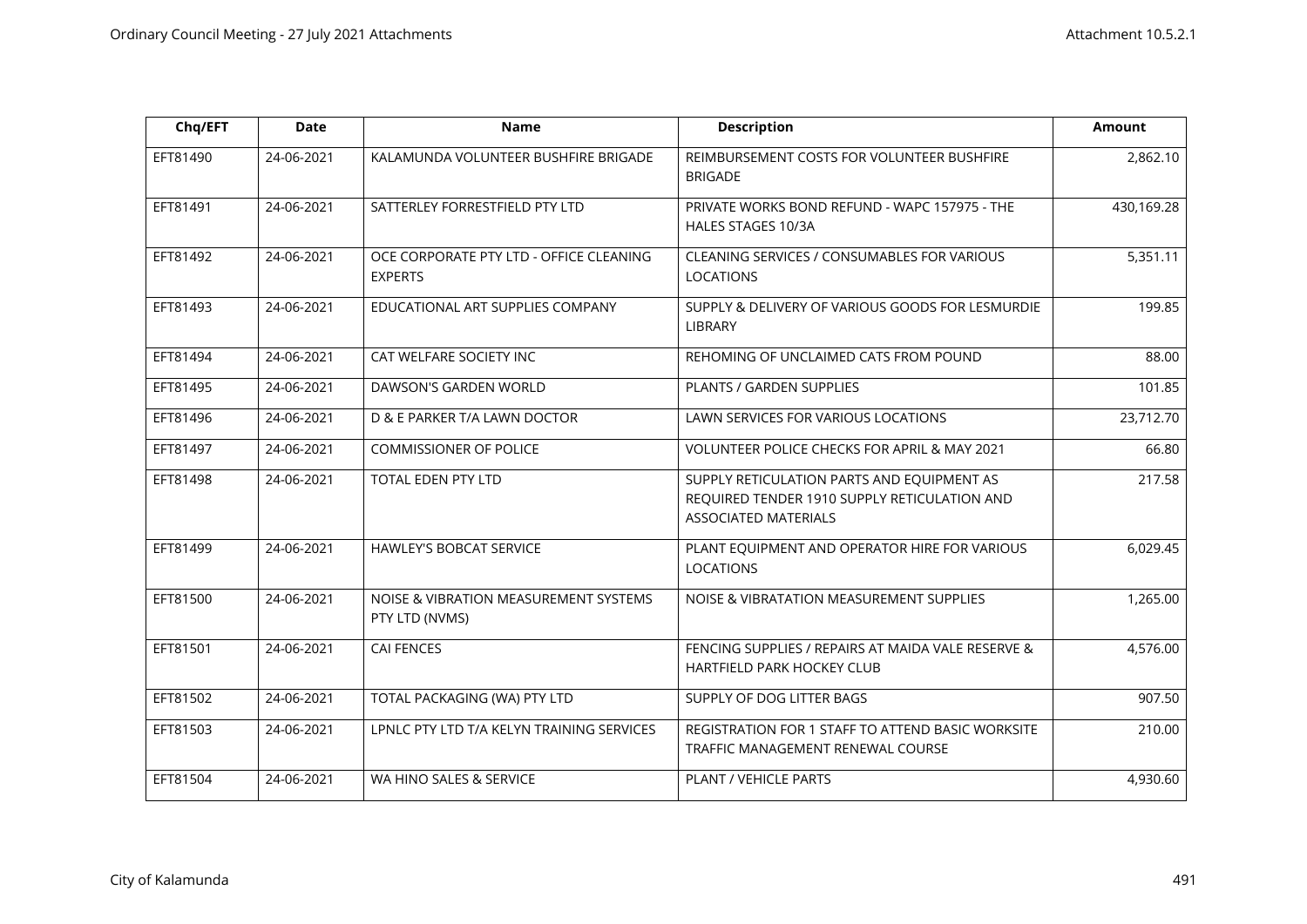| Chq/EFT  | <b>Date</b> | <b>Name</b>                                                  | <b>Description</b>                                                         | <b>Amount</b> |
|----------|-------------|--------------------------------------------------------------|----------------------------------------------------------------------------|---------------|
| EFT81505 | 24-06-2021  | <b>GRASSTREES AUSTRALIA</b>                                  | <b>GARDEN AND VERGE SUPPLIES AT VARIOUS LOCATIONS</b>                      | 3,476.00      |
| EFT81506 | 24-06-2021  | ACCESS ICON PTY LTD T/A CASCADA                              | DRAINAGE SUPPLIES FOR VARIOUS LOCATIONS                                    | 24,435.95     |
| EFT81507 | 24-06-2021  | <b>RSEA PTY LTD</b>                                          | SAFETY MATERIALS SUPPLIES                                                  | 56.21         |
| EFT81508 | 24-06-2021  | HILL TOP GROUP PTY                                           | CONTRACTOR BUILDING MAINTENANCE AT NORM<br>SADLER & SCOTT RESERVE          | 12,865.87     |
| EFT81509 | 24-06-2021  | INSTITUTE OF PUBLIC WORKS ENGINEERING<br><b>AUSTRALIA WA</b> | WA DIVISION MEMBERSHIP RENEWAL FOR 1 STAFF<br>MEMBER - 01/01/21 - 31/12/21 | 319.00        |
| EFT81510 | 24-06-2021  | <b>EUROFINS ARL PTY LTD</b>                                  | ASBESTOS SAMPLE TESTING AT 15 CROCUS ROAD<br>KALAMUNDA                     | 60.50         |
| EFT81511 | 24-06-2021  | HAYS SPECIALIST RECRUITMENT (AUSTRALIA)<br>PTY LTD           | HIRE OF TEMPORARY STAFF FOR ADMIN / DEPOT                                  | 4,386.13      |
| EFT81512 | 24-06-2021  | QUICK CORPORATE AUST PTY LTD                                 | STATIONERY & OFFICE SUPPLIES                                               | 2,879.09      |
| EFT81513 | 24-06-2021  | AUTO ONE KALAMUNDA                                           | PLANT / VEHICLE PARTS                                                      | 1,846.70      |
| EFT81514 | 24-06-2021  | <b>RANGE FORD</b>                                            | PLANT / VEHICLE PARTS                                                      | 128.55        |
| EFT81515 | 24-06-2021  | WEST AUSTRALIAN NEWSPAPERS HOLDINGS LTD                      | SUPPLY & DELIVERY OF THE WEST AUSTRALIAN<br>NEWSPAPER FOR THE WORKS DEPOT  | 106.80        |
| EFT81516 | 24-06-2021  | PLAYMASTER PTY LTD                                           | SUPPLY AND INSTALLATION OF PLAYGROUND<br>EQUIPMENT AT LINCOLN RESERVE      | 2,917.20      |
| EFT81517 | 24-06-2021  | NORTH METROPOLITAN TAFE                                      | REGISTRATION FOR 1 STAFF FOR ENROLMENT - DIPLOMA<br>OF PROJECT MANAGEMENT  | 838.80        |
| EFT81518 | 24-06-2021  | DEPARTMENT OF TRANSPORT                                      | DISCLOSURE OF INFORMATION FEES FOR MAY 2021                                | 78.20         |
| EFT81519 | 24-06-2021  | PACIFIC BIOLOGICS PTY LTD                                    | MOSQUITO CONTROL SUPPLIES                                                  | 461.74        |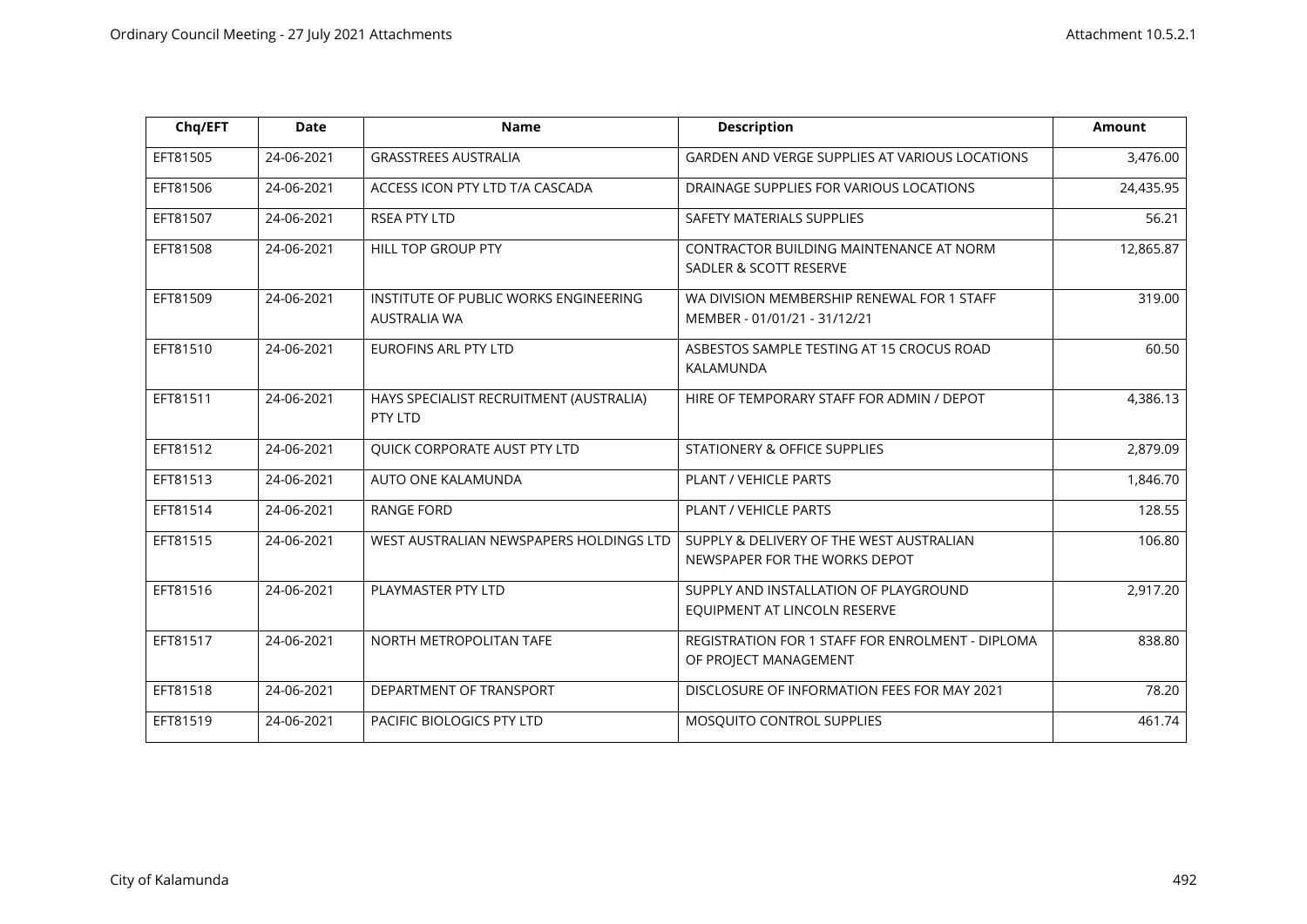| Chq/EFT  | <b>Date</b> | <b>Name</b>                                                 | <b>Description</b>                                                                                                                       | <b>Amount</b> |
|----------|-------------|-------------------------------------------------------------|------------------------------------------------------------------------------------------------------------------------------------------|---------------|
| EFT81520 | 24-06-2021  | MAIN ROADS (WA)                                             | LINE MARKING AND SIGNAGE AT LESMURDIE / CANNING<br>ROUNDABOUT INCLUDING INSTALLATION OF SIGNAGE<br>AND PAVEMENT MARKINGS                 | 4,256.51      |
| EFT81521 | 24-06-2021  | <b>BOC LIMITED</b>                                          | SUPPLY & DELIVERY OF DRY ICE PELLETS                                                                                                     | 30.34         |
| EFT81522 | 24-06-2021  | PAV SALES & INSTALLATION                                    | SUPPLY & INSTALATION OF GYM STERO FOR HARTFIELD<br>PARK RECREATION CENTRE                                                                | 3,180.07      |
| EFT81523 | 24-06-2021  | COCA-COLA AMATIL (AUST) PTY LTD                             | KIOSK SUPPLIES FOR HARTFIELD RECREATION CENTRE                                                                                           | 492.11        |
| EFT81524 | 24-06-2021  | <b>G FORCE PRINTING</b>                                     | SUPPLY OF PRINTED STATIONERY STOCK                                                                                                       | 946.66        |
| EFT81525 | 24-06-2021  | <b>BLUEGRASS PARKWAY</b>                                    | <b>HALL BOND REFUND</b>                                                                                                                  | 400.00        |
| EFT81526 | 24-06-2021  | <b>HYDROQUIP PUMPS</b>                                      | SUPPLY OF PUMPS & IRRIGATION PARTS & PROGRESS<br>CLAIM FOR 50% OF WORK AT RAY OWEN RESERVE -<br>DEMOLISH OLD TANK/INSTALL NEW WATER TANK | 41,339.10     |
| EFT81527 | 24-06-2021  | ABAXA (WH LOCATION SERVICES)                                | SUPPLY UNDERGROUND SERVICE LOCATIONS AT VARIOUS<br><b>LOCATIONS</b>                                                                      | 1,898.33      |
| EFT81528 | 24-06-2021  | DAVID WILLS & ASSOCIATES                                    | ENGINEERING CONSULTANCY FOR WOODLUPINE BROOK<br>- STORMWATER DRAINAGE MODIFICATION                                                       | 1,232.00      |
| EFT81529 | 24-06-2021  | SERENITAS COMMUNITIES HOLDINGS PTY LTD -<br><b>HILLVIEW</b> | <b>RATES REFUND</b>                                                                                                                      | 66,486.99     |
| EFT81530 | 24-06-2021  | DIRECT TRADES SUPPLY PTY LTD                                | <b>VARIOUS HARDWARE SUPPLIES</b>                                                                                                         | 1,951.73      |
| EFT81531 | 24-06-2021  | SHRED-X PTY LTD                                             | SECURE DOCUMENT DISPOSAL BIN REMOVAL AND<br><b>REPLACEMENT</b>                                                                           | 66.00         |
| EFT81532 | 24-06-2021  | MARTINS ENVIRONMENTAL SERVICES                              | HERBICIDE SPRAYING FOR CONTROL OF WEEDS IN<br><b>CONSERVATION RESERVES</b>                                                               | 59,653.00     |
| EFT81533 | 24-06-2021  | STRATAGREEN                                                 | <b>GARDEN / RESERVE SUPPLIES</b>                                                                                                         | 3,431.84      |
| EFT81534 | 24-06-2021  | KATHERINE M OUTRAM & PETER J HOLLAND                        | REFUND OF DEMOLITION APPLICATION FEE                                                                                                     | 166.65        |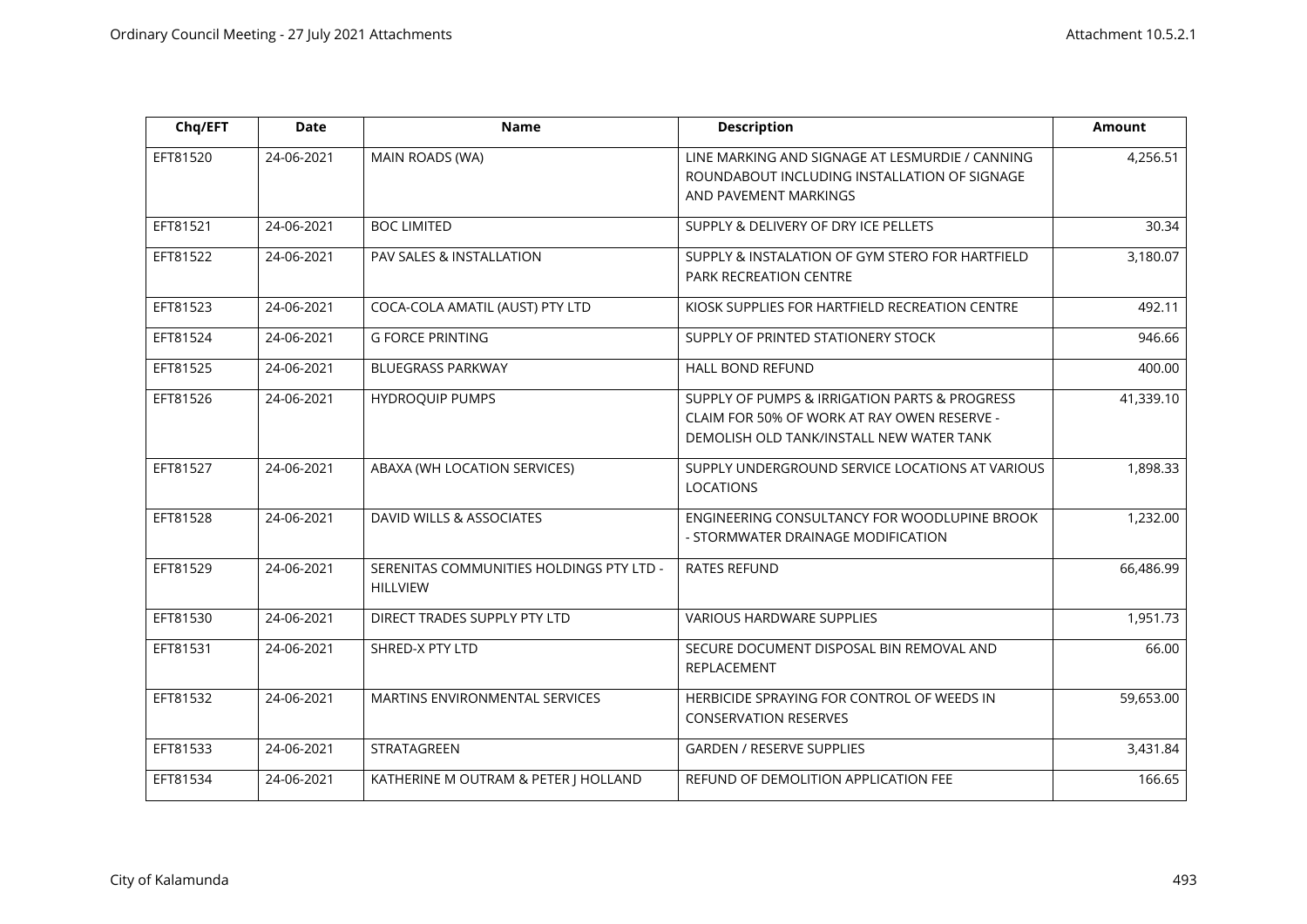| Chq/EFT  | <b>Date</b> | <b>Name</b>                                                 | <b>Description</b>                                                                                                                                        | <b>Amount</b> |
|----------|-------------|-------------------------------------------------------------|-----------------------------------------------------------------------------------------------------------------------------------------------------------|---------------|
| EFT81535 | 24-06-2021  | RETECH RUBBER                                               | SUPPLY AND INSTALLATION OF DOUBLE DENSITY EPDM<br>RUBBER SOFTFALL FOR LINCOLN RESERVE, FORRESTFIELD<br>& REPAIRS TO SOFTFALL AT KOSTERA OVAL & STIRK PARK | 20,440.00     |
| EFT81536 | 24-06-2021  | DEPARTMENT OF BIODIVERSITY, CONSERVATION<br>AND ATTRACTIONS | SUPPLY & DELIVERY OF 2018 SWAN EMERGENCY SERVICES<br><b>DIRECTORIES</b>                                                                                   | 160.00        |
| EFT81537 | 24-06-2021  | MAYDAY EARTHMOVING                                          | PLANT AND EQUIPMENT HIRE FOR UPGRADES AT THE<br><b>WALLISTON TRANSFER STATION</b>                                                                         | 13,002.00     |
| EFT81538 | 24-06-2021  | PLANNING INSTITUTE AUSTRALIA                                | FULL MEMBERSHIPS (WA) FOR 1 STAFF MEMBER                                                                                                                  | 638.00        |
| EFT81539 | 24-06-2021  | MATRIX PRODUCTIONS AUSTRALIA PTY LTD                        | LIGHTING EQUIPMENT, SOUND SYSTEMS, STAGING &<br>AUDIOVISUAL SUPPLIES FOR KPAC                                                                             | 292.60        |
| EFT81540 | 24-06-2021  | <b>WOOLWORTHS GROUP LIMITED</b>                             | <b>GROCERY SUPPLIES</b>                                                                                                                                   | 68.50         |
| EFT81541 | 24-06-2021  | <b>GLENDA DAWN CHARLTON (PODIATRY)</b>                      | PODIATRY SERVICES AT JACK HEALEY CENTRE                                                                                                                   | 935.93        |
| EFT81542 | 24-06-2021  | <b>HUMES</b>                                                | DRAINAGE SUPPLIES FOR VARIOUS LOCATIONS                                                                                                                   | 3,555.20      |
| EFT81543 | 24-06-2021  | SUPERSEALING PTY LTD                                        | CRACK SEALING WORKS AT VARIOUS LOCATIONS IN<br><b>GOOSEBERRY HILL</b>                                                                                     | 2,563.00      |
| EFT81544 | 24-06-2021  | <b>ROSE SMART</b>                                           | MAINTAIN ROSE BEDS ON CANNING ROAD KALAMUNDA                                                                                                              | 2,175.00      |
| EFT81545 | 24-06-2021  | LOCAL COMMUNITY INSURANCE SERVICES (LCIS)                   | PUBLIC & PRODUCTS LIABILITY - CITY OF KALAMUNDA -<br>UNINSURED BUSKERS, PERFORMERS, STALLHOLDERS &<br>ENTERTAINERS - PERIOD 30/06/21 - 30/06/22           | 937.42        |
| EFT81546 | 24-06-2021  | KYOCERA DOCUMENT SOLUTIONS AUSTRALIA<br>PTY LTD             | PHOTOCOPIER SERVICE COSTS FOR VARIOUS LOCATIONS                                                                                                           | 3,735.73      |
| EFT81547 | 24-06-2021  | ADCO ELECTRICS PTY LTD                                      | KALAMUNDA COMMUNITY CENTRE - CCTV - ADDITIONAL<br>TESTING AND COMMISSIONING FOR WAPOL GRANT<br>COMPLIANCE                                                 | 1,683.00      |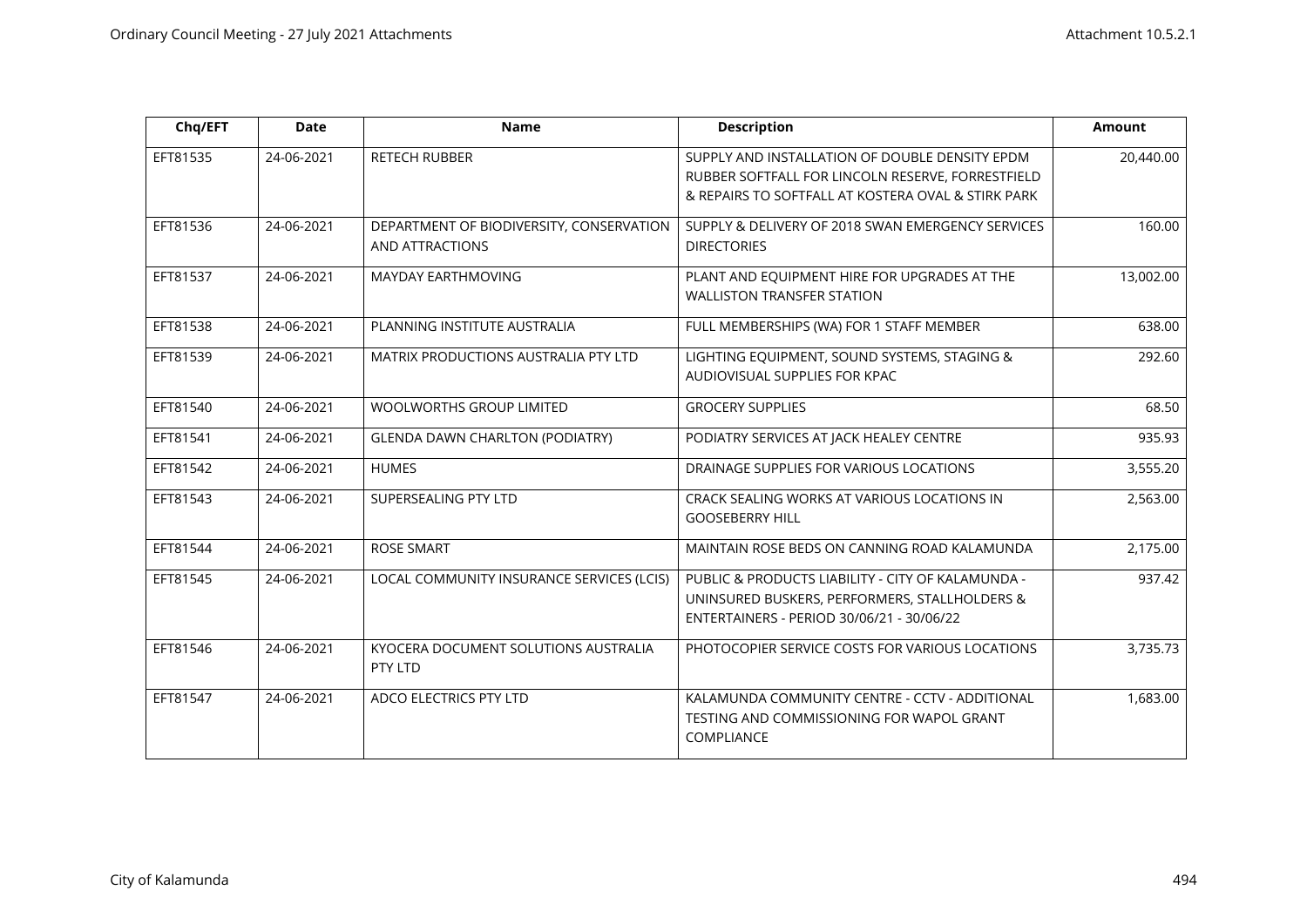| Chq/EFT  | <b>Date</b> | <b>Name</b>                                                            | <b>Description</b>                                                                                                     | <b>Amount</b> |
|----------|-------------|------------------------------------------------------------------------|------------------------------------------------------------------------------------------------------------------------|---------------|
| EFT81548 | 24-06-2021  | DRAINFLOW SERVICES PTY LTD                                             | CLEANING / MAINTAINING STORM WATER DRAINS AT<br><b>VARIOUS LOCATIONS</b>                                               | 5,064.40      |
| EFT81549 | 24-06-2021  | <b>DARREN JONES</b>                                                    | REFUND OF EMPLOYMENT CONTRACT ALLOWANCE                                                                                | 161.45        |
| EFT81550 | 24-06-2021  | NATALIE FELTHAM                                                        | KEY & HALL BOND REFUND                                                                                                 | 450.00        |
| EFT81551 | 24-06-2021  | APOLLO FABRICATIONS                                                    | HOOK BIN REPAIRS AT WALLISTON TRANSFER STATION                                                                         | 1,298.00      |
| EFT81552 | 24-06-2021  | LOCHNESS LANDSCAPE SERVICES                                            | REFUND OF FREEDOM OF INFORMATION REQUEST                                                                               | 30.00         |
| EFT81553 | 24-06-2021  | STARPACE ENTERPRISES PTY LTD                                           | REFUND OF WAPC 142078 - SUBDIVISION LANDSCAPING<br>BONDS - WORKS - PLANTS & MANAGEMENT FEES                            | 6,744.00      |
| EFT81554 | 24-06-2021  | <b>STARSHORE PTY LTD</b>                                               | REFUND OF WAPC 143236 - SUBDIVISION LANDSCAPING<br>BONDS - WORKS - MANAGEMENT FEE - STARPACE<br><b>ENTERPRISES</b>     | 2,000.00      |
| EFT81555 | 24-06-2021  | CONTRAFLOW                                                             | TRAFFIC MANAGEMENT FOR VARIOUS LOCATIONS                                                                               | 60,169.18     |
| EFT81556 | 24-06-2021  | DAVID GRAY & CO PTY LTD                                                | WHEELIE RUBBISH BIN SUPPLIES                                                                                           | 21.78         |
| EFT81557 | 24-06-2021  | <b>INSIGHT SETTLEMENTS</b>                                             | <b>RATES REFUND</b>                                                                                                    | 1,047.09      |
| EFT81558 | 24-06-2021  | <b>BEAVER TREE SERVICES</b>                                            | GENERAL TREE SERVICES / UNDER POWERLINES PRUNING<br>FOR VARIOUS LOCATIONS                                              | 225,468.93    |
| EFT81559 | 24-06-2021  | <b>DELL AUSTRALIA</b>                                                  | COMPUTER PARTS / ACCESSORY SUPPLIES                                                                                    | 2,128.31      |
| EFT81560 | 24-06-2021  | <b>ACCESS OFFICE INDUSTRIES</b>                                        | SUPPLY & DELIVERY OF VARIOUS GOODS FOR<br>FORRESTFIELD LIBRARY                                                         | 1,391.50      |
| EFT81561 | 24-06-2021  | FIRE 4 HIRE                                                            | REPLACE DAMAGED SECTION OF RING LOCK & DROPPERS<br>AT 475 ELSON RD PIESSE BROOK                                        | 1,199.00      |
| EFT81562 | 24-06-2021  | DEPARTMENT OF PLANNING, LANDS AND<br>HERITAGE OPERATING ACCOUNT (DAPS) | DA21/0269 - DEVELOPMENT APPLICATION FEE REFUND -<br>DAP/21/02002 - LOTS 38-40, 891 ABERNETHY RD HIGH<br><b>WYCOMBE</b> | 9,411.00      |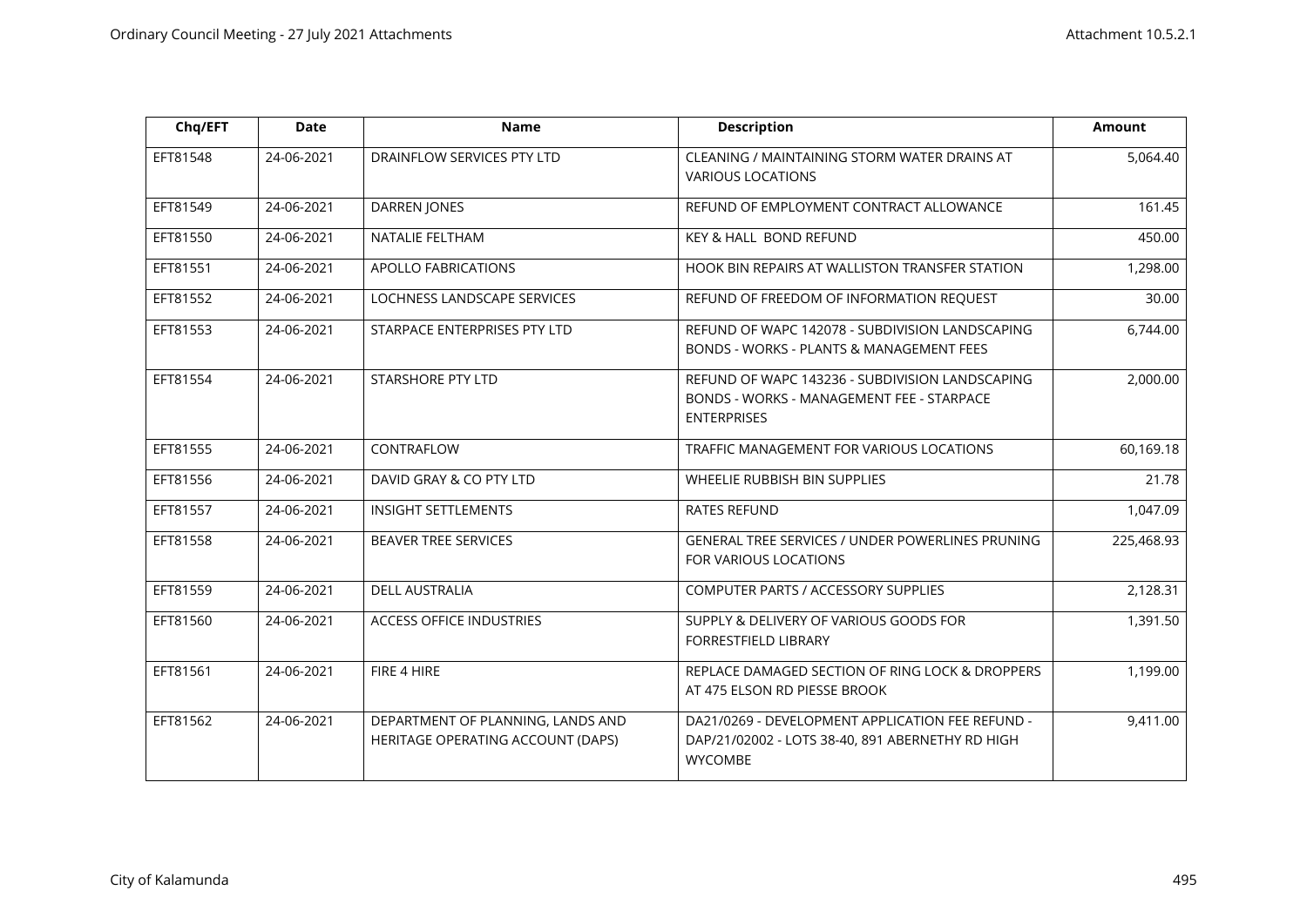| Chq/EFT  | Date       | <b>Name</b>                           | <b>Description</b>                                                                                                                                                                                                                                                                                                                                                                                                                                                                                                                   | <b>Amount</b> |
|----------|------------|---------------------------------------|--------------------------------------------------------------------------------------------------------------------------------------------------------------------------------------------------------------------------------------------------------------------------------------------------------------------------------------------------------------------------------------------------------------------------------------------------------------------------------------------------------------------------------------|---------------|
| EFT81563 | 24-06-2021 | REMONDIS AUSTRALIA PTY LTD            | <b>COLLECTION &amp; RECYCLING OF CARDBOARD AT</b><br><b>WALLISTION TRANSFER STATION</b>                                                                                                                                                                                                                                                                                                                                                                                                                                              | 3,360.94      |
| EFT81564 | 24-06-2021 | SAFE T CARD AUSTRALIA PTY LTD         | MONTHLY MONITORING CHARGES FOR VARIOUS<br><b>LOCATIONS</b>                                                                                                                                                                                                                                                                                                                                                                                                                                                                           | 442.20        |
| EFT81565 | 24-06-2021 | <b>FOXTEL</b>                         | MONTHLY SUBSCRIPTION FEE                                                                                                                                                                                                                                                                                                                                                                                                                                                                                                             | 210.00        |
| EFT81566 | 24-06-2021 | VESTONE CAPITAL PTY LIMITED           | PHOTOCOPIER LEASE CHARGES FOR 2020/2021 -<br><b>OUARTER 3</b>                                                                                                                                                                                                                                                                                                                                                                                                                                                                        | 12,424.23     |
| EFT81567 | 24-06-2021 | KALAMUNDA ELECTRICS                   | 1. ELECTRICAL REPAIRS / MAINTENANCE FOR VARIOUS<br><b>LOCATIONS</b><br>2. SUPPLY NEW SWITCHBOARD AT HARTFIELD PARK<br><b>RUGBY LEAGUE</b><br>3.NEW ELECTRICAL WORKS AT SES BUILDING<br>4. INSPECT & INSTALL NEW APPLIANCES & ASSOCIATED<br>CIRCUITS FOR KITCHEN AT 7 SANDERSON RD LESMURDIE<br>5. INSTALL NEW LED LIGHTING TO CUBICLES AT SCOTT<br><b>RESERVE</b><br>6. REPLACE LED POLE LIGHT AT CARPARK AT WOODLUPINE<br>DUE TO VANDALISM<br>7. INSTALL NEW CONDUIT, PITS & CABLING TO EXISTING<br>LIGHT TOWER AT FLEMMING RESERVE | 35,322.60     |
| EFT81568 | 24-06-2021 | <b>TTM HOME SERVICES</b>              | COLLECTION AND INSTALLATION OF BANNERS AT<br><b>VARIOUS LOCATIONS</b>                                                                                                                                                                                                                                                                                                                                                                                                                                                                | 3,543.00      |
| EFT81569 | 24-06-2021 | CHRISTOPHER ANDREW MARTINDALE         | <b>CROSSOVER CONTRIBUTION</b>                                                                                                                                                                                                                                                                                                                                                                                                                                                                                                        | 428.00        |
| EFT81570 | 24-06-2021 | ASHJAD PTY LTD T/A CUROST MILK SUPPLY | MILK SUPPLY FOR OPERATIONS CENTRE                                                                                                                                                                                                                                                                                                                                                                                                                                                                                                    | 159.14        |
| EFT81571 | 24-06-2021 | NATURAL AREA MANAGEMENT & SERVICES    | SUPPLY OF PLANT AS SELECTED FOR COMMUNITY GROUP<br><b>REVEGETATION</b>                                                                                                                                                                                                                                                                                                                                                                                                                                                               | 3,023.08      |
| EFT81572 | 24-06-2021 | LEISHA & WARREN FAIR                  | FOOTPATH DEPOSIT REFUND                                                                                                                                                                                                                                                                                                                                                                                                                                                                                                              | 1,000.00      |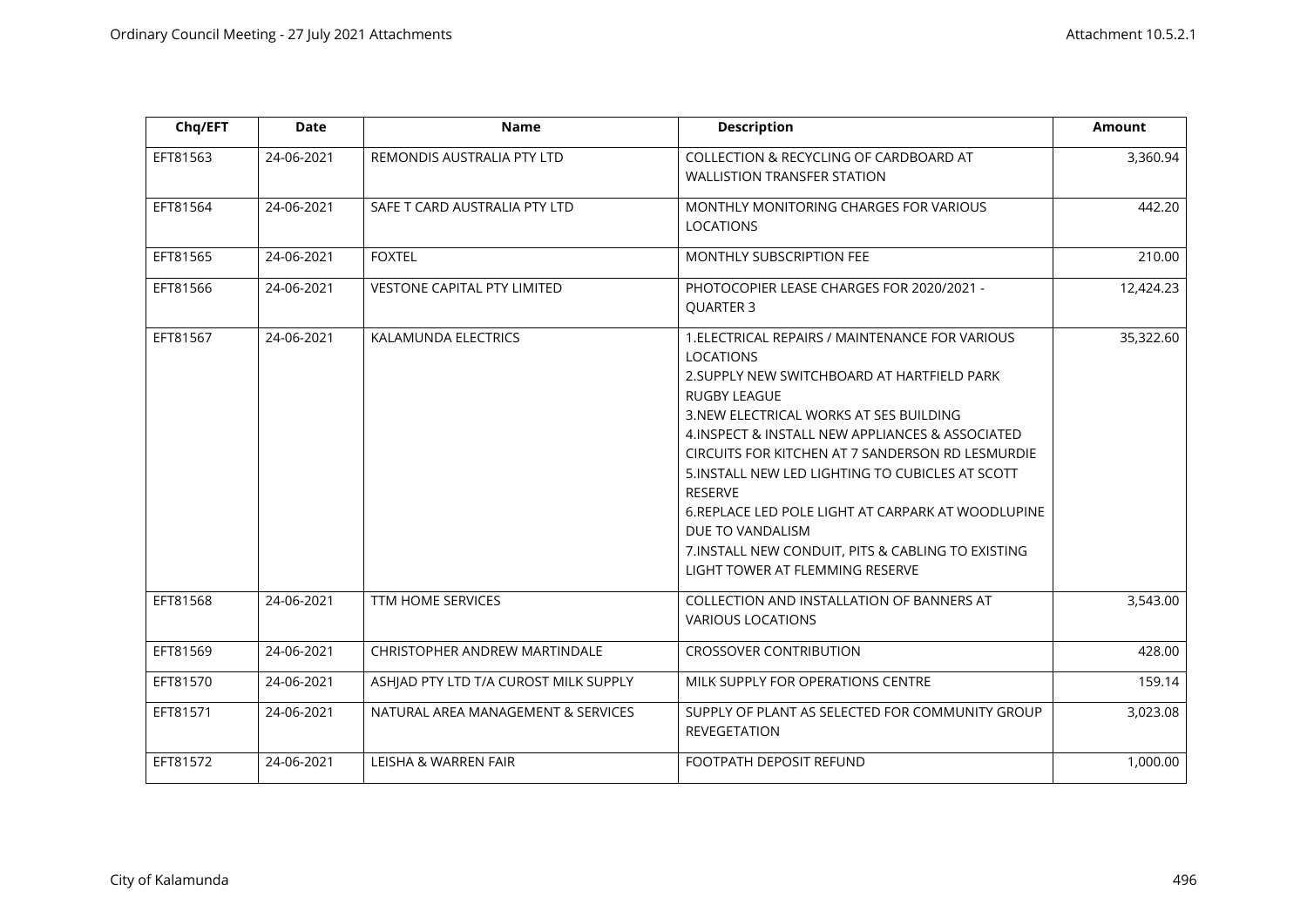| Chq/EFT  | <b>Date</b> | <b>Name</b>                                                                 | <b>Description</b>                                                                                                                                     | <b>Amount</b> |
|----------|-------------|-----------------------------------------------------------------------------|--------------------------------------------------------------------------------------------------------------------------------------------------------|---------------|
| EFT81573 | 24-06-2021  | EQUIFAX AUSTRALASIA CREDIT RATINGS PTY LTD<br>(CORPORATE SCORECARD PTY) LTD | INDEPENDENT FINANCIAL AND PERFORMANCE<br>ASSESSMENT FOR VARIOUS COMPANIES                                                                              | 1,471.80      |
| EFT81574 | 24-06-2021  | URBIS PTY LTD                                                               | FORRESTFIELD PRECINCT PLAN - RETAIL/COMMERCIAL<br>IMPACT TEST AND LAYOUT ANALYSIS                                                                      | 39,600.00     |
| EFT81575 | 24-06-2021  | TALIS CONSULTANTS PTY LTD ATF TALIS UNIT<br><b>TRUST</b>                    | WALLISTON TRANSFER STATION ENGINEERING WORKS &<br>BI-ANNUAL GROUNDWATER MONITORING AT BRAND<br><b>ROAD</b>                                             | 9,391.83      |
| EFT81576 | 24-06-2021  | STAN THE TYRE MAN ( STAN'S TYRE SERVICE WA )                                | PLANT / VEHICLE PARTS                                                                                                                                  | 1,760.00      |
| EFT81577 | 24-06-2021  | NOVOFIT WA                                                                  | SERVICE OF THE CARDIO EQUIPMENT AT HARTFIELD PARK<br><b>RECREATION CENTRE</b>                                                                          | 271.34        |
| EFT81578 | 24-06-2021  | SUEZ RECYCLING & RECOVERY (PERTH) PTY LTD                                   | BULK BIN SERVICES FOR GREEN AND MIXED WASTE<br>COLLECTIONS AND DISPOSAL                                                                                | 154.53        |
| EFT81579 | 24-06-2021  | ZIRCODATA PTY LTD                                                           | MONTHLY OFFSITE STORAGE FEES - PERIOD 26/04/21 -<br>25/05/21                                                                                           | 587.96        |
| EFT81580 | 24-06-2021  | DAYTONE PRINTING PTY LTD                                                    | PRINTING OF BROCHURES / INVITES FOR VARIOUS<br>LOCATIONS                                                                                               | 334.40        |
| EFT81581 | 24-06-2021  | CMA ECOCYCLE PTY LTD                                                        | COLLECTION AND RECYLING OF GLOBES FROM THE<br><b>WALLISTON TRANSFER STATION</b>                                                                        | 1,285.23      |
| EFT81582 | 24-06-2021  | SJC HERITAGE CONSULTANTS PTY LTD                                            | HERITAGE SURVEY REPORT AND APPLICATION FOR<br>LIGHTING UPGRADES FOR THE SHARED RUGBY LEAGUE &<br>SOCCER FIELDS AT HARTFIELD PARK RECREATION<br>RESERVE | 11,328.21     |
| EFT81583 | 24-06-2021  | WEST TIP WASTE CONTROL PTY LTD                                              | TIP FEES - REMOVAL & PROCESSING OF VARIOUS WASTE                                                                                                       | 87,909.89     |
| EFT81584 | 24-06-2021  | RSA PTY LTD ATF RSA UNIT TRUST                                              | PROGRESS CALIM 1 - WORKDS COMPLETED UNTIL 31ST<br>MAY 2021 - 21-0196 - SCOTT RESERVE PAVILION -<br>NORLING RD HIGH WYCOMBE                             | 13,200.00     |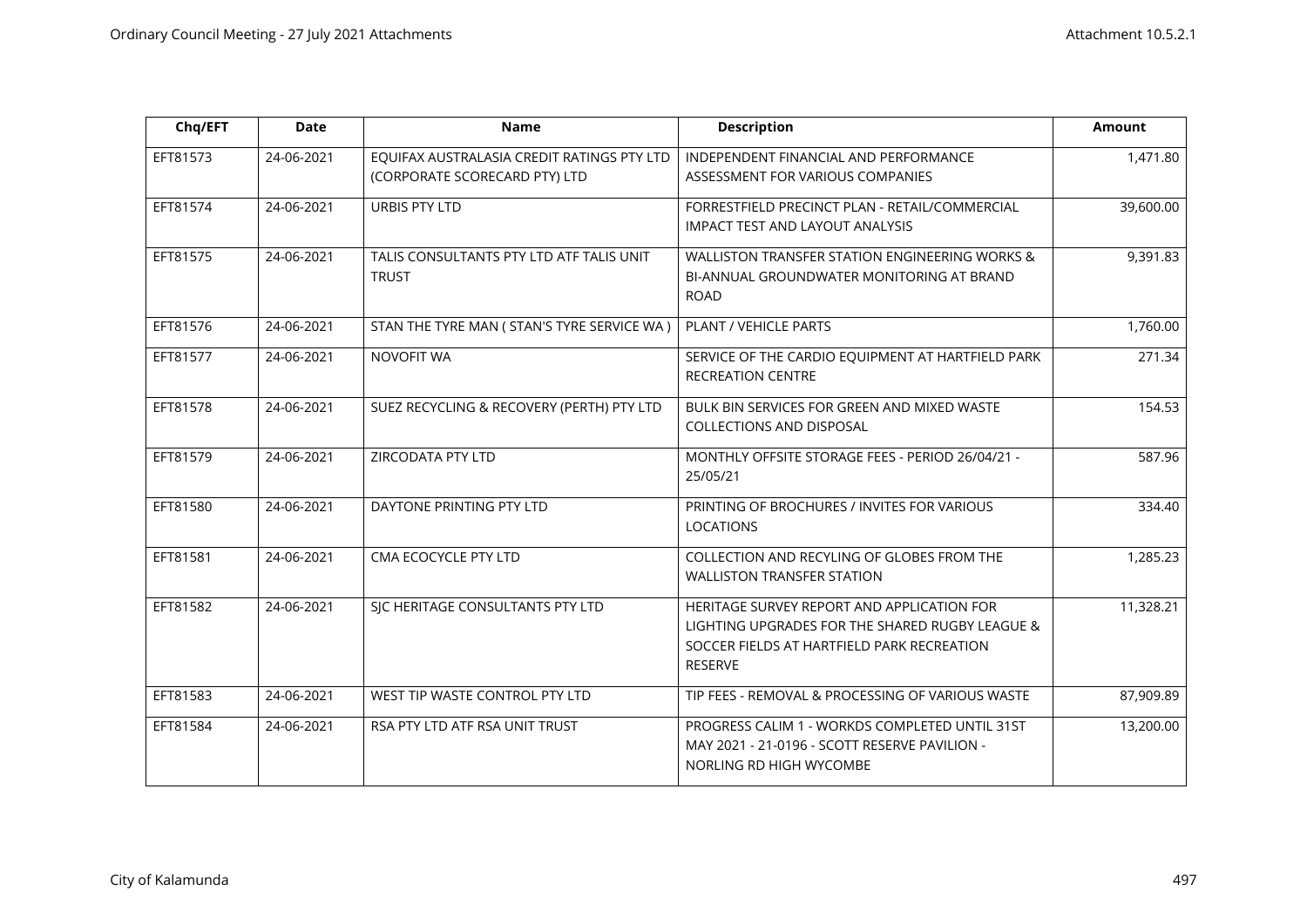| Chq/EFT  | <b>Date</b> | <b>Name</b>                                                             | <b>Description</b>                                                                                                                                                          | <b>Amount</b> |
|----------|-------------|-------------------------------------------------------------------------|-----------------------------------------------------------------------------------------------------------------------------------------------------------------------------|---------------|
| EFT81585 | 24-06-2021  | <b>JALLY ENTERTAINMENT</b>                                              | PERFORMANCE FEE FOR MARGARET FULTON THE<br><b>MUSICAL &amp; ROYALTIES</b>                                                                                                   | 5,995.00      |
| EFT81586 | 24-06-2021  | THE LUCKY CHARM                                                         | NEWSPAPERS / MAGAZINES SUPPLIES FOR KALAMUNDA<br><b>LIBRARY</b>                                                                                                             | 49.50         |
| EFT81587 | 24-06-2021  | SEATADVISOR PTY LTD                                                     | MONTHLY TICKET FEES                                                                                                                                                         | 329.45        |
| EFT81588 | 24-06-2021  | E-LUMEN8 LIGHTING SOLUTIONS                                             | SUPPLIES FOR UPGRADE CARPARK LIGHTING & BUILDING<br>SURROUNDS LIGHTING AT WOODLUPINE COMMUNITY<br>CENTRE & LIGHTING TRACK & LAMPS SUPPLY FOR LESSER<br>HALL GALLERY PROJECT | 11,547.47     |
| EFT81589 | 24-06-2021  | <b>VENUE TECHNICAL SERVICES</b>                                         | SUPPLY & DELIVERY OF HOOK CLAMPS FOR KPAC                                                                                                                                   | 99.00         |
| EFT81590 | 24-06-2021  | PRO CRACK SEAL                                                          | CRACK SEALING SERVICES TO VARIOUS LOCATIONS<br>WITHIN THE SUBURB OF FORRESTFIELD                                                                                            | 4,961.00      |
| EFT81591 | 24-06-2021  | BLUE STEEL ENTERPRISES PTY LTD T/A<br>FRONTLINE FIRE & RESCUE EQUIPMENT | MAINTENANCE EQUIPMENT / SUPPLIES FOR FIRE AND<br><b>RESCUE</b>                                                                                                              | 3,820.90      |
| EFT81592 | 24-06-2021  | <b>QUALITY PRESS</b>                                                    | PRINTING & DELIVERY OF VARIOUS SIGNAGE &<br><b>BROCHURES</b>                                                                                                                | 2,513.85      |
| EFT81593 | 24-06-2021  | ROADLINE REMOVAL WA                                                     | LINE MARKING FOR RIDGEHILL ROAD MAIDA VALE AND<br><b>ADMIN BUILDING</b>                                                                                                     | 825.00        |
| EFT81594 | 24-06-2021  | <b>MARKET CREATIONS</b>                                                 | MARKETING & TECHNOLOGY SERVICE FEES & MONTHLY<br><b>CLOUD HOSTING SERVICES</b>                                                                                              | 27,857.67     |
| EFT81595 | 24-06-2021  | <b>ZANZARA TRAPS</b>                                                    | SUPPLY & DELIVERY OF DRY ICE CONTAINER WITH<br>VERANDAH ATTACHMENT - RL NEW LED LIGHT                                                                                       | 514.60        |
| EFT81596 | 24-06-2021  | KERB DIRECT KERBING PTY LTD                                             | SUPPLY AND INSTALL BARRIER KERB - MORRISON ROAD,<br>FORRESTFIELD, PATHWAY UPGRADE                                                                                           | 8,792.30      |
| EFT81597 | 24-06-2021  | SPICK AND SPAN COMMERCIAL PROPERTY<br><b>MAINTENANCE PTY LTD</b>        | CLEANING SERVICES & CONSUMABLES FOR VARIOUS<br><b>LOCATIONS</b>                                                                                                             | 11,380.96     |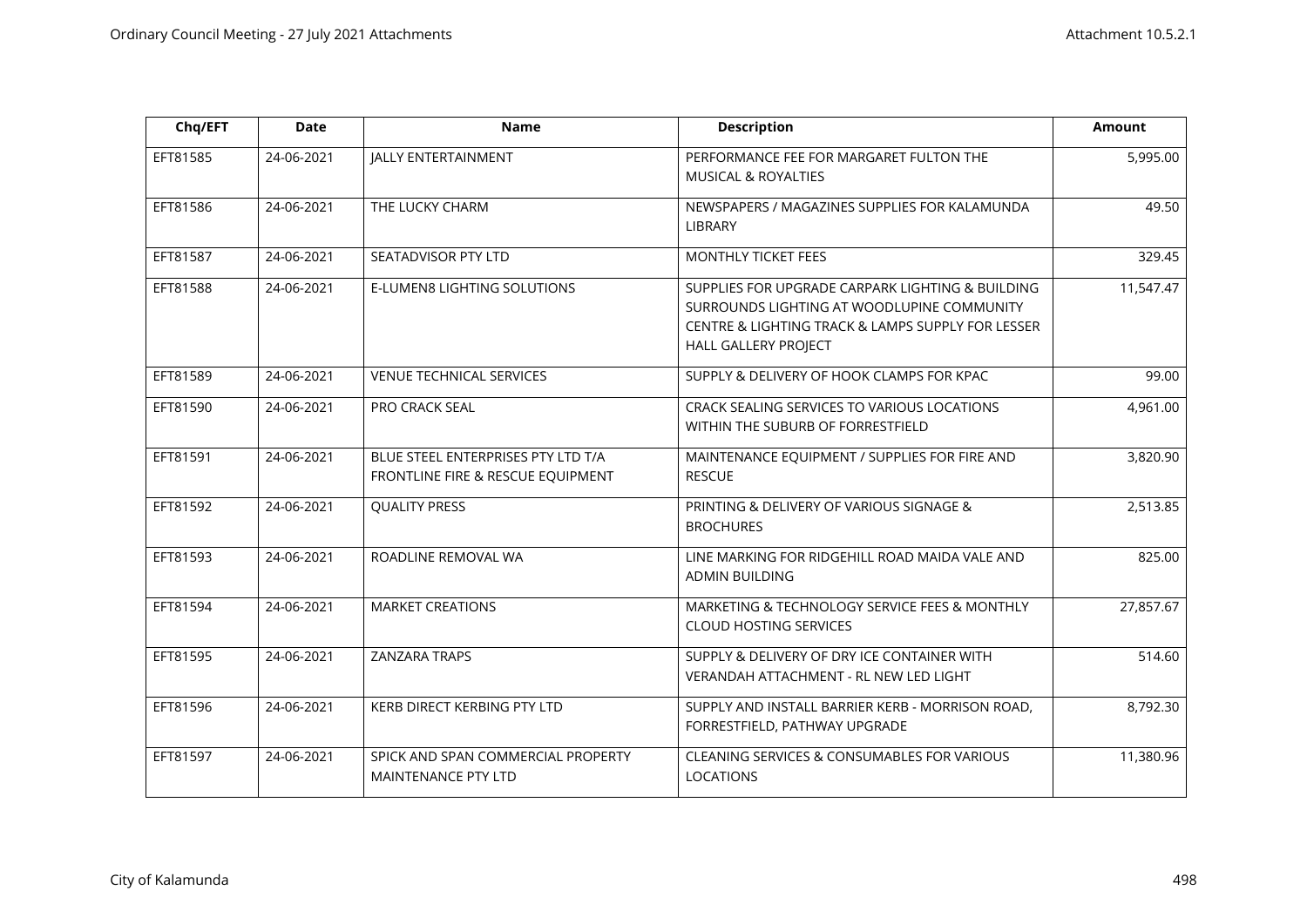| Chq/EFT  | <b>Date</b> | <b>Name</b>                                                      | <b>Description</b>                                                                                                                                                                                                            | <b>Amount</b> |
|----------|-------------|------------------------------------------------------------------|-------------------------------------------------------------------------------------------------------------------------------------------------------------------------------------------------------------------------------|---------------|
| EFT81598 | 24-06-2021  | RADIO & BROADCAST SERVICES                                       | SUPPLY OF DUAL CHANNEL ROLLERS FOR STATION<br>VEHICLE CHARGING SYSTEM AND AIR COMPRESSOR<br>SYSTEM FOR KVBFB 3.4 & 2.4 WITH JUMP START LEAD                                                                                   | 879.78        |
| EFT81599 | 24-06-2021  | ENTIRE FIRE MANAGEMENT                                           | WALKING TRAIL CONSTRUCTION AT JORGENSEN PARK<br>KALAMUNDA                                                                                                                                                                     | 18,590.00     |
| EFT81600 | 24-06-2021  | RELATIONSHIPS AUSTRALIA WA INC                                   | EMPLOYMENT ASSISTANCE PROGRAM SESSIONS                                                                                                                                                                                        | 1,815.00      |
| EFT81601 | 24-06-2021  | BIBLIOTHECA AUSTRALIA PTY LTD                                    | ANNUAL SUPPORT AND MAINTENANCE OF RFID<br>WORKSTATIONS CITY OF KALAMUNDA LIBRARIES MAY 01<br>2021 - APRIL 30 2022                                                                                                             | 6,166.41      |
| EFT81602 | 24-06-2021  | UNITED SCANNING SERVICES PTY LTD                                 | GROUND PENETRATING RADAR SCANNING AND CABLE<br>LOCATING IN ACCORDANCE WITH THE SCOPE OF WORKS<br>TO DETECT AND LOCATE SERVICES. POTHOLE EACH<br>SERVICE TELSTRA, WATER, GAS AND POWER AT NARDINE<br><b>CLOSE HIGH WYCOMBE</b> | 1,564.75      |
| EFT81603 | 24-06-2021  | DOWSING GROUP PTY LTD                                            | SUPPLY & LAY CONCRETE PATHWAYS, MAINTENANCE &<br>MISC WORKS AT VARIOUS LOCATIONS                                                                                                                                              | 107,747.88    |
| EFT81604 | 24-06-2021  | <b>VEJALETCHIMIE VEEMAN</b>                                      | RATES - REFUND DUE TO HOUSE BEING SOLD AND<br>CONTINUAL DIRECT DEBIT IN PLACE RESULTING IN CREDIT                                                                                                                             | 646.42        |
| EFT81605 | 24-06-2021  | <b>CORSIGN WA PTY LTD</b>                                        | SUPPLIES OF SIGNAGE AND RELATED EQUIPMENT                                                                                                                                                                                     | 561.00        |
| EFT81606 | 24-06-2021  | PRESTIGE COMMUNICATIONS                                          | SUPPLY & DELIVERY OF TWO WAY RADIO FOR WALLISTON<br><b>TRANSFER STATION</b>                                                                                                                                                   | 1,719.00      |
| EFT81607 | 24-06-2021  | <b>SPORTS STAR TROPHIES</b>                                      | SUPPLY OF GOLD & SILVER NETBALL MEDALS WITH<br>RIBBONS - ENGRAVED FOR THE SEASON 2021 NETBALL<br><b>COMPETITION AT HARTFIELD PARK</b>                                                                                         | 109.00        |
| EFT81608 | 24-06-2021  | <b>HORIZON WEST LANDSCAPE &amp; IRRIGATION PTY</b><br><b>LTD</b> | MAINTENANCE IRRIGATION SERVICES AT VARIOUS<br><b>LOCATIONS</b>                                                                                                                                                                | 5,456.00      |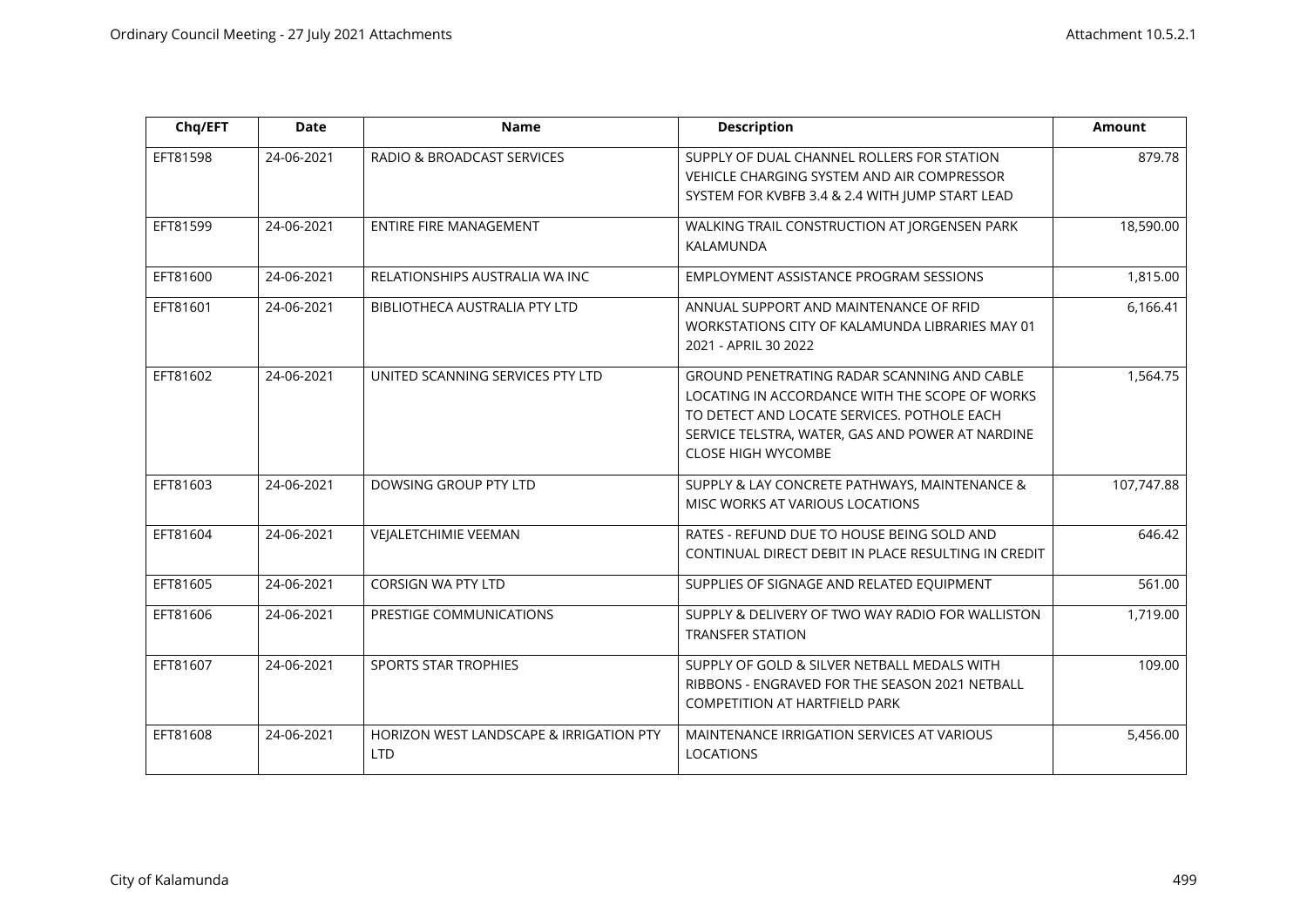| Chq/EFT  | <b>Date</b> | <b>Name</b>                                                                      | <b>Description</b>                                                                                                                                                                                                                                                                                       | <b>Amount</b> |
|----------|-------------|----------------------------------------------------------------------------------|----------------------------------------------------------------------------------------------------------------------------------------------------------------------------------------------------------------------------------------------------------------------------------------------------------|---------------|
| EFT81609 | 24-06-2021  | NYUNGAR.COM (NEVILLE COLLARD)                                                    | PRESENTATION AT THE ENVIRONMENTAL EXPO ON 11<br><b>APRIL 2021</b>                                                                                                                                                                                                                                        | 400.00        |
| EFT81610 | 24-06-2021  | <b>HELENA JEFFREY</b>                                                            | GYM MEMBERSHIP CANCELLATION DUE TO COVID                                                                                                                                                                                                                                                                 | 56.00         |
| EFT81611 | 24-06-2021  | ACT INDUSTRIAL PTY LTD                                                           | SUPPLY & DELIVERY OF HEAVY DUTY HOOKLIFT BINS FOR<br>THE TRANSFER STATION                                                                                                                                                                                                                                | 11,946.00     |
| EFT81612 | 24-06-2021  | A PROUD LANDMARK PTY LTD                                                         | 1. SUPPLY AND INSTALATION OF FLYING FOX, SOFTFALL<br>MOUND CONSTRUCTION LINCOLN RESERVE<br>FORRESTFIELD INCLUDING TREEPLANTING & SUPPLY &<br>INSTALL EXTRA FILL FOR TAKE OFF RAMP<br>2. LOWER LESMURDIE FALL CARPARK BOX OUT<br>3.INSTALL KERB BETWEEN CARPARK & GARDEN BED AT<br><b>FLEMING RESERVE</b> | 51,191.80     |
| EFT81613 | 24-06-2021  | GYMMASTER SOFTWARE - TRESHNA<br><b>ENTERPRISES LTD</b>                           | HIGH WYCOMBE STUDIO PACKAGE FOR THE 24/7 GYM<br><b>MONTHLY CHARGES</b>                                                                                                                                                                                                                                   | 80.00         |
| EFT81614 | 24-06-2021  | BUZZ ENTERPRISES PTY LTD T/A SIFTING SANDS                                       | REGULAR MAINTENANCE / SAND CLEAN TO VARIOUS<br>PLAYGROUNDS                                                                                                                                                                                                                                               | 18,834.96     |
| EFT81615 | 24-06-2021  | UNIDATA PTY LTD                                                                  | EQUIPMENT FOR STORMWATER MONITORING                                                                                                                                                                                                                                                                      | 5,660.60      |
| EFT81616 | 24-06-2021  | SERPENTINE SPRING WATER                                                          | SPRING WATER SUPPLIES FOR ZIG ZAG CULTURAL CENTRE                                                                                                                                                                                                                                                        | 21.00         |
| EFT81617 | 24-06-2021  | <b>DONEGAN ENTERPRISES</b>                                                       | SUPPLY AND INSTALL GATE AT KALAMUNDA COMMUNITY<br>CENTRE                                                                                                                                                                                                                                                 | 2,299.00      |
| EFT81618 | 24-06-2021  | ORACLE CUSTOMER MANAGEMENT SOLUTIONS<br>PTY LTD T/AS ORACLE CMS                  | ORACLE AFTER HOURS SERVICE                                                                                                                                                                                                                                                                               | 1,929.58      |
| EFT81619 | 24-06-2021  | FITONIA PTY LTD AS TRUSTEE FOR THE<br>SILVERSPRING TRUST T/A T J DEPIAZZI & SONS | SUPPLY & DELIVERY OF VARIOUS GARDEN /RESERVE<br>GOODS                                                                                                                                                                                                                                                    | 3,491.40      |
| EFT81620 | 24-06-2021  | TREE WATERING SERVICES                                                           | STREET TREE WATERING AND GARDEN BEDS<br>THROUGHOUT THE CITY OF KALAMUNDA                                                                                                                                                                                                                                 | 12,920.00     |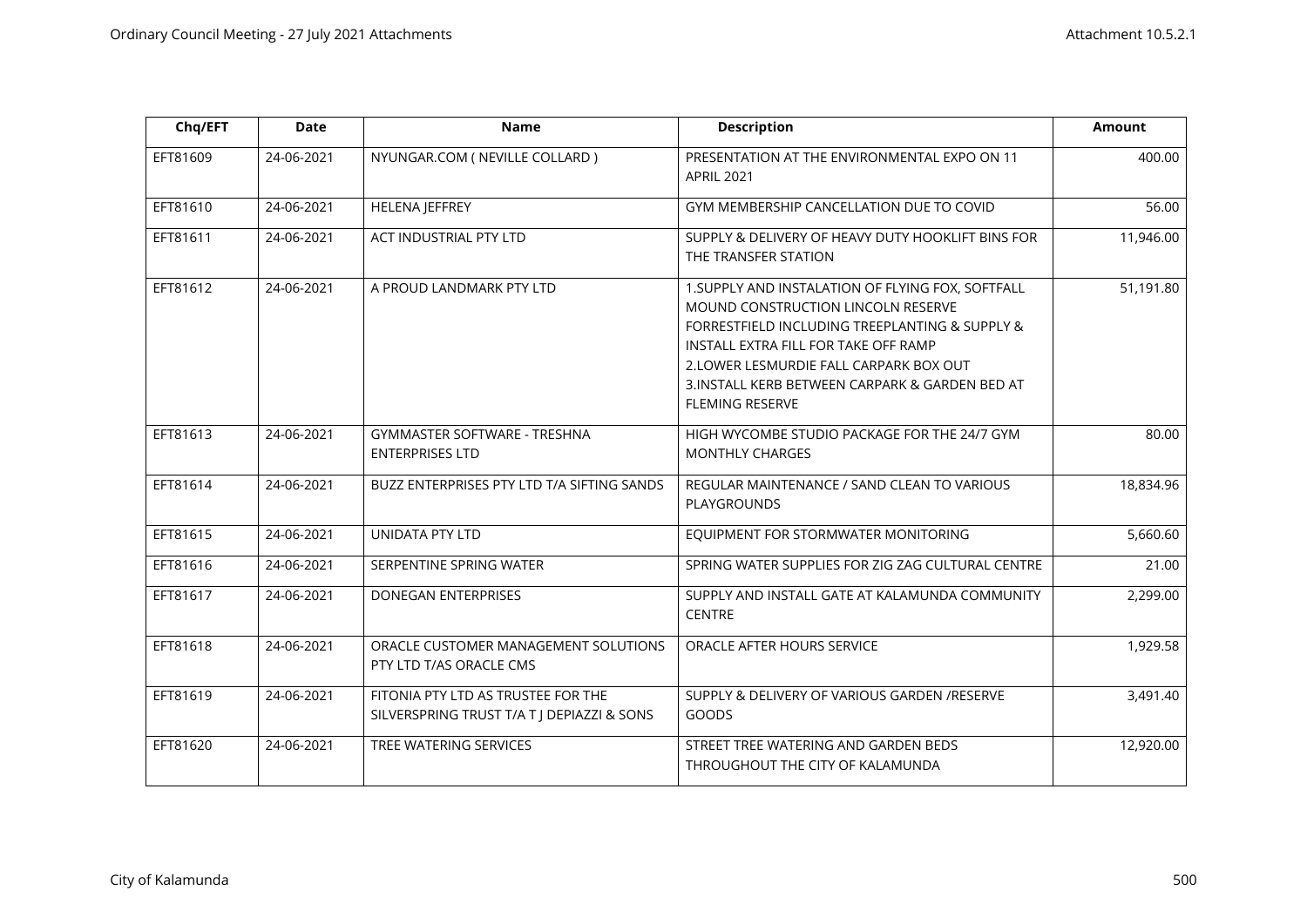| Chq/EFT  | <b>Date</b> | <b>Name</b>                                          | <b>Description</b>                                                                                                                                         | <b>Amount</b> |
|----------|-------------|------------------------------------------------------|------------------------------------------------------------------------------------------------------------------------------------------------------------|---------------|
| EFT81621 | 24-06-2021  | PROTEK 247 BUILDING                                  | MAINTENANCE GUTTER CLEANING & REPAIRS AT VARIOUS<br>LOCATIONS & REPAINTING OF ROOF AT WOODLUPINE<br><b>COMMUNITY CENTRE</b>                                | 74,854.79     |
| EFT81622 | 24-06-2021  | <b>ACTION GLASS &amp; ALUMINIUM</b>                  | SUPPLY GLAZING REPAIRS AND INSTALATION WORKS AT<br><b>HARTFIELD PARK RECREATION CENTRE</b>                                                                 | 1,127.18      |
| EFT81623 | 24-06-2021  | MERGER CONTRACTING P/L T/AS J&M ASPHALT              | SPRAY SEAL WORKS FOR WALLISTON TRANSFER STATION<br><b>UPGRADES</b>                                                                                         | 34,389.30     |
| EFT81624 | 24-06-2021  | <b>GLOBE AUSTRALIA PTY LTD</b>                       | SUPPLY, DELIVERY & APPLICATION OF FERTILISER AT<br><b>VARIOUS GOODS</b>                                                                                    | 638.00        |
| EFT81625 | 24-06-2021  | AWARD SIGNS (WA) PTY LTD                             | SUPPLY AND INSTALLATION OF DOOR SIGNAGE AT<br><b>HARTFIELD PARK RECREATION CENTRE</b>                                                                      | 473.00        |
| EFT81626 | 24-06-2021  | CHEVRON AUSTRALIA DOWNSTREAM FUELS PTY<br><b>LTD</b> | SUPPLY OF DIESEL FUEL FOR OPERATIONS CENTRE                                                                                                                | 33,920.17     |
| EFT81627 | 24-06-2021  | <b>BROLLY AUSTRALASIA PTY LTD</b>                    | BROLLY SOCIAL MEDIA ARCHIVER - FOR RECORDS<br>MANAGEMENT COMPLIANCE - SUBSCRIPTION -01/07/2021<br>$-30/06/2022$                                            | 5,266.80      |
| EFT81628 | 24-06-2021  | <b>THOMSON GEER</b>                                  | LEGAL EXPENSES                                                                                                                                             | 495.00        |
| EFT81629 | 24-06-2021  | ROAD RAIL & MINE PRODUCTS PTY LTD                    | SUPPLY & REPLACE 20 DAMAGED POSTS INCLUDING<br>TRAFFIC CONTROL AT WELSHPOOL ROAD WATTLE GROVE                                                              | 4,785.00      |
| EFT81630 | 24-06-2021  | <b>JOB DONE TREES</b>                                | 1. SUPPLY AND DELIVER MULCH TO FRUIT TREE, VIV<br><b>ROBINSON &amp; MAGNOLIA RESERVES</b><br>2. CRANE HIRE TO TRANSPORT GRASSTREES TO<br>JACARANDA SPRINGS | 4,510.00      |
| EFT81631 | 24-06-2021  | FRESH PROMOTIONS PTY LTD                             | CEREMONIAL SCISSORS FOR OPENING OF PROJECTS X 2                                                                                                            | 398.42        |
| EFT81632 | 24-06-2021  | PERTH GHAZNI INCORPORATED ASSOCIATION                | <b>KEY &amp; HALL BOND REFUND</b>                                                                                                                          | 450.00        |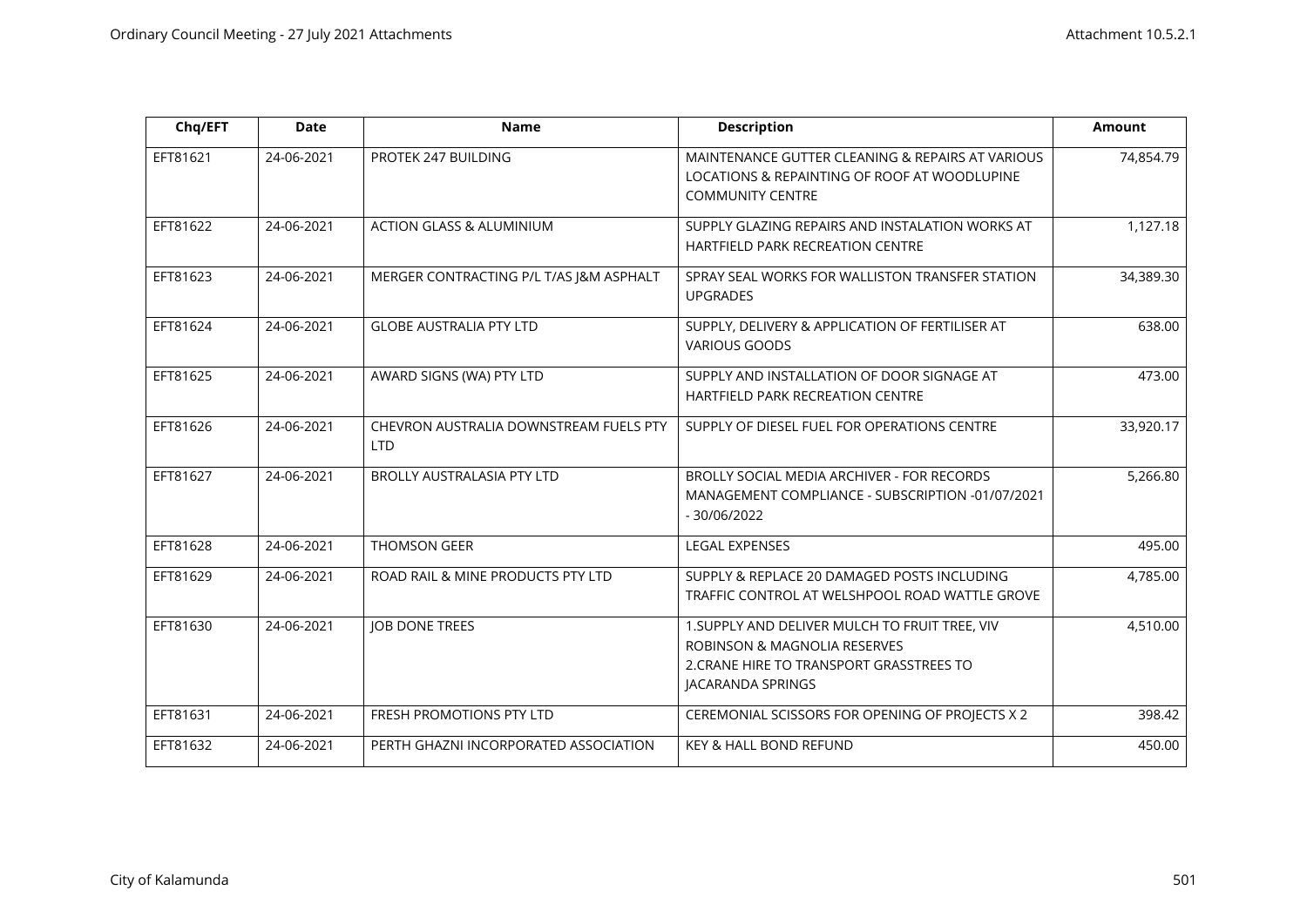| Chq/EFT  | <b>Date</b> | <b>Name</b>                         | <b>Description</b>                                                                                                     | <b>Amount</b> |
|----------|-------------|-------------------------------------|------------------------------------------------------------------------------------------------------------------------|---------------|
| EFT81633 | 24-06-2021  | SPRAYKING WA PTY LTD                | WEED CONTROL TO FOOTPATHS AND KERBS AT VARIOUS<br><b>LOCATIONS</b>                                                     | 16,846.89     |
| EFT81634 | 24-06-2021  | <b>DEAD PIXELS</b>                  | ROAD DESIGN TEMPLATES FOR DECORATIVE TREATMENTS<br>AT 4 LOCATIONS                                                      | 1,440.00      |
| EFT81635 | 24-06-2021  | LINEMARKING WA PTY LTD              | LINEMARKING SERVICES OPPOSITE LIFESTYLE VILLAGE ON<br>KALAMUNDA ROAD HIGH WYCOMBE                                      | 1,045.00      |
| EFT81636 | 24-06-2021  | LANDSCAPE AND MAINTENANCE SOLUTIONS | RESIDENTIAL VERGE, PASSIVE & ACTIVE RESERVES<br><b>MOWING SERVICES</b>                                                 | 24,177.35     |
| EFT81637 | 24-06-2021  | PERTH ACCESS CONTROL AND SECURITY   | MAINTENACE / REPAIRS TO CCTV & ACCESS CONTROL<br>SYSTEMS AT VARIOUS LOCATIONS                                          | 1,984.78      |
| EFT81638 | 24-06-2021  | <b>GO DOORS</b>                     | SERVICING & REPORTS OF AUTO DOORS AT VARIOUS<br><b>LOCATIONS</b>                                                       | 946.00        |
| EFT81639 | 24-06-2021  | <b>BINAR SPORTS INC</b>             | HALL BOND REFUND                                                                                                       | 400.00        |
| EFT81640 | 24-06-2021  | THE HUMAN CONNECTION                | GOVERNANCE FOR SPORTING & COMMUNITY GROUPS<br><b>WORKSHOP</b>                                                          | 1,045.00      |
| EFT81641 | 24-06-2021  | BING TECHNOLOGIES PTY LTD           | FIRE CONTROL WORK ORDER PRINT AND POST - PERIOD<br>01/02/21 - 31/05/21                                                 | 5.01          |
| EFT81642 | 24-06-2021  | LYPA PTY LTD                        | FINAL 90% - SUPPLY AND INSTALLATION OF A 50M<br>DOUBLE FLYING FOX FOR THE LINCOLN RESERVE PARK<br><b>UPGRADE</b>       | 55,642.95     |
| EFT81643 | 24-06-2021  | ALLSTATE KERBING AND CONCRETE       | KERBING WORKS AT VARIOUS LOCATIONS                                                                                     | 11,884.40     |
| EFT81644 | 24-06-2021  | PRESTIGE GARDEN KERBING             | SUPPLY AND INSTALL FLUSH KERB FOR PLAYGROUND<br>EQUIPMENT AT LINCOLN RESERVE, FORRESTFIELD                             | 3,146.00      |
| EFT81645 | 24-06-2021  | PROJECT SCAPE AUSTRALIA PTY LTD     | FINAL PAYMENT - SUPPLY AND INSTALLATION OF NINJA<br>COURSE UNIT FOR THE LINCOLN RESERVE CASH IN LIEU<br><b>UPGRADE</b> | 30,800.00     |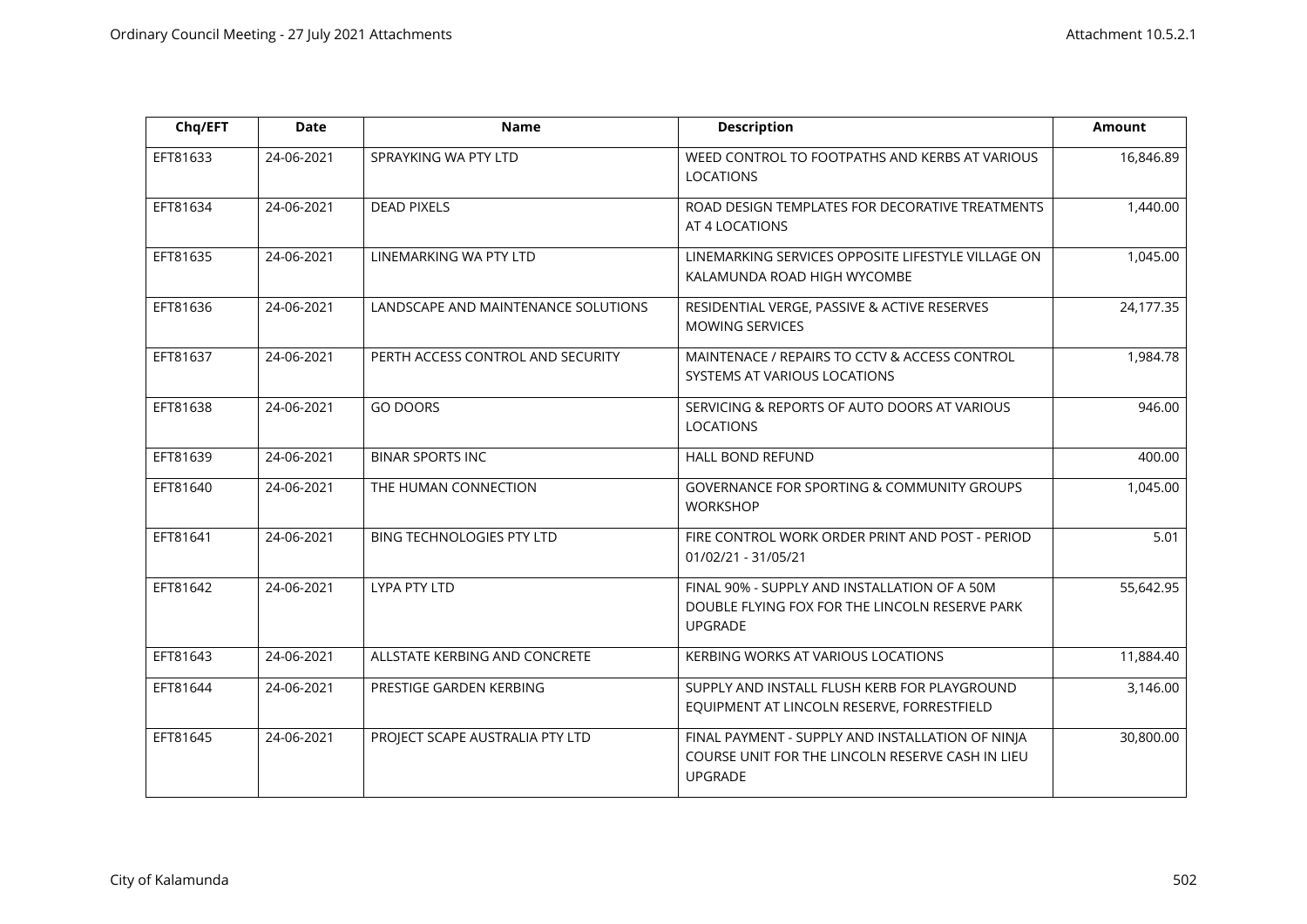| Chq/EFT  | <b>Date</b> | <b>Name</b>                                               | <b>Description</b>                                                                                                          | <b>Amount</b> |
|----------|-------------|-----------------------------------------------------------|-----------------------------------------------------------------------------------------------------------------------------|---------------|
| EFT81646 | 24-06-2021  | <b>TRACC CIVIL PTY LTD</b>                                | PROGRESS PAYMENT - HALE ROAD WIDENING PROJECT;<br>RFT 2020 - CONSTRUCTION CONTRACT - PERIOD 20/04/21<br>$-20/05/21$         | 345,960.11    |
| EFT81647 | 24-06-2021  | JJS WASTE & RECYCLING                                     | SUPPLY SKIP BINS AND REMOVE WASTE AND CARDBOARD<br>FROM THE OPERATIONS CENTRE, RAY OWEN SPORTS<br>CENTRE AND HARTFIELD PARK | 198.00        |
| EFT81648 | 24-06-2021  | SUNRISE BUILDING CO PTY LTD                               | <b>BUILDING APPLICATION FEE REFUND OF BSL FEE -</b><br>BA20210421                                                           | 345.17        |
| EFT81649 | 24-06-2021  | <b>BOS CIVIL PTY LTD</b>                                  | PROJECTS #3403 MAIDA VALE ROAD AND #2277 PRIORY<br>ROAD - WORKS COMPLETED AS PER PROGRESS CLAIM 01 -<br>MAY 2021            | 181,244.68    |
| EFT81650 | 24-06-2021  | <b>BEN COLMAN</b>                                         | 60 MINUTE INTERACTIVE MEMORY TOOLS SEMINAR AT<br><b>FORRESTFIELD LIBRARY</b>                                                | 600.00        |
| EFT81651 | 24-06-2021  | <b>BEGONIA PETS &amp; PRODUCE</b>                         | SUPPLY OF VARIOUS PET FOOD                                                                                                  | 146.00        |
| EFT81652 | 24-06-2021  | RUBI JOELLE (RUBI JOELLE BATES-WALTHAM)                   | YOUTH WEEK WA EVENT THE GREAT HULLS HUNT" YOUTH<br><b>BUSKING PERFORMANCE"</b>                                              | 60.00         |
| EFT81653 | 24-06-2021  | <b>BOLINDA PUBLISHING PTY LTD</b>                         | AUDIOBOOKS FOR FORRESTFIELD LIBRARY                                                                                         | 778.82        |
| EFT81654 | 24-06-2021  | POWERPAK GROUP PTY LTD                                    | SUPPLY OF BUBBLE WRAP FOR GALLERY                                                                                           | 330.00        |
| EFT81655 | 24-06-2021  | INCOME MANAGEMENT RECOVERY - SERVICES<br><b>AUSTRALIA</b> | <b>RATES REFUND</b>                                                                                                         | 780.00        |
| EFT81656 | 24-06-2021  | MONIKA JOOSTE                                             | KEY & HALL BOND REFUND                                                                                                      | 455.00        |
| EFT81657 | 24-06-2021  | <b>JOSHUA IRVINE</b>                                      | KEY & HALL BOND REFUND                                                                                                      | 1,050.00      |
| EFT81658 | 24-06-2021  | STEPHANIE ALVARO                                          | KEY & HALL BOND REFUND                                                                                                      | 250.00        |
| EFT81659 | 24-06-2021  | <b>SECRET WOMENS BUSINESS</b>                             | <b>HALL BOND REFUND</b>                                                                                                     | 400.00        |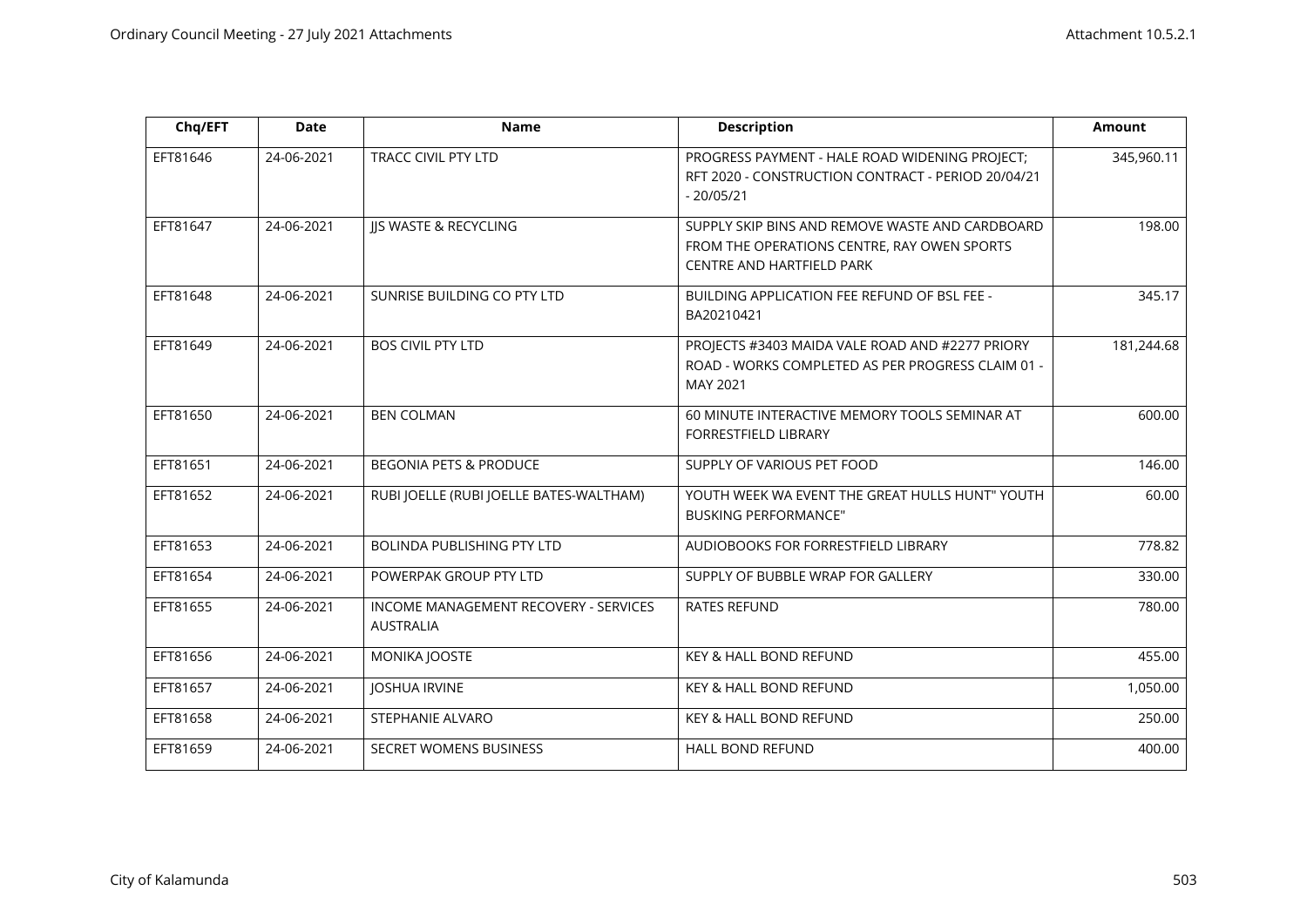| Chq/EFT    | <b>Date</b> | <b>Name</b>                                                     | <b>Description</b>                                                   | <b>Amount</b> |
|------------|-------------|-----------------------------------------------------------------|----------------------------------------------------------------------|---------------|
| EFT81660   | 24-06-2021  | <b>CARL &amp; KAREN DOHSE</b>                                   | PART MEMBERSHIP REFUNDED DUE TO HWRC 24/7 GYM<br>CLOSING UE TO COVID | 376.50        |
| DD45925.1  | 08-06-2021  | AWARE SUPER PTY LTD                                             | SUPERANNUATION CONTRIBUTIONS                                         | 103,045.34    |
| DD45925.2  | 08-06-2021  | <b>EQUIPSUPER</b>                                               | SUPERANNUATION CONTRIBUTIONS                                         | 94.12         |
| DD45925.3  | 08-06-2021  | <b>SUNCORP SUPER</b>                                            | SUPERANNUATION CONTRIBUTIONS                                         | 408.05        |
| DD45925.4  | 08-06-2021  | ASC BENTLEY PTY LTD                                             | SUPERANNUATION CONTRIBUTIONS                                         | 302.46        |
| DD45925.5  | 08-06-2021  | ING SUPERANNUATION FUND                                         | SUPERANNUATION CONTRIBUTIONS                                         | 185.10        |
| DD45925.6  | 08-06-2021  | COMMONWEALTH BANK SUPER FUND                                    | SUPERANNUATION CONTRIBUTIONS                                         | 247.97        |
| DD45925.7  | 08-06-2021  | ANZ SMART CHOICE SUPER                                          | SUPERANNUATION CONTRIBUTIONS                                         | 426.63        |
| DD45925.8  | 08-06-2021  | <b>AMPLIFE LIMITED</b>                                          | SUPERANNUATION CONTRIBUTIONS                                         | 825.50        |
| DD45925.9  | 08-06-2021  | AUSTRALIAN CATHOLIC SUPERANNUATION &<br>RETIREMENT FUND (ACSRF) | SUPERANNUATION CONTRIBUTIONS                                         | 297.47        |
| DD45925.10 | 08-06-2021  | <b>CBUS SUPERANNUATION</b>                                      | SUPERANNUATION CONTRIBUTIONS                                         | 722.04        |
| DD45925.11 | 08-06-2021  | AMP SUPER                                                       | SUPERANNUATION CONTRIBUTIONS                                         | 79.38         |
| DD45925.12 | 08-06-2021  | <b>REST SUPERANNUATION</b>                                      | SUPERANNUATION CONTRIBUTIONS                                         | 4,018.42      |
| DD45925.13 | 08-06-2021  | THE TRUSTEE FOR DK ALWAYS<br>SUPERANNUATION FUND                | SUPERANNUATION CONTRIBUTIONS                                         | 505.53        |
| DD45925.14 | 08-06-2021  | STATEWIDE SUPERANNUATION TRUST                                  | SUPERANNUATION CONTRIBUTIONS                                         | 558.45        |
| DD45925.15 | 08-06-2021  | <b>BWMT SUPERANNUATION FUND</b>                                 | SUPERANNUATION CONTRIBUTIONS                                         | 261.87        |
| DD45925.16 | 08-06-2021  | BT SUPER FOR LIFE                                               | SUPERANNUATION CONTRIBUTIONS                                         | 354.26        |
| DD45925.17 | 08-06-2021  | <b>HESTA SUPER FUND</b>                                         | SUPERANNUATION CONTRIBUTIONS                                         | 176.11        |
| DD45925.18 | 08-06-2021  | MLC MASTERKEY SUPER GOLD STAR VERSION<br><b>ACCOUNT</b>         | SUPERANNUATION CONTRIBUTIONS                                         | 178.89        |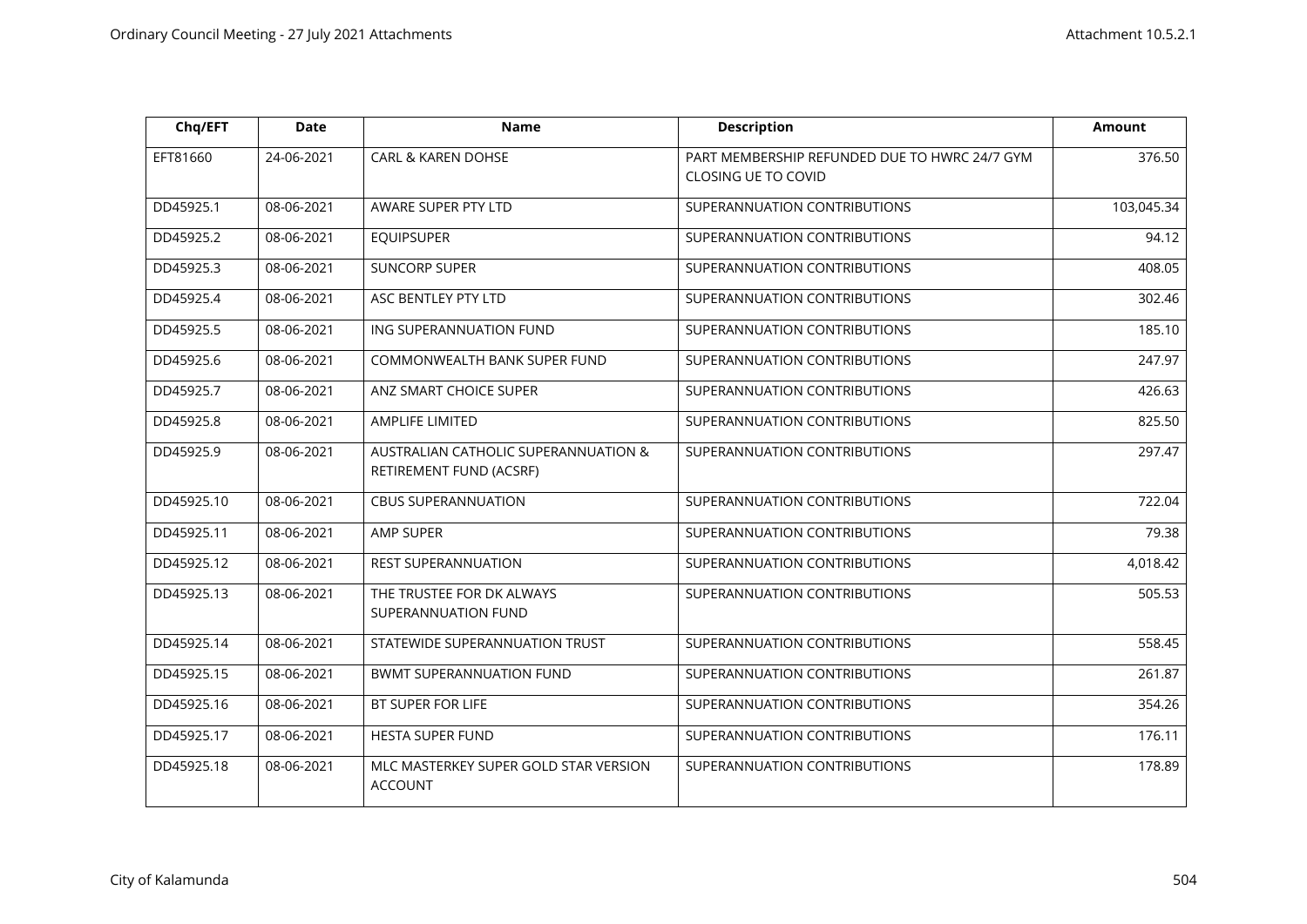| Chq/EFT    | <b>Date</b> | <b>Name</b>                                                     | <b>Description</b>           | <b>Amount</b> |
|------------|-------------|-----------------------------------------------------------------|------------------------------|---------------|
| DD45925.19 | 08-06-2021  | COLONIAL 1ST STATE SUPERANNUATION                               | SUPERANNUATION CONTRIBUTIONS | 947.89        |
| DD45925.20 | 08-06-2021  | AUSTRALIAN SUPERANNUATION                                       | SUPERANNUATION CONTRIBUTIONS | 8,039.31      |
| DD45925.21 | 08-06-2021  | <b>HOSTPLUS PTY LTD</b>                                         | SUPERANNUATION CONTRIBUTIONS | 1,180.25      |
| DD45925.22 | 08-06-2021  | <b>MEDIA SUPER</b>                                              | SUPERANNUATION CONTRIBUTIONS | 51.77         |
| DD45925.23 | 08-06-2021  | AMP SUPER LEADER                                                | SUPERANNUATION CONTRIBUTIONS | 175.67        |
| DD45925.24 | 08-06-2021  | <b>UNISUPER</b>                                                 | SUPERANNUATION CONTRIBUTIONS | 128.45        |
| DD45925.25 | 08-06-2021  | <b>MERCER SUPER TRUST</b>                                       | SUPERANNUATION CONTRIBUTIONS | 351.71        |
| DD46009.1  | 22-06-2021  | AWARE SUPER PTY LTD                                             | SUPERANNUATION CONTRIBUTIONS | 96,662.49     |
| DD46009.2  | 22-06-2021  | <b>SUNCORP SUPER</b>                                            | SUPERANNUATION CONTRIBUTIONS | 408.05        |
| DD46009.3  | 22-06-2021  | ASC BENTLEY PTY LTD                                             | SUPERANNUATION CONTRIBUTIONS | 302.46        |
| DD46009.4  | 22-06-2021  | ING SUPERANNUATION FUND                                         | SUPERANNUATION CONTRIBUTIONS | 120.79        |
| DD46009.5  | 22-06-2021  | COMMONWEALTH BANK SUPER FUND                                    | SUPERANNUATION CONTRIBUTIONS | 247.97        |
| DD46009.6  | 22-06-2021  | ANZ SMART CHOICE SUPER                                          | SUPERANNUATION CONTRIBUTIONS | 506.40        |
| DD46009.7  | 22-06-2021  | MACQUARIE SUPER ACCUMULATOR                                     | SUPERANNUATION CONTRIBUTIONS | 82.34         |
| DD46009.8  | 22-06-2021  | AMPLIFE LIMITED                                                 | SUPERANNUATION CONTRIBUTIONS | 825.50        |
| DD46009.9  | 22-06-2021  | AUSTRALIAN CATHOLIC SUPERANNUATION &<br>RETIREMENT FUND (ACSRF) | SUPERANNUATION CONTRIBUTIONS | 297.47        |
| DD46009.10 | 22-06-2021  | <b>CBUS SUPERANNUATION</b>                                      | SUPERANNUATION CONTRIBUTIONS | 722.51        |
| DD46009.11 | 22-06-2021  | THE TRUSTEE FOR DK ALWAYS<br>SUPERANNUATION FUND                | SUPERANNUATION CONTRIBUTIONS | 505.53        |
| DD46009.12 | 22-06-2021  | <b>REST SUPERANNUATION</b>                                      | SUPERANNUATION CONTRIBUTIONS | 4,231.01      |
| DD46009.13 | 22-06-2021  | STATEWIDE SUPERANNUATION TRUST                                  | SUPERANNUATION CONTRIBUTIONS | 558.45        |